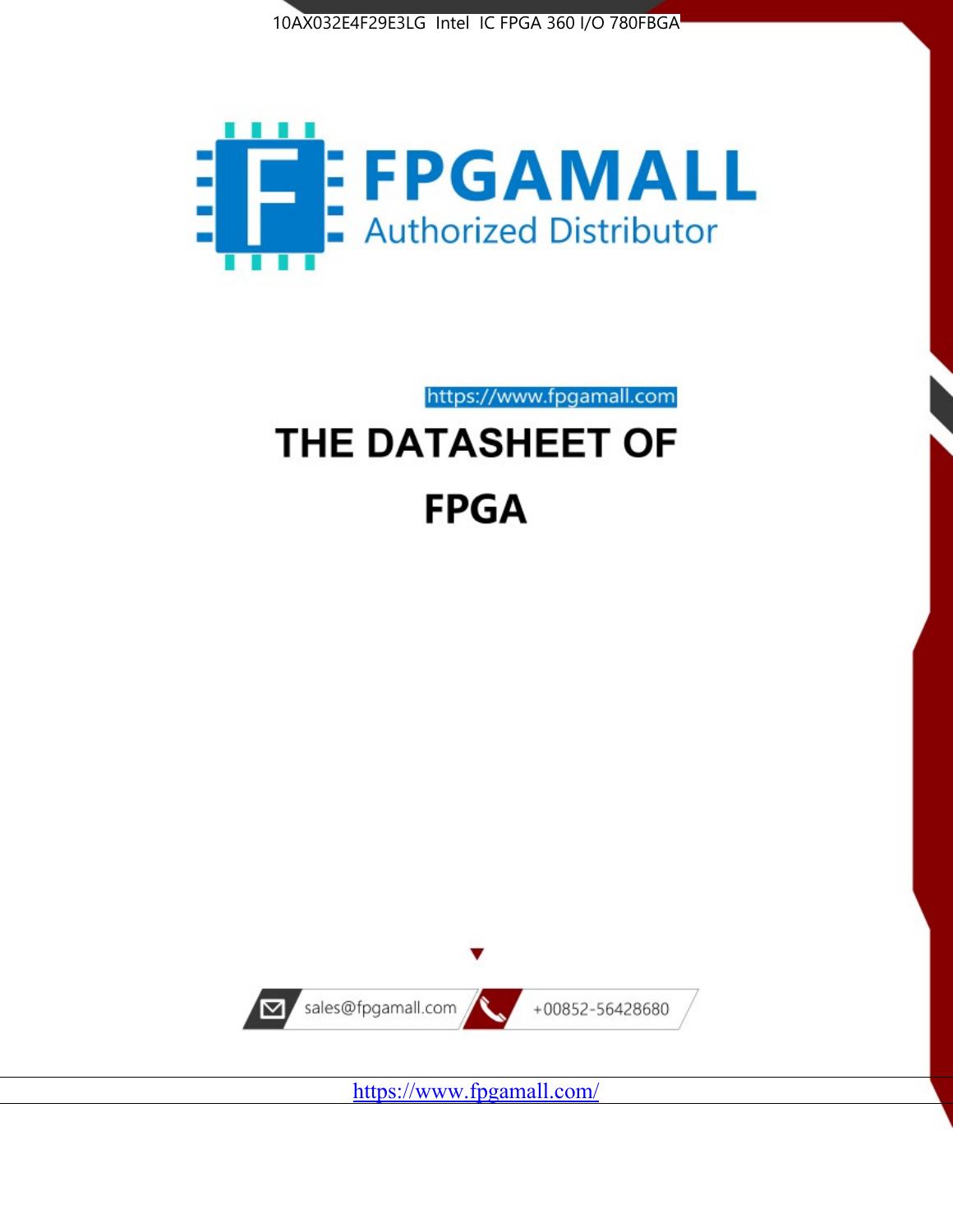10AX032E4F29E3LG Intel IC FPGA 360 I/O 780FBGA



# **Intel® Arria® 10 Device Overview**



**A10-OVERVIEW | 2018.12.06** Latest document on the web: **[PDF](https://www.intel.com/content/dam/www/programmable/us/en/pdfs/literature/hb/arria-10/a10_overview.pdf)** | **[HTML](https://www.intel.com/content/www/us/en/programmable/documentation/sam1403480274650.html)**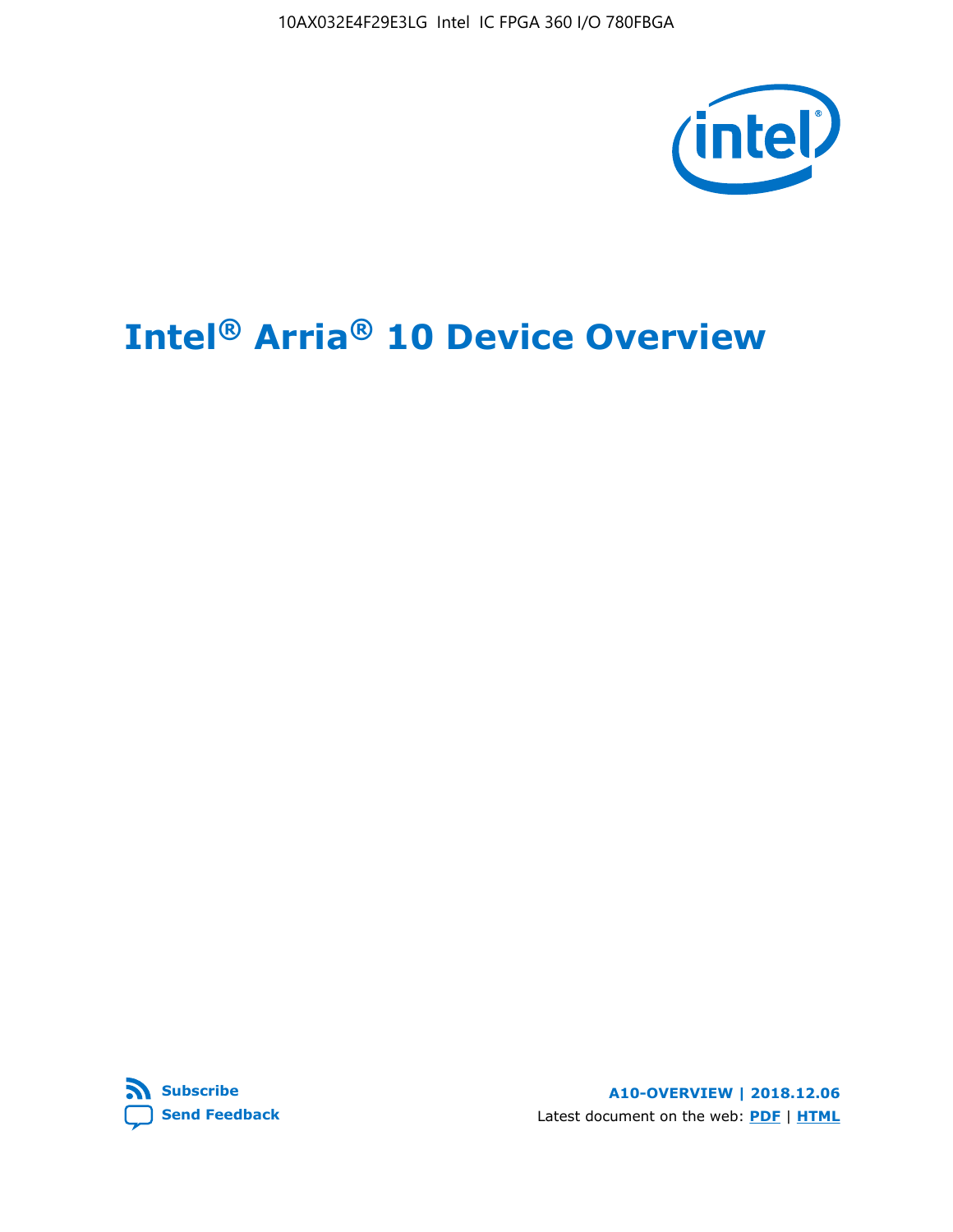

**Contents** 

# **Contents**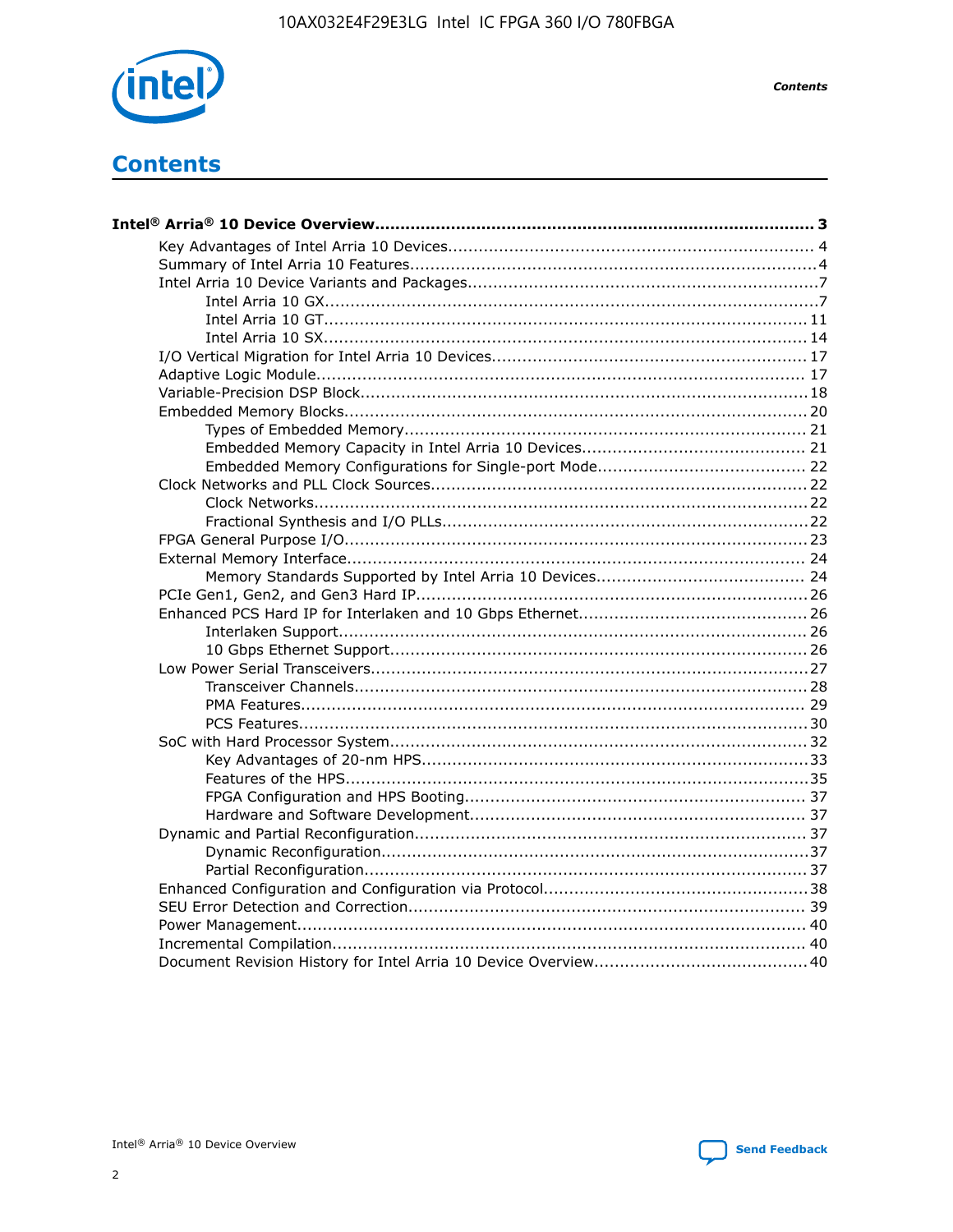**A10-OVERVIEW | 2018.12.06**

**[Send Feedback](mailto:FPGAtechdocfeedback@intel.com?subject=Feedback%20on%20Intel%20Arria%2010%20Device%20Overview%20(A10-OVERVIEW%202018.12.06)&body=We%20appreciate%20your%20feedback.%20In%20your%20comments,%20also%20specify%20the%20page%20number%20or%20paragraph.%20Thank%20you.)**



# **Intel® Arria® 10 Device Overview**

The Intel<sup>®</sup> Arria<sup>®</sup> 10 device family consists of high-performance and power-efficient 20 nm mid-range FPGAs and SoCs.

Intel Arria 10 device family delivers:

- Higher performance than the previous generation of mid-range and high-end FPGAs.
- Power efficiency attained through a comprehensive set of power-saving technologies.

The Intel Arria 10 devices are ideal for high performance, power-sensitive, midrange applications in diverse markets.

| <b>Market</b>         | <b>Applications</b>                                                                                               |
|-----------------------|-------------------------------------------------------------------------------------------------------------------|
| Wireless              | Channel and switch cards in remote radio heads<br>٠<br>Mobile backhaul<br>٠                                       |
| Wireline              | 40G/100G muxponders and transponders<br>٠<br>100G line cards<br>٠<br><b>Bridging</b><br>٠<br>Aggregation<br>٠     |
| <b>Broadcast</b>      | Studio switches<br>٠<br>Servers and transport<br>٠<br>Videoconferencing<br>٠<br>Professional audio and video<br>٠ |
| Computing and Storage | Flash cache<br>٠<br>Cloud computing servers<br>٠<br>Server acceleration<br>٠                                      |
| Medical               | Diagnostic scanners<br>٠<br>Diagnostic imaging<br>٠                                                               |
| Military              | Missile guidance and control<br>٠<br>Radar<br>٠<br>Electronic warfare<br>٠<br>Secure communications<br>٠          |

#### **Table 1. Sample Markets and Ideal Applications for Intel Arria 10 Devices**

#### **Related Information**

- [Intel Arria 10 Device Handbook: Known Issues](http://www.altera.com/support/kdb/solutions/rd07302013_646.html) Lists the planned updates to the *Intel Arria 10 Device Handbook* chapters.
- [Intel Arria 10 GX/GT Device Errata and Design Recommendations](https://www.intel.com/content/www/us/en/programmable/documentation/agz1493851706374.html#yqz1494433888646)
- [Intel Arria 10 SX Device Errata and Design Recommendations](https://www.intel.com/content/www/us/en/programmable/documentation/cru1462832385668.html#cru1462832558642)

Intel Corporation. All rights reserved. Intel, the Intel logo, Altera, Arria, Cyclone, Enpirion, MAX, Nios, Quartus and Stratix words and logos are trademarks of Intel Corporation or its subsidiaries in the U.S. and/or other countries. Intel warrants performance of its FPGA and semiconductor products to current specifications in accordance with Intel's standard warranty, but reserves the right to make changes to any products and services at any time without notice. Intel assumes no responsibility or liability arising out of the application or use of any information, product, or service described herein except as expressly agreed to in writing by Intel. Intel customers are advised to obtain the latest version of device specifications before relying on any published information and before placing orders for products or services. \*Other names and brands may be claimed as the property of others.

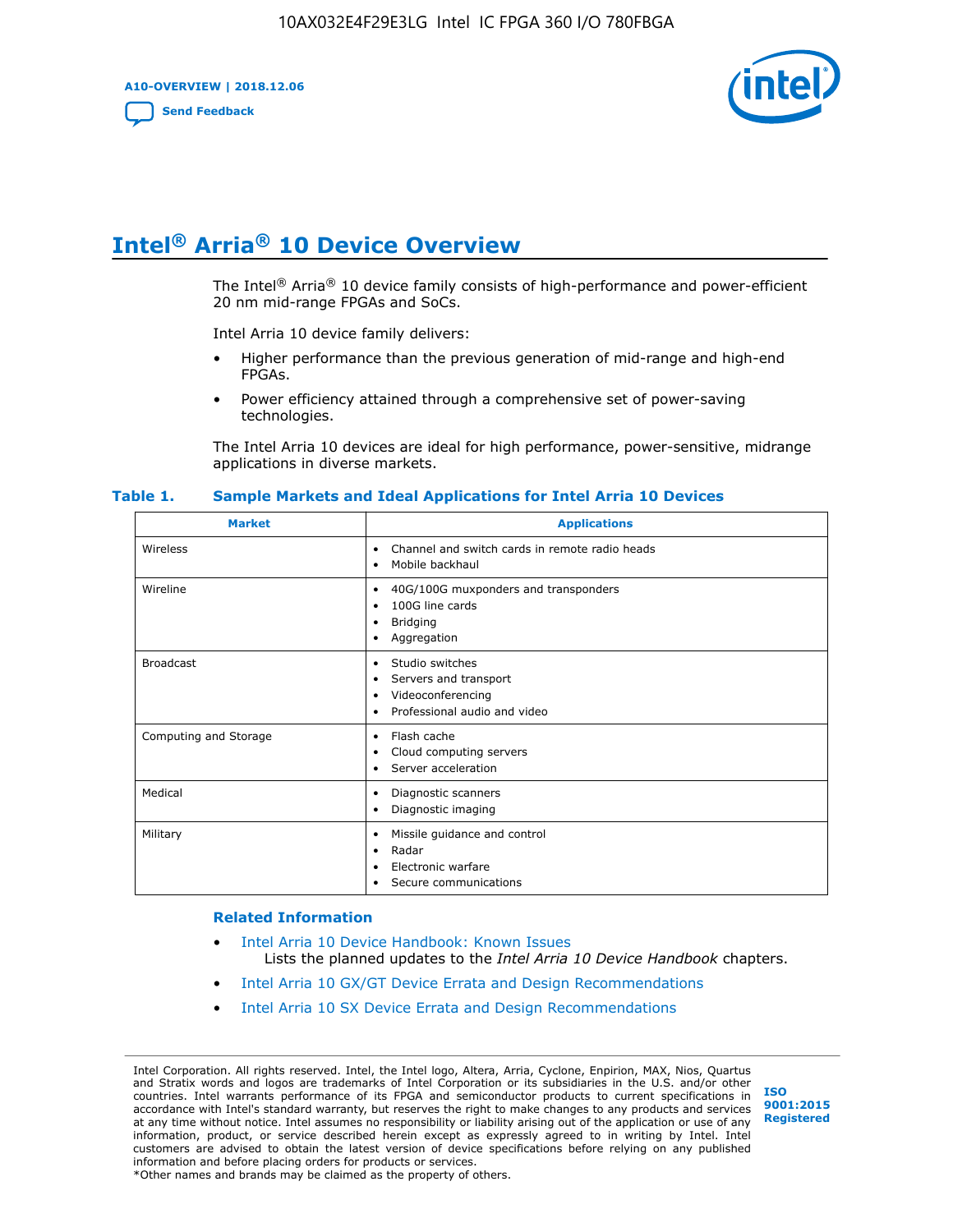

# **Key Advantages of Intel Arria 10 Devices**

# **Table 2. Key Advantages of the Intel Arria 10 Device Family**

| <b>Advantage</b>                                                                                          | <b>Supporting Feature</b>                                                                                                                                                                                                                                                                                                |
|-----------------------------------------------------------------------------------------------------------|--------------------------------------------------------------------------------------------------------------------------------------------------------------------------------------------------------------------------------------------------------------------------------------------------------------------------|
| Enhanced core architecture                                                                                | Built on TSMC's 20 nm process technology<br>٠<br>60% higher performance than the previous generation of mid-range FPGAs<br>٠<br>15% higher performance than the fastest previous-generation FPGA<br>٠                                                                                                                    |
| High-bandwidth integrated<br>transceivers                                                                 | Short-reach rates up to 25.8 Gigabits per second (Gbps)<br>٠<br>Backplane capability up to 12.5 Gbps<br>٠<br>Integrated 10GBASE-KR and 40GBASE-KR4 Forward Error Correction (FEC)<br>٠                                                                                                                                   |
| Improved logic integration and<br>hard IP blocks                                                          | 8-input adaptive logic module (ALM)<br>٠<br>Up to 65.6 megabits (Mb) of embedded memory<br>٠<br>Variable-precision digital signal processing (DSP) blocks<br>Fractional synthesis phase-locked loops (PLLs)<br>Hard PCI Express Gen3 IP blocks<br>Hard memory controllers and PHY up to 2,400 Megabits per second (Mbps) |
| Second generation hard<br>processor system (HPS) with<br>integrated ARM* Cortex*-A9*<br>MPCore* processor | Tight integration of a dual-core ARM Cortex-A9 MPCore processor, hard IP, and an<br>٠<br>FPGA in a single Intel Arria 10 system-on-a-chip (SoC)<br>Supports over 128 Gbps peak bandwidth with integrated data coherency between<br>$\bullet$<br>the processor and the FPGA fabric                                        |
| Advanced power savings                                                                                    | Comprehensive set of advanced power saving features<br>٠<br>Power-optimized MultiTrack routing and core architecture<br>٠<br>Up to 40% lower power compared to previous generation of mid-range FPGAs<br>٠<br>Up to 60% lower power compared to previous generation of high-end FPGAs<br>٠                               |

# **Summary of Intel Arria 10 Features**

## **Table 3. Summary of Features for Intel Arria 10 Devices**

| <b>Feature</b>                  | <b>Description</b>                                                                                                                                                                                                                                                                                                                                                                                       |
|---------------------------------|----------------------------------------------------------------------------------------------------------------------------------------------------------------------------------------------------------------------------------------------------------------------------------------------------------------------------------------------------------------------------------------------------------|
| Technology                      | TSMC's 20-nm SoC process technology<br>٠<br>Allows operation at a lower $V_{\text{CC}}$ level of 0.82 V instead of the 0.9 V standard $V_{\text{CC}}$ core voltage                                                                                                                                                                                                                                       |
| Packaging                       | 1.0 mm ball-pitch Fineline BGA packaging<br>0.8 mm ball-pitch Ultra Fineline BGA packaging<br>Multiple devices with identical package footprints for seamless migration between different<br><b>FPGA</b> densities<br>Devices with compatible package footprints allow migration to next generation high-end<br>Stratix $\mathcal{R}$ 10 devices<br>RoHS, leaded $(1)$ , and lead-free (Pb-free) options |
| High-performance<br>FPGA fabric | Enhanced 8-input ALM with four registers<br>٠<br>Improved multi-track routing architecture to reduce congestion and improve compilation time<br>Hierarchical core clocking architecture<br>Fine-grained partial reconfiguration                                                                                                                                                                          |
| Internal memory<br>blocks       | M20K-20-Kb memory blocks with hard error correction code (ECC)<br>Memory logic array block (MLAB)-640-bit memory                                                                                                                                                                                                                                                                                         |
|                                 | continued                                                                                                                                                                                                                                                                                                                                                                                                |



<sup>(1)</sup> Contact Intel for availability.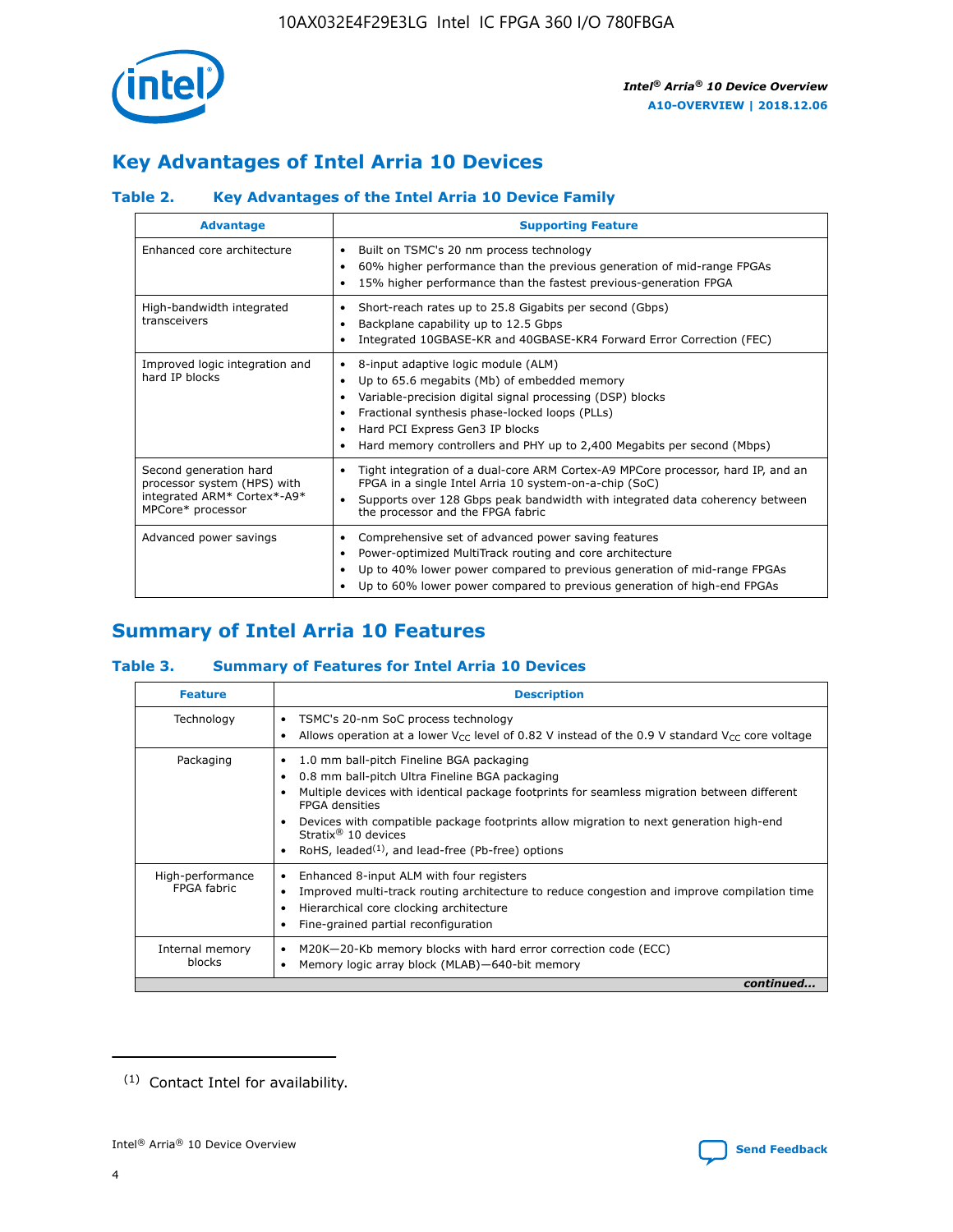$\mathsf{r}$ 



| <b>Feature</b>                         | <b>Description</b>                                                                                             |                                                                                                                                                                                                                                                                                                                                                                                                                                                                                                                                                                                                                                                                                                                                                                                                                                             |  |  |  |  |  |
|----------------------------------------|----------------------------------------------------------------------------------------------------------------|---------------------------------------------------------------------------------------------------------------------------------------------------------------------------------------------------------------------------------------------------------------------------------------------------------------------------------------------------------------------------------------------------------------------------------------------------------------------------------------------------------------------------------------------------------------------------------------------------------------------------------------------------------------------------------------------------------------------------------------------------------------------------------------------------------------------------------------------|--|--|--|--|--|
| Embedded Hard IP<br>blocks             | Variable-precision DSP                                                                                         | Native support for signal processing precision levels from $18 \times 19$ to<br>$\bullet$<br>54 x 54<br>Native support for 27 x 27 multiplier mode<br>64-bit accumulator and cascade for systolic finite impulse responses<br>(FIRS)<br>Internal coefficient memory banks<br>٠<br>Preadder/subtractor for improved efficiency<br>Additional pipeline register to increase performance and reduce<br>power<br>Supports floating point arithmetic:<br>- Perform multiplication, addition, subtraction, multiply-add,<br>multiply-subtract, and complex multiplication.<br>- Supports multiplication with accumulation capability, cascade<br>summation, and cascade subtraction capability.<br>- Dynamic accumulator reset control.<br>- Support direct vector dot and complex multiplication chaining<br>multiply floating point DSP blocks. |  |  |  |  |  |
|                                        | Memory controller                                                                                              | DDR4, DDR3, and DDR3L                                                                                                                                                                                                                                                                                                                                                                                                                                                                                                                                                                                                                                                                                                                                                                                                                       |  |  |  |  |  |
|                                        | PCI Express*                                                                                                   | PCI Express (PCIe*) Gen3 (x1, x2, x4, or x8), Gen2 (x1, x2, x4, or x8)<br>and Gen1 (x1, x2, x4, or x8) hard IP with complete protocol stack,<br>endpoint, and root port                                                                                                                                                                                                                                                                                                                                                                                                                                                                                                                                                                                                                                                                     |  |  |  |  |  |
|                                        | Transceiver I/O                                                                                                | 10GBASE-KR/40GBASE-KR4 Forward Error Correction (FEC)<br>PCS hard IPs that support:<br>- 10-Gbps Ethernet (10GbE)<br>- PCIe PIPE interface<br>- Interlaken<br>- Gbps Ethernet (GbE)<br>- Common Public Radio Interface (CPRI) with deterministic latency<br>support<br>- Gigabit-capable passive optical network (GPON) with fast lock-<br>time support<br>13.5G JESD204b<br>8B/10B, 64B/66B, 64B/67B encoders and decoders<br>Custom mode support for proprietary protocols                                                                                                                                                                                                                                                                                                                                                                |  |  |  |  |  |
| Core clock networks                    | $\bullet$                                                                                                      | Up to 800 MHz fabric clocking, depending on the application:<br>- 667 MHz external memory interface clocking with 2,400 Mbps DDR4 interface<br>- 800 MHz LVDS interface clocking with 1,600 Mbps LVDS interface<br>Global, regional, and peripheral clock networks<br>Clock networks that are not used can be gated to reduce dynamic power                                                                                                                                                                                                                                                                                                                                                                                                                                                                                                 |  |  |  |  |  |
| Phase-locked loops<br>(PLLs)           | High-resolution fractional synthesis PLLs:<br>$\bullet$<br>Integer PLLs:<br>- Adjacent to general purpose I/Os | - Precision clock synthesis, clock delay compensation, and zero delay buffering (ZDB)<br>- Support integer mode and fractional mode<br>- Fractional mode support with third-order delta-sigma modulation<br>- Support external memory and LVDS interfaces                                                                                                                                                                                                                                                                                                                                                                                                                                                                                                                                                                                   |  |  |  |  |  |
| FPGA General-purpose<br>$I/Os$ (GPIOs) | On-chip termination (OCT)<br>$\bullet$                                                                         | 1.6 Gbps LVDS-every pair can be configured as receiver or transmitter<br>1.2 V to 3.0 V single-ended LVTTL/LVCMOS interfacing                                                                                                                                                                                                                                                                                                                                                                                                                                                                                                                                                                                                                                                                                                               |  |  |  |  |  |
| <b>External Memory</b><br>Interface    |                                                                                                                | Hard memory controller- DDR4, DDR3, and DDR3L support<br>$-$ DDR4 $-$ speeds up to 1,200 MHz/2,400 Mbps<br>- DDR3-speeds up to 1,067 MHz/2,133 Mbps<br>Soft memory controller—provides support for RLDRAM $3^{(2)}$ , QDR IV $(2)$ , and QDR II+<br>continued                                                                                                                                                                                                                                                                                                                                                                                                                                                                                                                                                                               |  |  |  |  |  |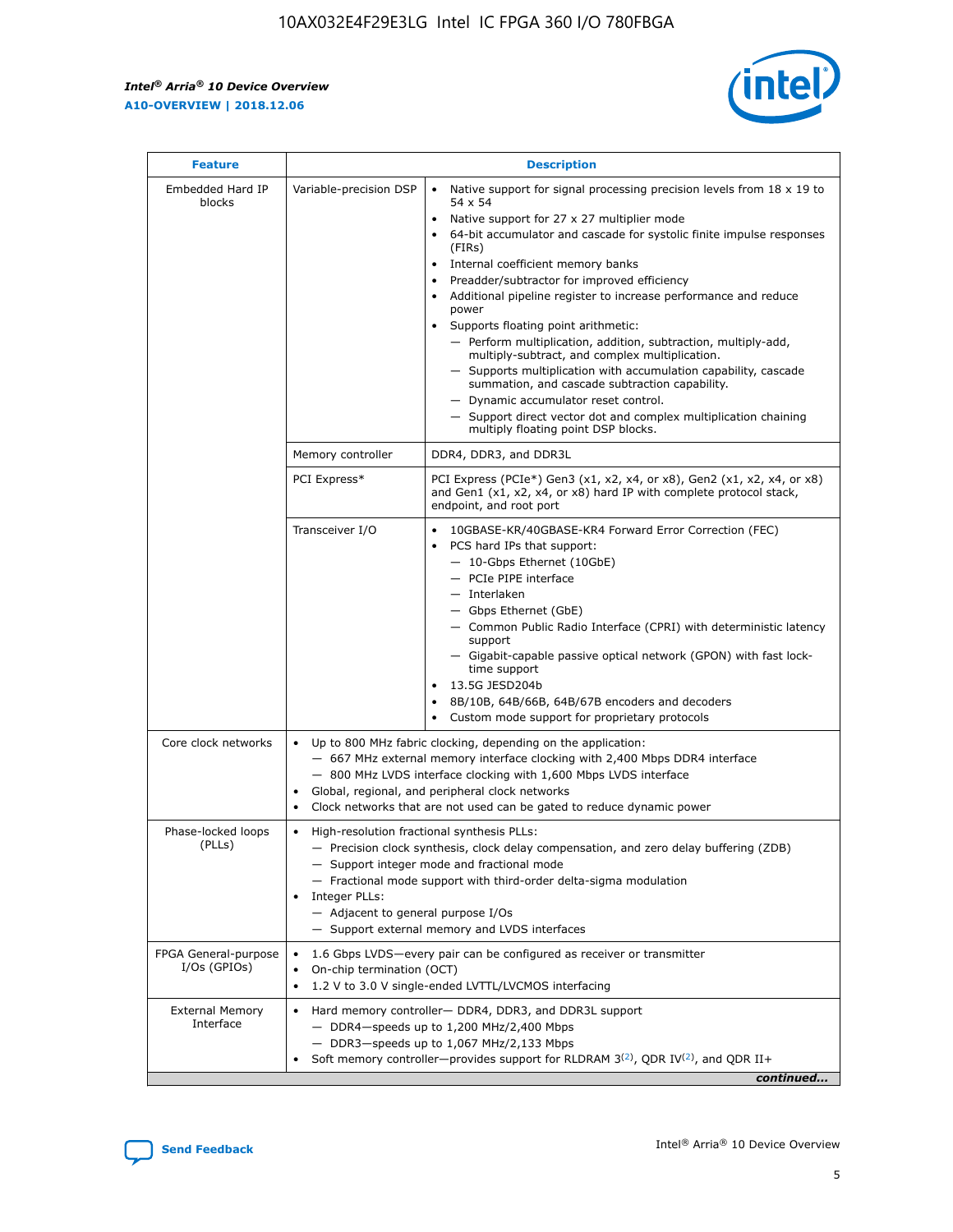

| <b>Feature</b>                                    | <b>Description</b>                                                                                                                                                                                                                                                                                                                                                                                                                                                                                                                                                                                                                                                 |
|---------------------------------------------------|--------------------------------------------------------------------------------------------------------------------------------------------------------------------------------------------------------------------------------------------------------------------------------------------------------------------------------------------------------------------------------------------------------------------------------------------------------------------------------------------------------------------------------------------------------------------------------------------------------------------------------------------------------------------|
| Low-power serial<br>transceivers                  | • Continuous operating range:<br>- Intel Arria 10 GX-1 Gbps to 17.4 Gbps<br>- Intel Arria 10 GT-1 Gbps to 25.8 Gbps<br>Backplane support:<br>$-$ Intel Arria 10 GX-up to 12.5<br>- Intel Arria 10 GT-up to 12.5<br>Extended range down to 125 Mbps with oversampling<br>ATX transmit PLLs with user-configurable fractional synthesis capability<br>$\bullet$<br>Electronic Dispersion Compensation (EDC) support for XFP, SFP+, OSFP, and CFP optical<br>module<br>Adaptive linear and decision feedback equalization<br>$\bullet$<br>Transmitter pre-emphasis and de-emphasis<br>$\bullet$<br>Dynamic partial reconfiguration of individual transceiver channels |
| <b>HPS</b><br>(Intel Arria 10 SX<br>devices only) | • Dual-core ARM Cortex-A9 MPCore processor-1.2 GHz CPU with<br>Processor and system<br>1.5 GHz overdrive capability<br>256 KB on-chip RAM and 64 KB on-chip ROM<br>$\bullet$<br>System peripherals—general-purpose timers, watchdog timers, direct<br>memory access (DMA) controller, FPGA configuration manager, and<br>clock and reset managers<br>Security features—anti-tamper, secure boot, Advanced Encryption<br>$\bullet$<br>Standard (AES) and authentication (SHA)<br>ARM CoreSight* JTAG debug access port, trace port, and on-chip<br>$\bullet$<br>trace storage                                                                                       |
|                                                   | <b>External interfaces</b><br>Hard memory interface-Hard memory controller (2,400 Mbps DDR4,<br>$\bullet$<br>and 2,133 Mbps DDR3), Quad serial peripheral interface (QSPI) flash<br>controller, NAND flash controller, direct memory access (DMA)<br>controller, Secure Digital/MultiMediaCard (SD/MMC) controller<br>Communication interface-10/100/1000 Ethernet media access<br>$\bullet$<br>control (MAC), USB On-The-GO (OTG) controllers, I <sup>2</sup> C controllers,<br>UART 16550, serial peripheral interface (SPI), and up to 62<br>HPS GPIO interfaces (48 direct-share I/Os)                                                                         |
|                                                   | Interconnects to core<br>High-performance ARM AMBA* AXI bus bridges that support<br>$\bullet$<br>simultaneous read and write<br>HPS-FPGA bridges-include the FPGA-to-HPS, HPS-to-FPGA, and<br>$\bullet$<br>lightweight HPS-to-FPGA bridges that allow the FPGA fabric to issue<br>transactions to slaves in the HPS, and vice versa<br>Configuration bridge that allows HPS configuration manager to<br>configure the core logic via dedicated 32-bit configuration port<br>FPGA-to-HPS SDRAM controller bridge-provides configuration<br>interfaces for the multiport front end (MPFE) of the HPS SDRAM<br>controller                                             |
| Configuration                                     | Tamper protection—comprehensive design protection to protect your valuable IP investments<br>Enhanced 256-bit advanced encryption standard (AES) design security with authentication<br>٠<br>Configuration via protocol (CvP) using PCIe Gen1, Gen2, or Gen3<br>continued                                                                                                                                                                                                                                                                                                                                                                                          |

<sup>(2)</sup> Intel Arria 10 devices support this external memory interface using hard PHY with soft memory controller.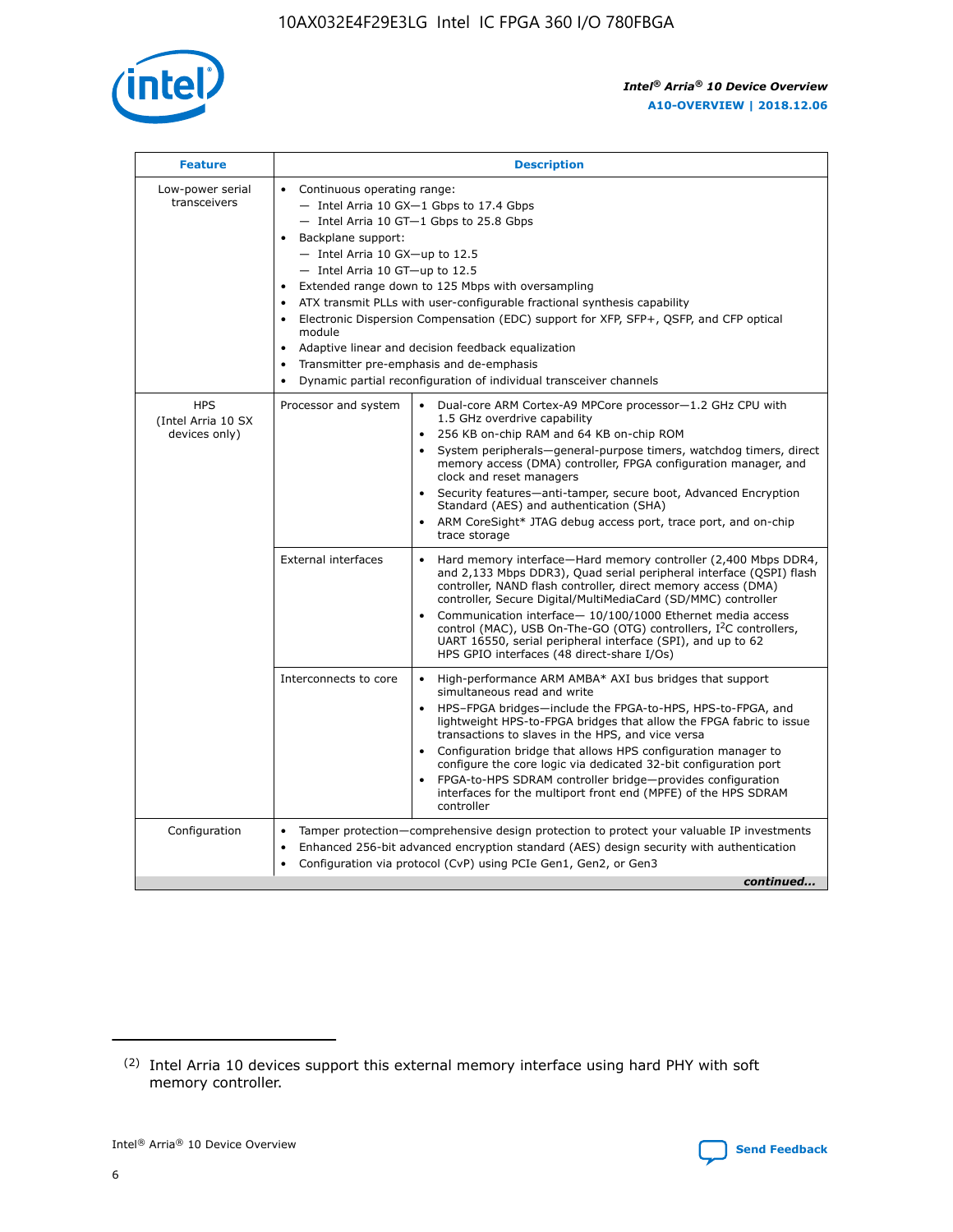

| <b>Feature</b>     | <b>Description</b>                                                                                                                                                                                                    |
|--------------------|-----------------------------------------------------------------------------------------------------------------------------------------------------------------------------------------------------------------------|
|                    | Dynamic reconfiguration of the transceivers and PLLs<br>Fine-grained partial reconfiguration of the core fabric<br>Active Serial x4 Interface<br>٠                                                                    |
| Power management   | SmartVID<br>Low static power device options<br>Programmable Power Technology<br>Intel Quartus <sup>®</sup> Prime integrated power analysis                                                                            |
| Software and tools | Intel Quartus Prime design suite<br>Transceiver toolkit<br>Platform Designer system integration tool<br>٠<br>DSP Builder for Intel FPGAs<br>OpenCL <sup>™</sup> support<br>Intel SoC FPGA Embedded Design Suite (EDS) |

## **Related Information**

[Intel Arria 10 Transceiver PHY Overview](https://www.intel.com/content/www/us/en/programmable/documentation/nik1398707230472.html#nik1398706768037) Provides details on Intel Arria 10 transceivers.

# **Intel Arria 10 Device Variants and Packages**

#### **Table 4. Device Variants for the Intel Arria 10 Device Family**

| <b>Variant</b>    | <b>Description</b>                                                                                                                                                                                                     |
|-------------------|------------------------------------------------------------------------------------------------------------------------------------------------------------------------------------------------------------------------|
| Intel Arria 10 GX | FPGA featuring 17.4 Gbps transceivers for short reach applications with 12.5 backplane driving<br>capability.                                                                                                          |
| Intel Arria 10 GT | FPGA featuring:<br>17.4 Gbps transceivers for short reach applications with 12.5 backplane driving capability.<br>25.8 Gbps transceivers for supporting CAUI-4 and CEI-25G applications with CFP2 and CFP4<br>modules. |
| Intel Arria 10 SX | SoC integrating ARM-based HPS and FPGA featuring 17.4 Gbps transceivers for short reach<br>applications with 12.5 backplane driving capability.                                                                        |

# **Intel Arria 10 GX**

This section provides the available options, maximum resource counts, and package plan for the Intel Arria 10 GX devices.

The information in this section is correct at the time of publication. For the latest information and to get more details, refer to the Intel FPGA Product Selector.

#### **Related Information**

#### [Intel FPGA Product Selector](http://www.altera.com/products/selector/psg-selector.html) Provides the latest information on Intel products.

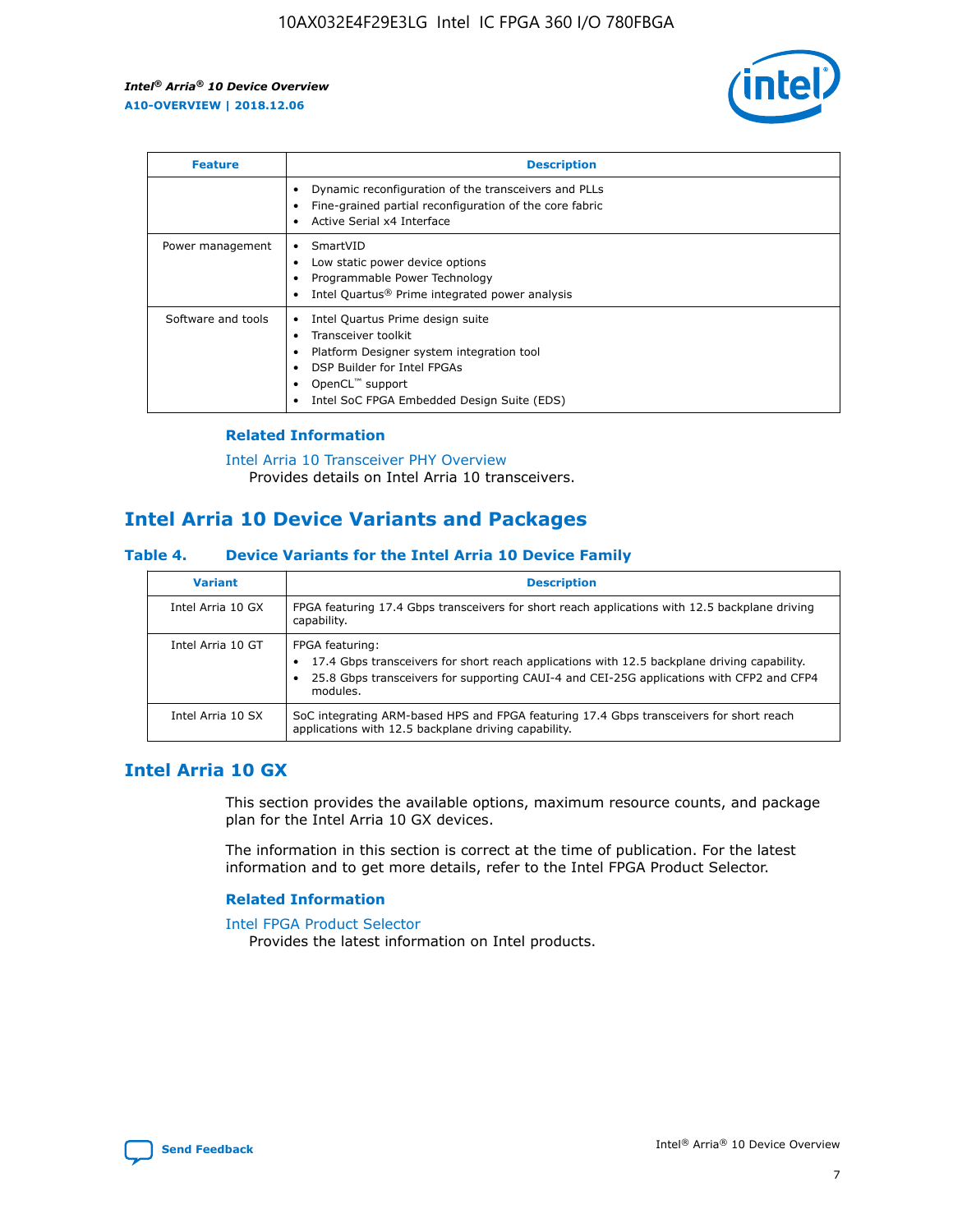

# **Available Options**





#### **Related Information**

[Transceiver Performance for Intel Arria 10 GX/SX Devices](https://www.intel.com/content/www/us/en/programmable/documentation/mcn1413182292568.html#mcn1413213965502) Provides more information about the transceiver speed grade.

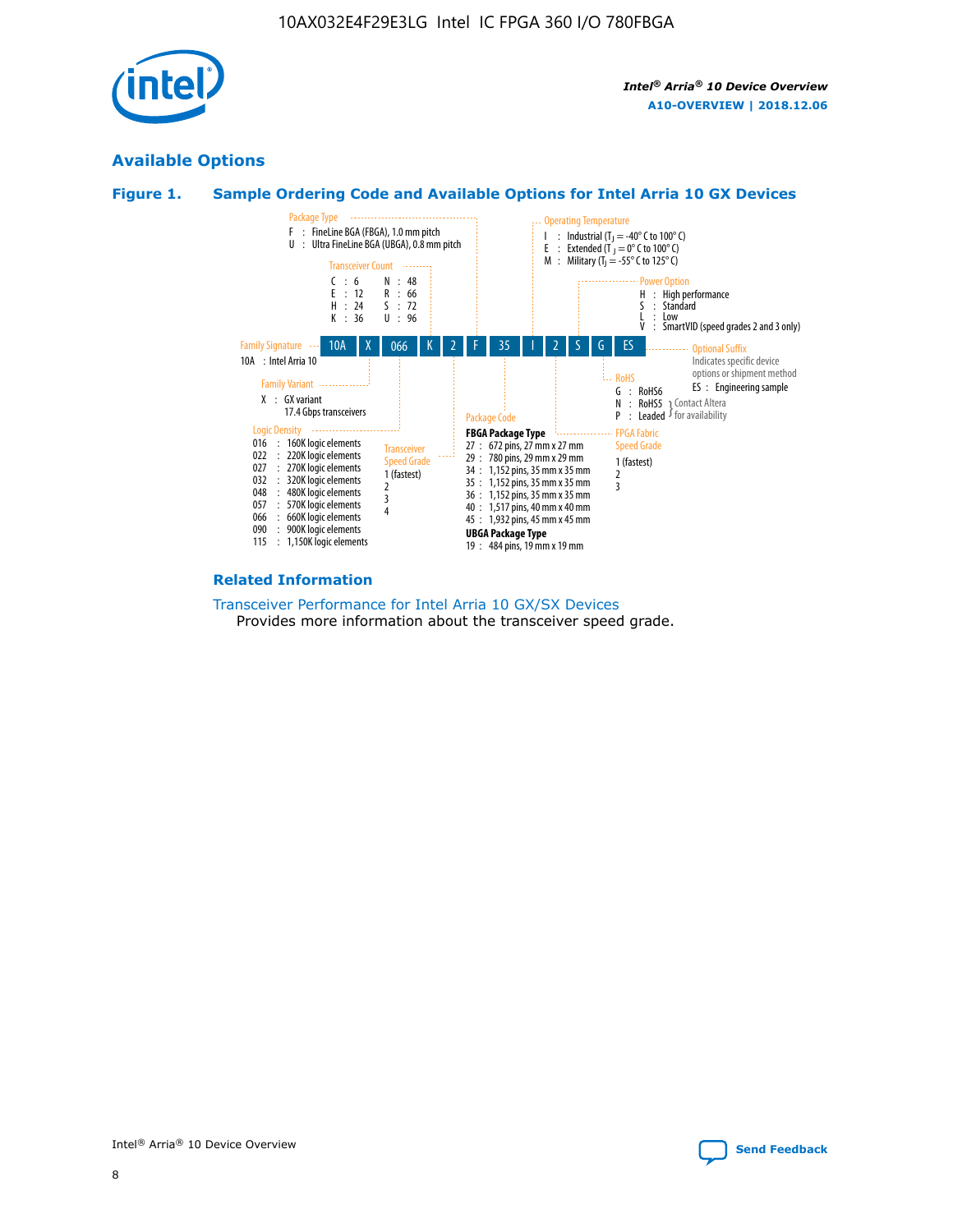

# **Maximum Resources**

#### **Table 5. Maximum Resource Counts for Intel Arria 10 GX Devices (GX 160, GX 220, GX 270, GX 320, and GX 480)**

| <b>Resource</b>              |                         | <b>Product Line</b> |                   |                |                |                |  |  |  |
|------------------------------|-------------------------|---------------------|-------------------|----------------|----------------|----------------|--|--|--|
|                              |                         | <b>GX 160</b>       | <b>GX 220</b>     | <b>GX 270</b>  | <b>GX 320</b>  | <b>GX 480</b>  |  |  |  |
| Logic Elements (LE) (K)      |                         | 160                 | 220               | 270            | 320            | 480            |  |  |  |
| <b>ALM</b>                   |                         | 61,510              | 80,330            | 101,620        | 119,900        | 183,590        |  |  |  |
| Register                     |                         | 246,040             | 321,320           | 406,480        |                | 734,360        |  |  |  |
| Memory (Kb)                  | M <sub>20</sub> K       | 8,800               | 11,740            | 15,000         | 17,820         | 28,620         |  |  |  |
| <b>MLAB</b>                  |                         | 1,050               | 1,690             | 2,452          | 2,727          | 4,164          |  |  |  |
| Variable-precision DSP Block |                         | 156                 | 192<br>830        |                | 985            | 1,368          |  |  |  |
| 18 x 19 Multiplier           |                         | 312                 | 384               | 1,970<br>1,660 |                | 2,736          |  |  |  |
| PLL                          | Fractional<br>Synthesis | 6                   | 6                 | 8              | 8              | 12             |  |  |  |
|                              | I/O                     | 6                   | 6                 | 8              | 8              | 12             |  |  |  |
| 17.4 Gbps Transceiver        |                         | 12                  | 12                | 24<br>24       |                | 36             |  |  |  |
| GPIO <sup>(3)</sup>          |                         | 288                 | 288<br>384<br>384 |                |                | 492            |  |  |  |
| LVDS Pair $(4)$              |                         | 120                 | 120               | 168            | 168            | 222            |  |  |  |
| PCIe Hard IP Block           |                         | 1                   | 1                 | 2              | $\overline{2}$ | $\overline{2}$ |  |  |  |
| Hard Memory Controller       |                         | 6                   | 6                 | 8              | 8              | 12             |  |  |  |

<sup>(4)</sup> Each LVDS I/O pair can be used as differential input or output.



<sup>(3)</sup> The number of GPIOs does not include transceiver I/Os. In the Intel Quartus Prime software, the number of user I/Os includes transceiver I/Os.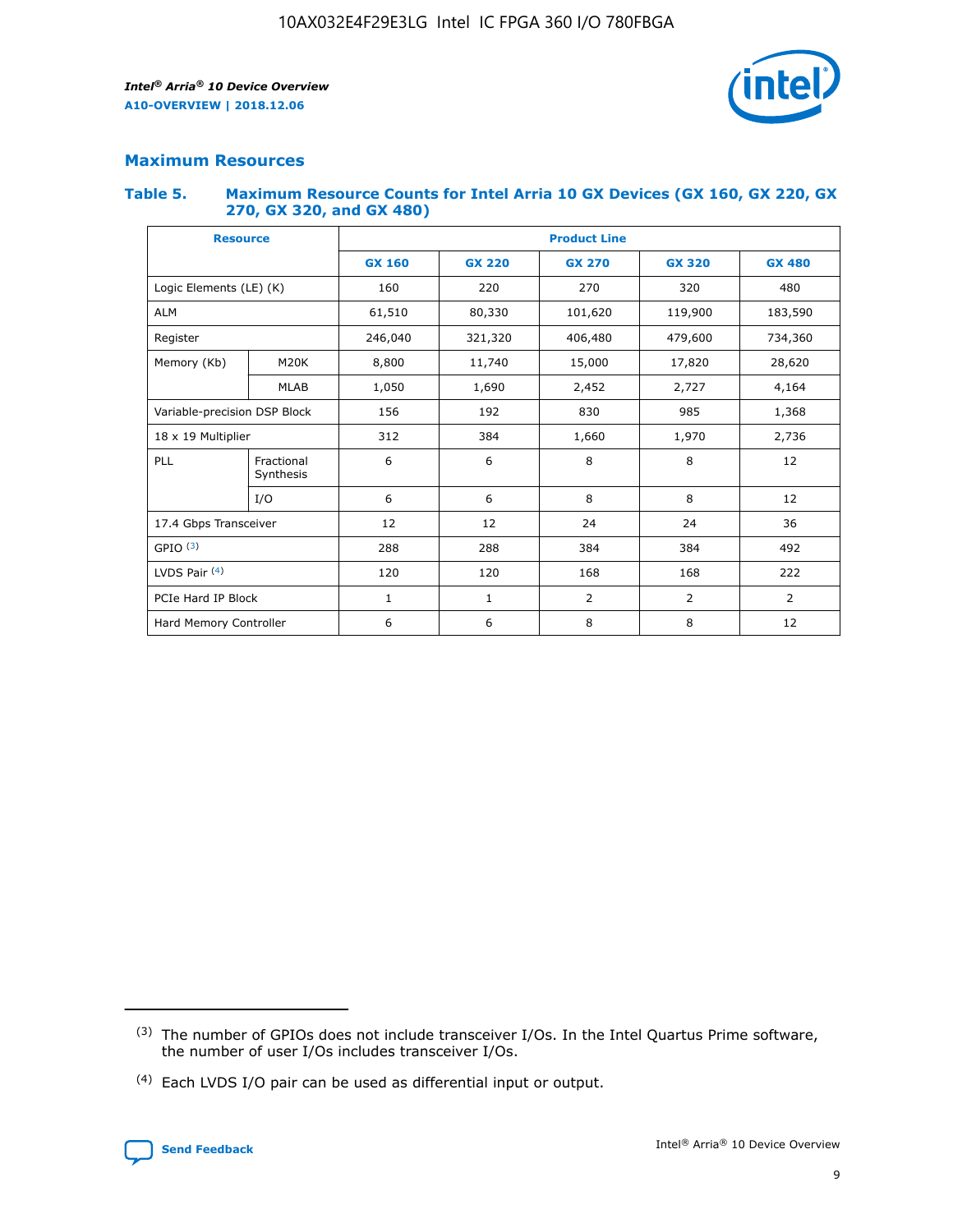

## **Table 6. Maximum Resource Counts for Intel Arria 10 GX Devices (GX 570, GX 660, GX 900, and GX 1150)**

|                              | <b>Resource</b>         | <b>Product Line</b> |                |                |                |  |  |  |
|------------------------------|-------------------------|---------------------|----------------|----------------|----------------|--|--|--|
|                              |                         | <b>GX 570</b>       | <b>GX 660</b>  | <b>GX 900</b>  | <b>GX 1150</b> |  |  |  |
| Logic Elements (LE) (K)      |                         | 570                 | 660            | 900            | 1,150          |  |  |  |
| <b>ALM</b>                   |                         | 217,080             | 251,680        | 339,620        | 427,200        |  |  |  |
| Register                     |                         | 868,320             | 1,006,720      | 1,358,480      | 1,708,800      |  |  |  |
| Memory (Kb)                  | <b>M20K</b>             | 36,000              | 42,620         | 48,460         | 54,260         |  |  |  |
| <b>MLAB</b>                  |                         | 5,096               | 5,788          | 9,386          | 12,984         |  |  |  |
| Variable-precision DSP Block |                         | 1,523               | 1,687          | 1,518          | 1,518          |  |  |  |
| $18 \times 19$ Multiplier    |                         | 3,046               | 3,374          | 3,036          | 3,036          |  |  |  |
| PLL                          | Fractional<br>Synthesis | 16                  | 16             | 32             | 32             |  |  |  |
|                              | I/O                     | 16                  | 16             | 16             | 16             |  |  |  |
| 17.4 Gbps Transceiver        |                         | 48                  | 48             | 96             | 96             |  |  |  |
| GPIO <sup>(3)</sup>          |                         | 696                 | 696            | 768            | 768            |  |  |  |
| LVDS Pair $(4)$              |                         | 324                 | 324            | 384            | 384            |  |  |  |
| PCIe Hard IP Block           |                         | $\overline{2}$      | $\overline{2}$ | $\overline{4}$ | $\overline{4}$ |  |  |  |
| Hard Memory Controller       |                         | 16                  | 16             | 16             | 16             |  |  |  |

# **Package Plan**

# **Table 7. Package Plan for Intel Arria 10 GX Devices (U19, F27, and F29)**

Refer to I/O and High Speed I/O in Intel Arria 10 Devices chapter for the number of 3 V I/O, LVDS I/O, and LVDS channels in each device package.

| <b>Product Line</b> | U <sub>19</sub><br>$(19 \text{ mm} \times 19 \text{ mm})$<br>484-pin UBGA) |          |             |         | <b>F27</b><br>(27 mm × 27 mm,<br>672-pin FBGA) |             | <b>F29</b><br>(29 mm × 29 mm,<br>780-pin FBGA) |          |             |  |
|---------------------|----------------------------------------------------------------------------|----------|-------------|---------|------------------------------------------------|-------------|------------------------------------------------|----------|-------------|--|
|                     | 3 V I/O                                                                    | LVDS I/O | <b>XCVR</b> | 3 V I/O | LVDS I/O                                       | <b>XCVR</b> | 3 V I/O                                        | LVDS I/O | <b>XCVR</b> |  |
| GX 160              | 48                                                                         | 192      | 6           | 48      | 192                                            | 12          | 48                                             | 240      | 12          |  |
| GX 220              | 48                                                                         | 192      | 6           | 48      | 192                                            | 12          | 48                                             | 240      | 12          |  |
| GX 270              |                                                                            |          |             | 48      | 192                                            | 12          | 48                                             | 312      | 12          |  |
| GX 320              |                                                                            |          |             | 48      | 192                                            | 12          | 48                                             | 312      | 12          |  |
| GX 480              |                                                                            |          |             |         |                                                |             | 48                                             | 312      | 12          |  |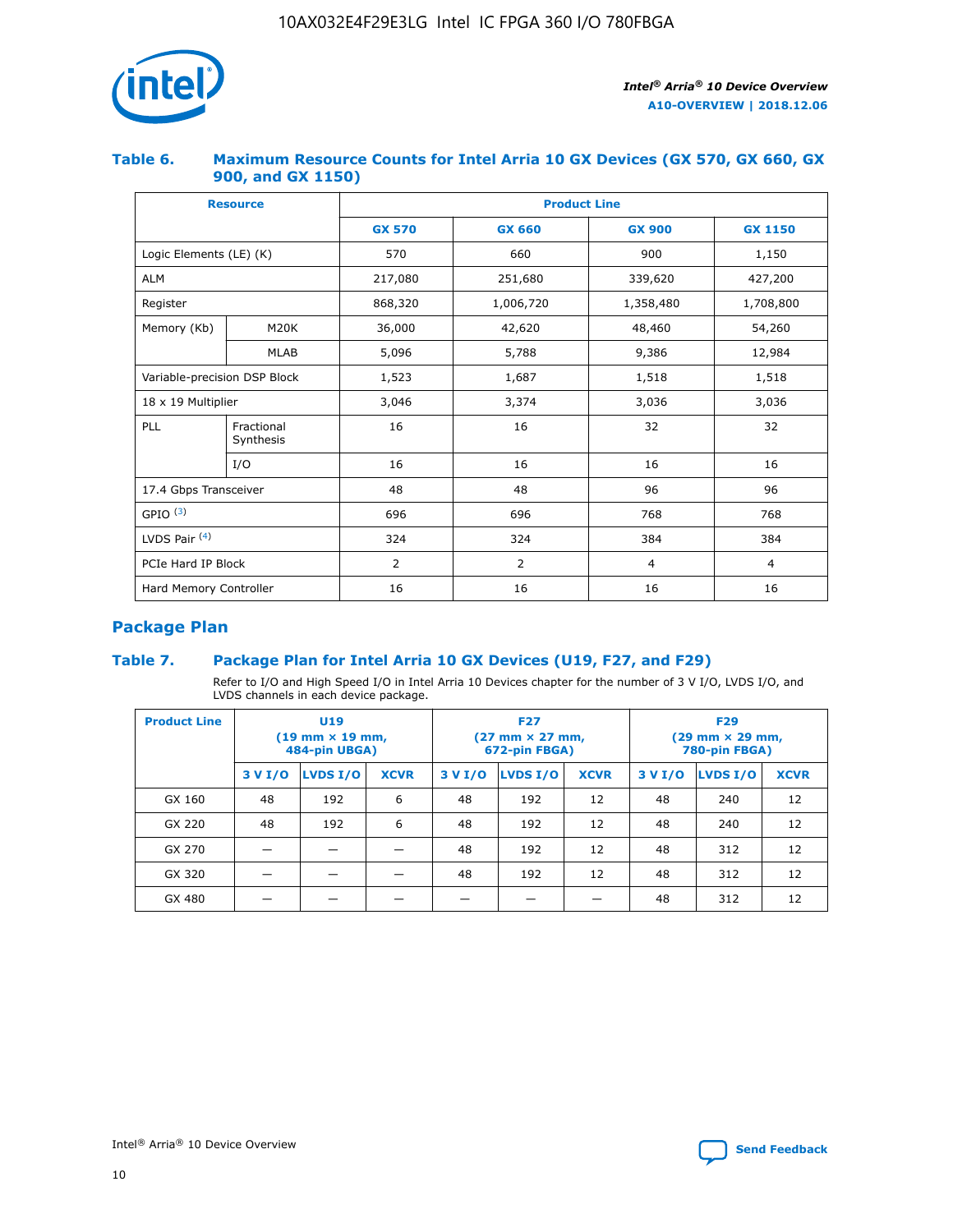

#### **Table 8. Package Plan for Intel Arria 10 GX Devices (F34, F35, NF40, and KF40)**

Refer to I/O and High Speed I/O in Intel Arria 10 Devices chapter for the number of 3 V I/O, LVDS I/O, and LVDS channels in each device package.

| <b>Product Line</b> | <b>F34</b><br>$(35 \text{ mm} \times 35 \text{ mm})$<br>1152-pin FBGA) |                    | <b>F35</b><br>$(35 \text{ mm} \times 35 \text{ mm})$<br><b>1152-pin FBGA)</b> |           | <b>KF40</b><br>$(40$ mm $\times$ 40 mm,<br>1517-pin FBGA) |             |           | <b>NF40</b><br>$(40$ mm $\times$ 40 mm,<br><b>1517-pin FBGA)</b> |             |            |                    |             |
|---------------------|------------------------------------------------------------------------|--------------------|-------------------------------------------------------------------------------|-----------|-----------------------------------------------------------|-------------|-----------|------------------------------------------------------------------|-------------|------------|--------------------|-------------|
|                     | 3V<br>I/O                                                              | <b>LVDS</b><br>I/O | <b>XCVR</b>                                                                   | 3V<br>I/O | <b>LVDS</b><br>I/O                                        | <b>XCVR</b> | 3V<br>I/O | <b>LVDS</b><br>I/O                                               | <b>XCVR</b> | 3 V<br>I/O | <b>LVDS</b><br>I/O | <b>XCVR</b> |
| GX 270              | 48                                                                     | 336                | 24                                                                            | 48        | 336                                                       | 24          |           |                                                                  |             |            |                    |             |
| GX 320              | 48                                                                     | 336                | 24                                                                            | 48        | 336                                                       | 24          |           |                                                                  |             |            |                    |             |
| GX 480              | 48                                                                     | 444                | 24                                                                            | 48        | 348                                                       | 36          |           |                                                                  |             |            |                    |             |
| GX 570              | 48                                                                     | 444                | 24                                                                            | 48        | 348                                                       | 36          | 96        | 600                                                              | 36          | 48         | 540                | 48          |
| GX 660              | 48                                                                     | 444                | 24                                                                            | 48        | 348                                                       | 36          | 96        | 600                                                              | 36          | 48         | 540                | 48          |
| GX 900              |                                                                        | 504                | 24                                                                            | -         |                                                           |             |           |                                                                  |             |            | 600                | 48          |
| GX 1150             |                                                                        | 504                | 24                                                                            |           |                                                           |             |           |                                                                  |             |            | 600                | 48          |

#### **Table 9. Package Plan for Intel Arria 10 GX Devices (RF40, NF45, SF45, and UF45)**

Refer to I/O and High Speed I/O in Intel Arria 10 Devices chapter for the number of 3 V I/O, LVDS I/O, and LVDS channels in each device package.

| <b>Product Line</b> | <b>RF40</b><br>$(40$ mm $\times$ 40 mm,<br>1517-pin FBGA) |                    |             | <b>NF45</b><br>$(45 \text{ mm} \times 45 \text{ mm})$<br><b>1932-pin FBGA)</b> |                    |             | <b>SF45</b><br>$(45 \text{ mm} \times 45 \text{ mm})$<br><b>1932-pin FBGA)</b> |                    |             | <b>UF45</b><br>$(45 \text{ mm} \times 45 \text{ mm})$<br><b>1932-pin FBGA)</b> |                    |             |
|---------------------|-----------------------------------------------------------|--------------------|-------------|--------------------------------------------------------------------------------|--------------------|-------------|--------------------------------------------------------------------------------|--------------------|-------------|--------------------------------------------------------------------------------|--------------------|-------------|
|                     | 3V<br>I/O                                                 | <b>LVDS</b><br>I/O | <b>XCVR</b> | 3 V<br>I/O                                                                     | <b>LVDS</b><br>I/O | <b>XCVR</b> | 3 V<br>I/O                                                                     | <b>LVDS</b><br>I/O | <b>XCVR</b> | 3V<br>I/O                                                                      | <b>LVDS</b><br>I/O | <b>XCVR</b> |
| GX 900              |                                                           | 342                | 66          | _                                                                              | 768                | 48          |                                                                                | 624                | 72          |                                                                                | 480                | 96          |
| GX 1150             |                                                           | 342                | 66          | _                                                                              | 768                | 48          |                                                                                | 624                | 72          |                                                                                | 480                | 96          |

## **Related Information**

[I/O and High-Speed Differential I/O Interfaces in Intel Arria 10 Devices chapter, Intel](https://www.intel.com/content/www/us/en/programmable/documentation/sam1403482614086.html#sam1403482030321) [Arria 10 Device Handbook](https://www.intel.com/content/www/us/en/programmable/documentation/sam1403482614086.html#sam1403482030321)

Provides the number of 3 V and LVDS I/Os, and LVDS channels for each Intel Arria 10 device package.

# **Intel Arria 10 GT**

This section provides the available options, maximum resource counts, and package plan for the Intel Arria 10 GT devices.

The information in this section is correct at the time of publication. For the latest information and to get more details, refer to the Intel FPGA Product Selector.

#### **Related Information**

#### [Intel FPGA Product Selector](http://www.altera.com/products/selector/psg-selector.html)

Provides the latest information on Intel products.

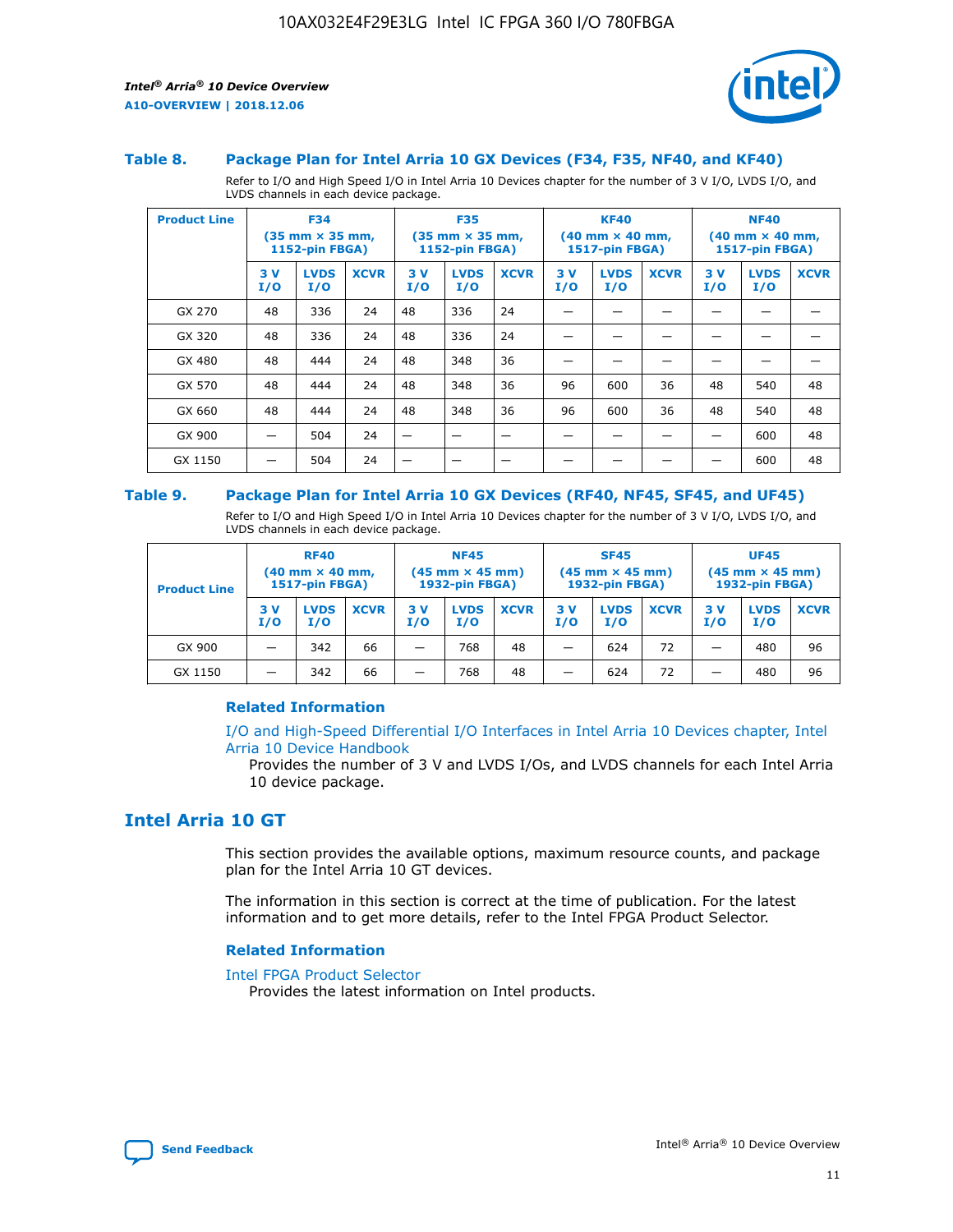

# **Available Options**

# **Figure 2. Sample Ordering Code and Available Options for Intel Arria 10 GT Devices**

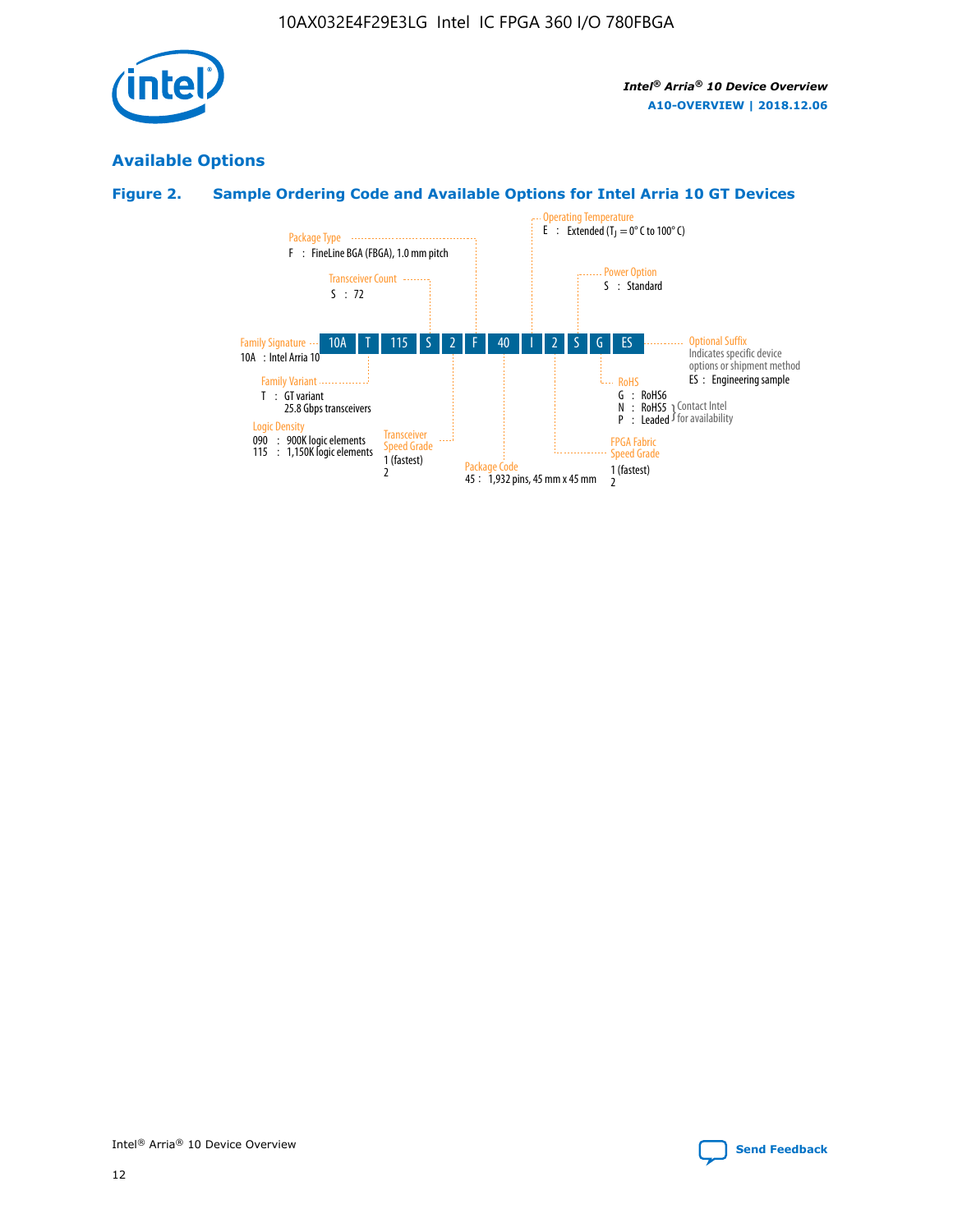

## **Maximum Resources**

#### **Table 10. Maximum Resource Counts for Intel Arria 10 GT Devices**

|                              | <b>Resource</b>      | <b>Product Line</b> |                |  |
|------------------------------|----------------------|---------------------|----------------|--|
|                              |                      | <b>GT 900</b>       | GT 1150        |  |
| Logic Elements (LE) (K)      |                      | 900                 | 1,150          |  |
| <b>ALM</b>                   |                      | 339,620             | 427,200        |  |
| Register                     |                      | 1,358,480           | 1,708,800      |  |
| Memory (Kb)                  | M20K                 | 48,460              | 54,260         |  |
|                              | <b>MLAB</b>          | 9,386               | 12,984         |  |
| Variable-precision DSP Block |                      | 1,518               | 1,518          |  |
| 18 x 19 Multiplier           |                      | 3,036               | 3,036          |  |
| <b>PLL</b>                   | Fractional Synthesis | 32                  | 32             |  |
|                              | I/O                  | 16                  | 16             |  |
| Transceiver                  | 17.4 Gbps            | 72(5)               | 72(5)          |  |
|                              | 25.8 Gbps            | 6                   | 6              |  |
| GPIO <sup>(6)</sup>          |                      | 624                 | 624            |  |
| LVDS Pair $(7)$              |                      | 312                 | 312            |  |
| PCIe Hard IP Block           |                      | $\overline{4}$      | $\overline{4}$ |  |
| Hard Memory Controller       |                      | 16                  | 16             |  |

## **Related Information**

#### [Intel Arria 10 GT Channel Usage](https://www.intel.com/content/www/us/en/programmable/documentation/nik1398707230472.html#nik1398707008178)

Configuring GT/GX channels in Intel Arria 10 GT devices.

## **Package Plan**

## **Table 11. Package Plan for Intel Arria 10 GT Devices**

Refer to I/O and High Speed I/O in Intel Arria 10 Devices chapter for the number of 3 V I/O, LVDS I/O, and LVDS channels in each device package.

| <b>Product Line</b> | <b>SF45</b><br>(45 mm × 45 mm, 1932-pin FBGA) |                 |             |  |  |  |
|---------------------|-----------------------------------------------|-----------------|-------------|--|--|--|
|                     | 3 V I/O                                       | <b>LVDS I/O</b> | <b>XCVR</b> |  |  |  |
| GT 900              |                                               | 624             | 72          |  |  |  |
| GT 1150             |                                               | 624             | 72          |  |  |  |

<sup>(7)</sup> Each LVDS I/O pair can be used as differential input or output.



 $(5)$  If all 6 GT channels are in use, 12 of the GX channels are not usable.

<sup>(6)</sup> The number of GPIOs does not include transceiver I/Os. In the Intel Quartus Prime software, the number of user I/Os includes transceiver I/Os.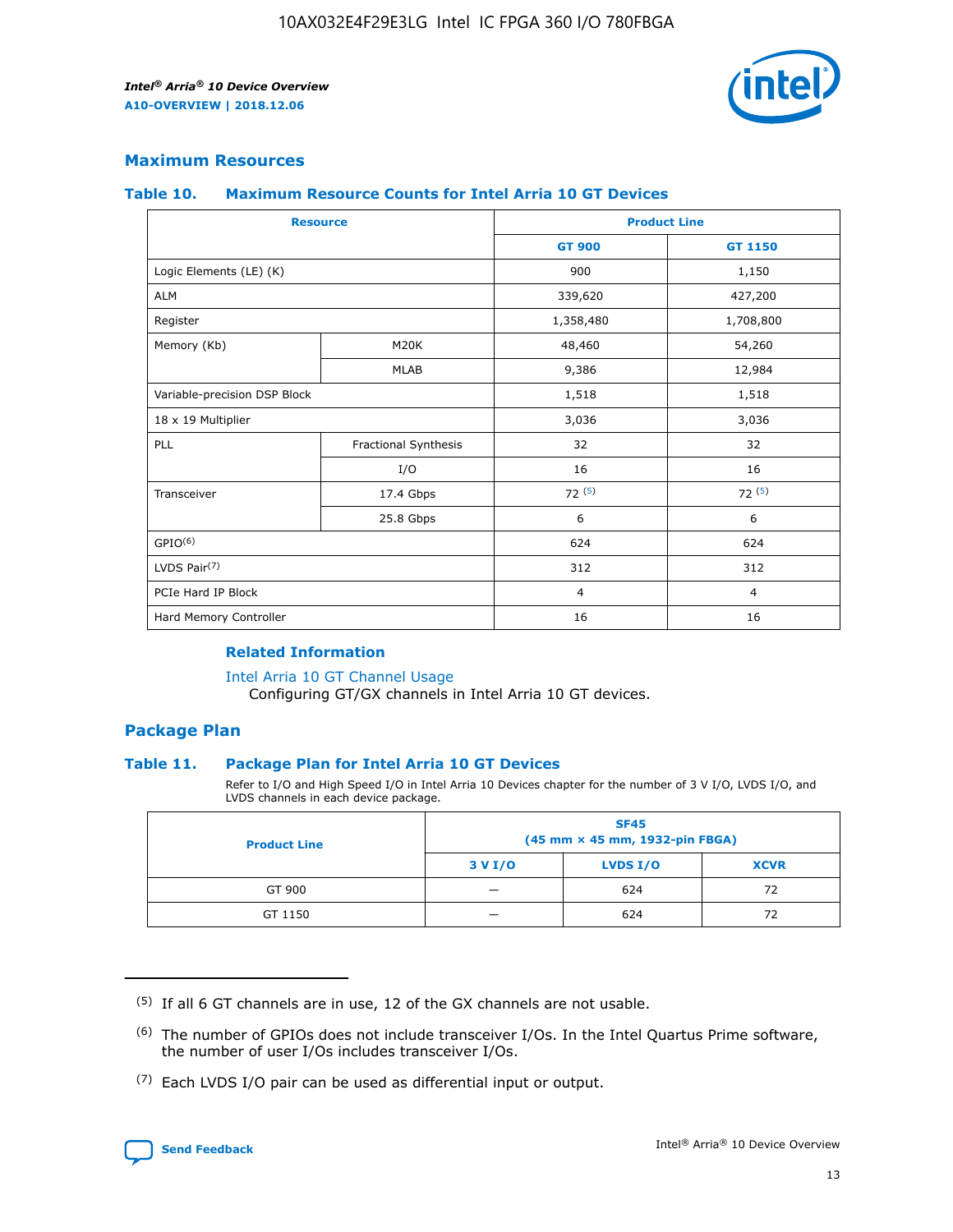

#### **Related Information**

[I/O and High-Speed Differential I/O Interfaces in Intel Arria 10 Devices chapter, Intel](https://www.intel.com/content/www/us/en/programmable/documentation/sam1403482614086.html#sam1403482030321) [Arria 10 Device Handbook](https://www.intel.com/content/www/us/en/programmable/documentation/sam1403482614086.html#sam1403482030321)

Provides the number of 3 V and LVDS I/Os, and LVDS channels for each Intel Arria 10 device package.

# **Intel Arria 10 SX**

This section provides the available options, maximum resource counts, and package plan for the Intel Arria 10 SX devices.

The information in this section is correct at the time of publication. For the latest information and to get more details, refer to the Intel FPGA Product Selector.

#### **Related Information**

[Intel FPGA Product Selector](http://www.altera.com/products/selector/psg-selector.html) Provides the latest information on Intel products.

## **Available Options**

#### **Figure 3. Sample Ordering Code and Available Options for Intel Arria 10 SX Devices**



#### **Related Information**

[Transceiver Performance for Intel Arria 10 GX/SX Devices](https://www.intel.com/content/www/us/en/programmable/documentation/mcn1413182292568.html#mcn1413213965502) Provides more information about the transceiver speed grade.

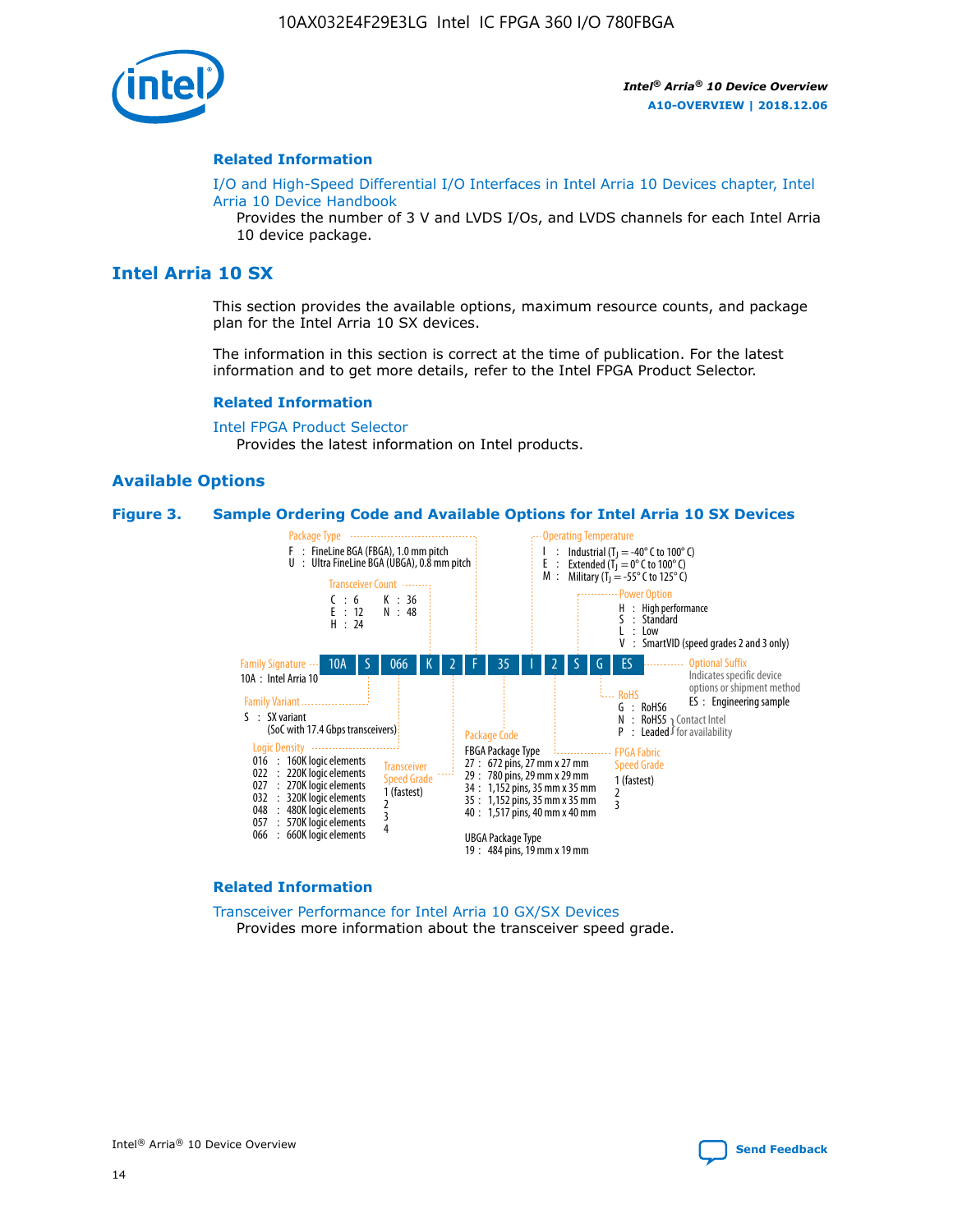

# **Maximum Resources**

#### **Table 12. Maximum Resource Counts for Intel Arria 10 SX Devices**

|                                   | <b>Resource</b>         | <b>Product Line</b> |               |                |                |                |                |                |  |  |  |
|-----------------------------------|-------------------------|---------------------|---------------|----------------|----------------|----------------|----------------|----------------|--|--|--|
|                                   |                         | <b>SX 160</b>       | <b>SX 220</b> | <b>SX 270</b>  | <b>SX 320</b>  | <b>SX 480</b>  | <b>SX 570</b>  | <b>SX 660</b>  |  |  |  |
| Logic Elements (LE) (K)           |                         | 160                 | 220           | 270            | 320            | 480            | 570            | 660            |  |  |  |
| <b>ALM</b>                        |                         | 61,510              | 80,330        | 101,620        | 119,900        | 183,590        | 217,080        | 251,680        |  |  |  |
| Register                          |                         | 246,040             | 321,320       | 406,480        | 479,600        | 734,360        | 868,320        | 1,006,720      |  |  |  |
| Memory (Kb)                       | M <sub>20</sub> K       | 8,800               | 11,740        | 15,000         | 17,820         | 28,620         | 36,000         | 42,620         |  |  |  |
|                                   | <b>MLAB</b>             | 1,050               | 1,690         | 2,452          | 2,727          | 4,164          | 5,096          | 5,788          |  |  |  |
| Variable-precision DSP Block      |                         | 156                 | 192           | 830            | 985            | 1,368          | 1,523          | 1,687          |  |  |  |
| 18 x 19 Multiplier                |                         | 312                 | 384           | 1,660          | 1,970          | 2,736          | 3,046          | 3,374          |  |  |  |
| <b>PLL</b>                        | Fractional<br>Synthesis | 6                   | 6             | 8              | 8              | 12             | 16             | 16             |  |  |  |
|                                   | I/O                     | 6                   | 6             | 8              | 8              | 12             | 16             | 16             |  |  |  |
| 17.4 Gbps Transceiver             |                         | 12                  | 12            | 24             | 24             | 36             | 48             | 48             |  |  |  |
| GPIO <sup>(8)</sup>               |                         | 288                 | 288           | 384            | 384            | 492            | 696            | 696            |  |  |  |
| LVDS Pair $(9)$                   |                         | 120                 | 120           | 168            | 168            | 174            | 324            | 324            |  |  |  |
| PCIe Hard IP Block                |                         | $\mathbf{1}$        | $\mathbf{1}$  | $\overline{2}$ | $\overline{2}$ | $\overline{2}$ | $\overline{2}$ | $\overline{2}$ |  |  |  |
| Hard Memory Controller            |                         | 6                   | 6             | 8              | 8              | 12             | 16             | 16             |  |  |  |
| ARM Cortex-A9 MPCore<br>Processor |                         | Yes                 | Yes           | Yes            | Yes            | Yes            | Yes            | Yes            |  |  |  |

# **Package Plan**

## **Table 13. Package Plan for Intel Arria 10 SX Devices (U19, F27, F29, and F34)**

Refer to I/O and High Speed I/O in Intel Arria 10 Devices chapter for the number of 3 V I/O, LVDS I/O, and LVDS channels in each device package.

| <b>Product Line</b> | <b>U19</b><br>$(19 \text{ mm} \times 19 \text{ mm})$<br>484-pin UBGA) |                    |             | <b>F27</b><br>$(27 \text{ mm} \times 27 \text{ mm})$<br>672-pin FBGA) |                    | <b>F29</b><br>$(29 \text{ mm} \times 29 \text{ mm})$<br>780-pin FBGA) |           |                    | <b>F34</b><br>$(35 \text{ mm} \times 35 \text{ mm})$<br><b>1152-pin FBGA)</b> |           |                    |             |
|---------------------|-----------------------------------------------------------------------|--------------------|-------------|-----------------------------------------------------------------------|--------------------|-----------------------------------------------------------------------|-----------|--------------------|-------------------------------------------------------------------------------|-----------|--------------------|-------------|
|                     | 3V<br>I/O                                                             | <b>LVDS</b><br>I/O | <b>XCVR</b> | 3V<br>I/O                                                             | <b>LVDS</b><br>I/O | <b>XCVR</b>                                                           | 3V<br>I/O | <b>LVDS</b><br>I/O | <b>XCVR</b>                                                                   | 3V<br>I/O | <b>LVDS</b><br>I/O | <b>XCVR</b> |
| SX 160              | 48                                                                    | 144                | 6           | 48                                                                    | 192                | 12                                                                    | 48        | 240                | 12                                                                            | -         |                    |             |
| SX 220              | 48                                                                    | 144                | 6           | 48                                                                    | 192                | 12                                                                    | 48        | 240                | 12                                                                            |           |                    |             |
| SX 270              |                                                                       |                    |             | 48                                                                    | 192                | 12                                                                    | 48        | 312                | 12                                                                            | 48        | 336                | 24          |
| SX 320              |                                                                       |                    |             | 48                                                                    | 192                | 12                                                                    | 48        | 312                | 12                                                                            | 48        | 336                | 24          |
|                     | continued                                                             |                    |             |                                                                       |                    |                                                                       |           |                    |                                                                               |           |                    |             |

 $(8)$  The number of GPIOs does not include transceiver I/Os. In the Intel Quartus Prime software, the number of user I/Os includes transceiver I/Os.

 $(9)$  Each LVDS I/O pair can be used as differential input or output.

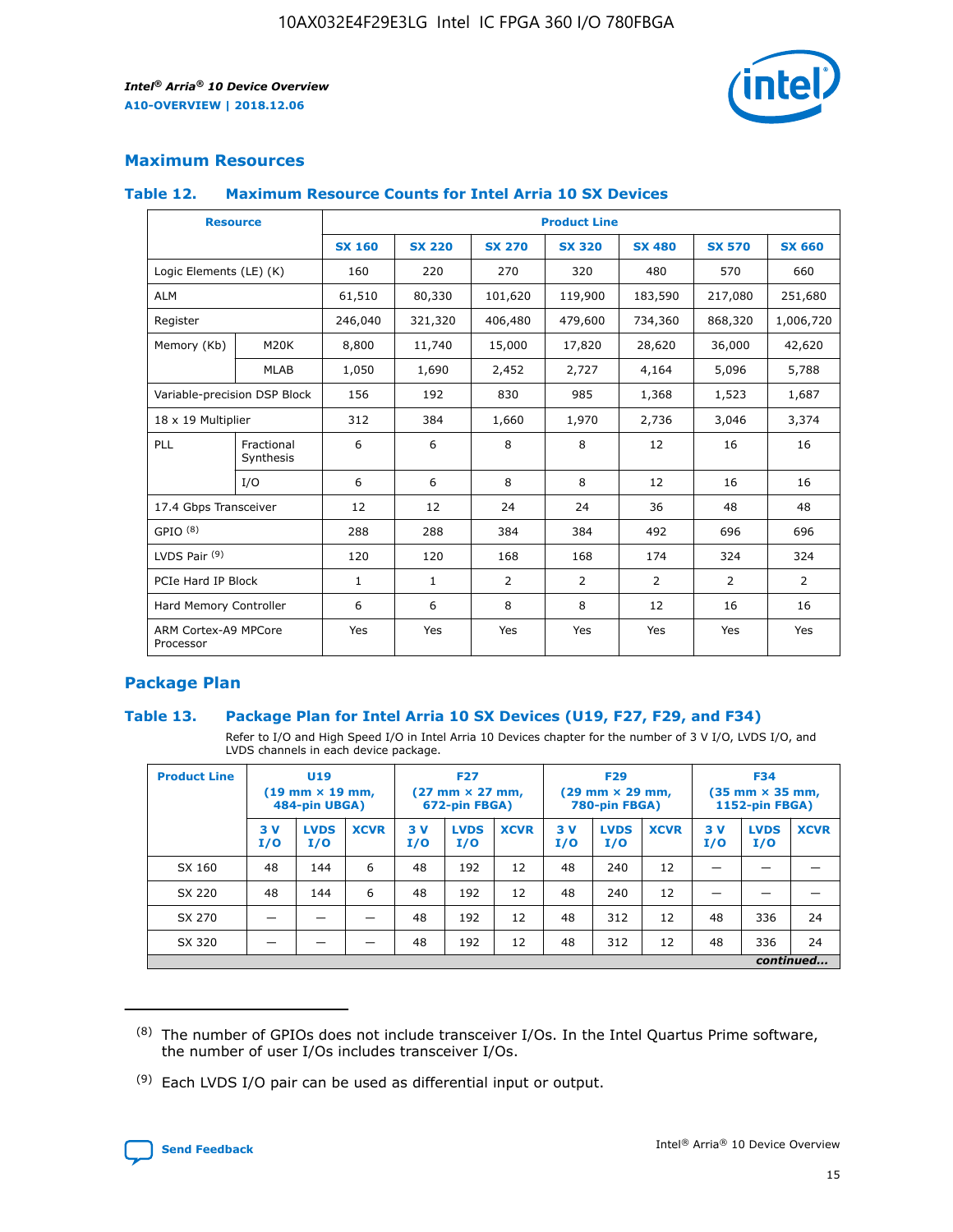

| <b>Product Line</b> | <b>U19</b><br>$(19 \text{ mm} \times 19 \text{ mm})$<br>484-pin UBGA) |                    | <b>F27</b><br>$(27 \text{ mm} \times 27 \text{ mm})$<br>672-pin FBGA) |           | <b>F29</b><br>$(29$ mm $\times$ 29 mm,<br>780-pin FBGA) |             |           | <b>F34</b><br>$(35$ mm $\times$ 35 mm,<br><b>1152-pin FBGA)</b> |             |           |                    |             |
|---------------------|-----------------------------------------------------------------------|--------------------|-----------------------------------------------------------------------|-----------|---------------------------------------------------------|-------------|-----------|-----------------------------------------------------------------|-------------|-----------|--------------------|-------------|
|                     | 3 V<br>I/O                                                            | <b>LVDS</b><br>I/O | <b>XCVR</b>                                                           | 3V<br>I/O | <b>LVDS</b><br>I/O                                      | <b>XCVR</b> | 3V<br>I/O | <b>LVDS</b><br>I/O                                              | <b>XCVR</b> | 3V<br>I/O | <b>LVDS</b><br>I/O | <b>XCVR</b> |
| SX 480              |                                                                       |                    |                                                                       |           |                                                         |             | 48        | 312                                                             | 12          | 48        | 444                | 24          |
| SX 570              |                                                                       |                    |                                                                       |           |                                                         |             |           |                                                                 |             | 48        | 444                | 24          |
| SX 660              |                                                                       |                    |                                                                       |           |                                                         |             |           |                                                                 |             | 48        | 444                | 24          |

## **Table 14. Package Plan for Intel Arria 10 SX Devices (F35, KF40, and NF40)**

Refer to I/O and High Speed I/O in Intel Arria 10 Devices chapter for the number of 3 V I/O, LVDS I/O, and LVDS channels in each device package.

| <b>Product Line</b> | <b>F35</b><br>(35 mm × 35 mm,<br><b>1152-pin FBGA)</b> |          |             |                                           | <b>KF40</b><br>(40 mm × 40 mm,<br>1517-pin FBGA) |    | <b>NF40</b><br>$(40 \text{ mm} \times 40 \text{ mm})$<br>1517-pin FBGA) |          |             |  |
|---------------------|--------------------------------------------------------|----------|-------------|-------------------------------------------|--------------------------------------------------|----|-------------------------------------------------------------------------|----------|-------------|--|
|                     | 3 V I/O                                                | LVDS I/O | <b>XCVR</b> | <b>LVDS I/O</b><br>3 V I/O<br><b>XCVR</b> |                                                  |    | 3 V I/O                                                                 | LVDS I/O | <b>XCVR</b> |  |
| SX 270              | 48                                                     | 336      | 24          |                                           |                                                  |    |                                                                         |          |             |  |
| SX 320              | 48                                                     | 336      | 24          |                                           |                                                  |    |                                                                         |          |             |  |
| SX 480              | 48                                                     | 348      | 36          |                                           |                                                  |    |                                                                         |          |             |  |
| SX 570              | 48                                                     | 348      | 36          | 96<br>36<br>600                           |                                                  |    | 48                                                                      | 540      | 48          |  |
| SX 660              | 48                                                     | 348      | 36          | 96                                        | 600                                              | 36 | 48                                                                      | 540      | 48          |  |

# **Related Information**

[I/O and High-Speed Differential I/O Interfaces in Intel Arria 10 Devices chapter, Intel](https://www.intel.com/content/www/us/en/programmable/documentation/sam1403482614086.html#sam1403482030321) [Arria 10 Device Handbook](https://www.intel.com/content/www/us/en/programmable/documentation/sam1403482614086.html#sam1403482030321)

Provides the number of 3 V and LVDS I/Os, and LVDS channels for each Intel Arria 10 device package.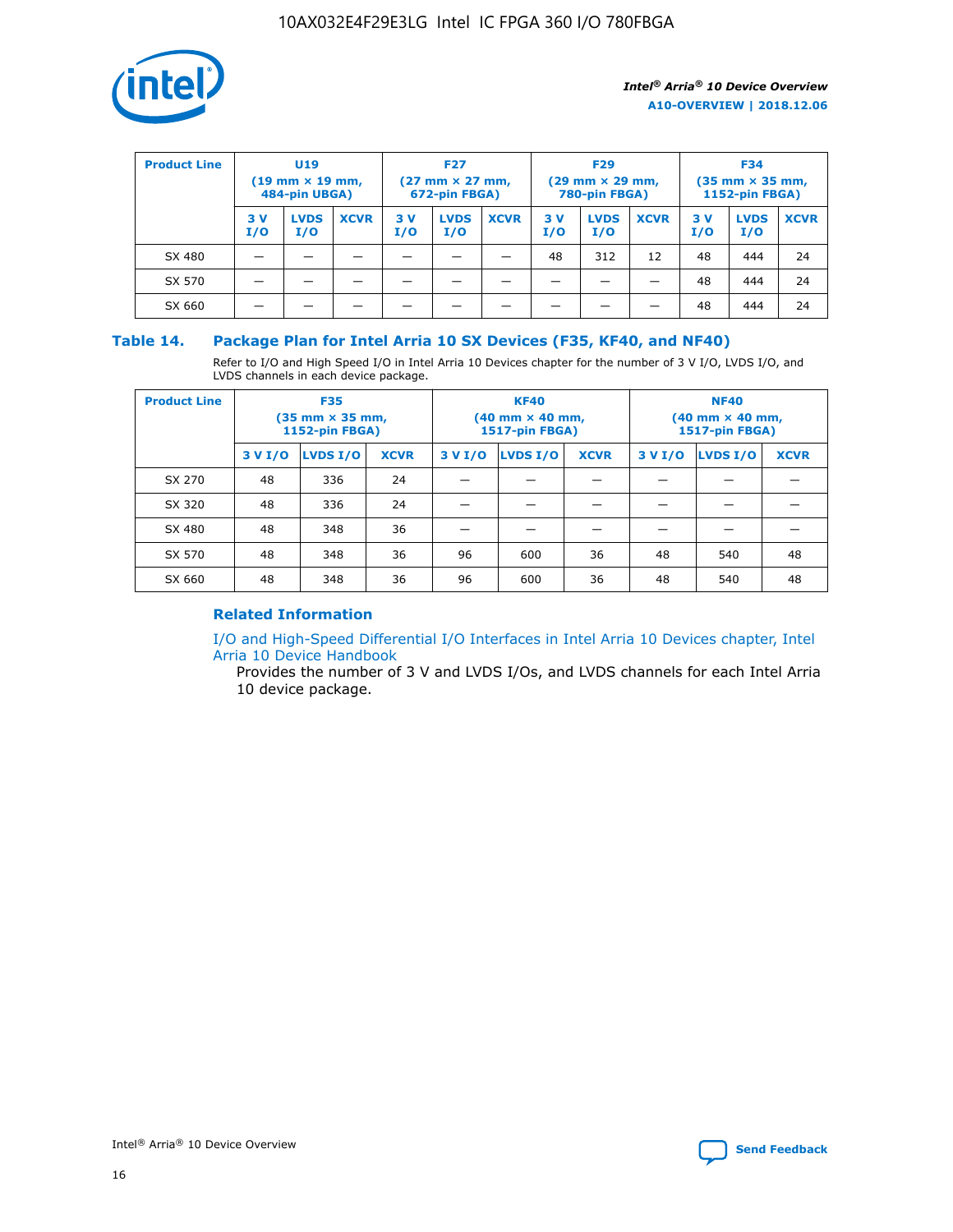

# **I/O Vertical Migration for Intel Arria 10 Devices**

#### **Figure 4. Migration Capability Across Intel Arria 10 Product Lines**

- The arrows indicate the migration paths. The devices included in each vertical migration path are shaded. Devices with fewer resources in the same path have lighter shades.
- To achieve the full I/O migration across product lines in the same migration path, restrict I/Os and transceivers usage to match the product line with the lowest I/O and transceiver counts.
- An LVDS I/O bank in the source device may be mapped to a 3 V I/O bank in the target device. To use memory interface clock frequency higher than 533 MHz, assign external memory interface pins only to banks that are LVDS I/O in both devices.
- There may be nominal 0.15 mm package height difference between some product lines in the same package type.
	- **Variant Product Line Package U19 F27 F29 F34 F35 KF40 NF40 RF40 NF45 SF45 UF45** Intel® Arria® 10 GX GX 160 GX 220 GX 270 GX 320 GX 480 GX 570 GX 660 GX 900 GX 1150 Intel Arria 10 GT GT 900 GT 1150 Intel Arria 10 SX SX 160 SX 220 SX 270 SX 320 SX 480 SX 570 SX 660
- Some migration paths are not shown in the Intel Quartus Prime software **Pin Migration View**.

*Note:* To verify the pin migration compatibility, use the **Pin Migration View** window in the Intel Quartus Prime software Pin Planner.

# **Adaptive Logic Module**

Intel Arria 10 devices use a 20 nm ALM as the basic building block of the logic fabric.

The ALM architecture is the same as the previous generation FPGAs, allowing for efficient implementation of logic functions and easy conversion of IP between the device generations.

The ALM, as shown in following figure, uses an 8-input fracturable look-up table (LUT) with four dedicated registers to help improve timing closure in register-rich designs and achieve an even higher design packing capability than the traditional two-register per LUT architecture.

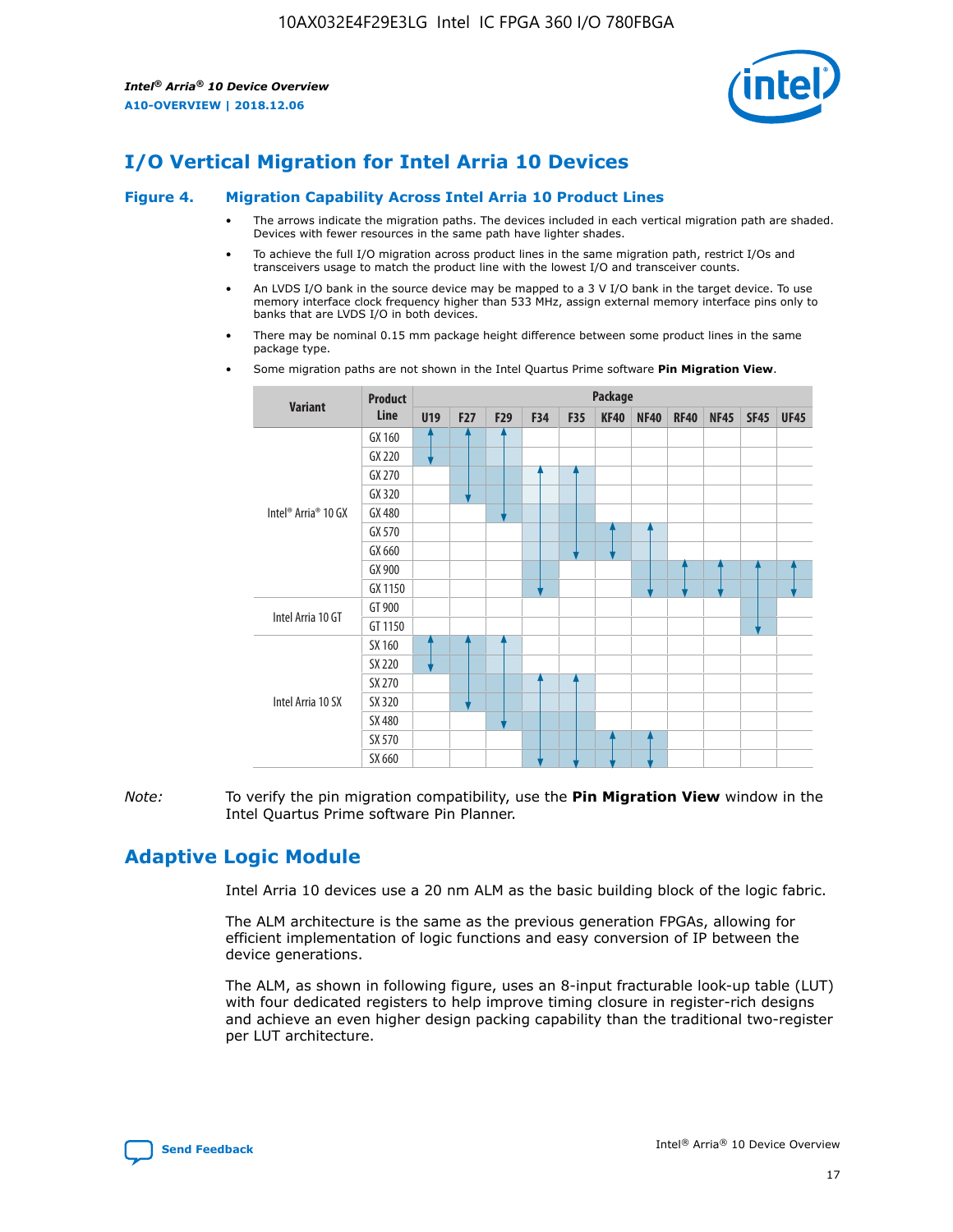

**Figure 5. ALM for Intel Arria 10 Devices**



The Intel Quartus Prime software optimizes your design according to the ALM logic structure and automatically maps legacy designs into the Intel Arria 10 ALM architecture.

# **Variable-Precision DSP Block**

The Intel Arria 10 variable precision DSP blocks support fixed-point arithmetic and floating-point arithmetic.

Features for fixed-point arithmetic:

- High-performance, power-optimized, and fully registered multiplication operations
- 18-bit and 27-bit word lengths
- Two 18 x 19 multipliers or one 27 x 27 multiplier per DSP block
- Built-in addition, subtraction, and 64-bit double accumulation register to combine multiplication results
- Cascading 19-bit or 27-bit when pre-adder is disabled and cascading 18-bit when pre-adder is used to form the tap-delay line for filtering applications
- Cascading 64-bit output bus to propagate output results from one block to the next block without external logic support
- Hard pre-adder supported in 19-bit and 27-bit modes for symmetric filters
- Internal coefficient register bank in both 18-bit and 27-bit modes for filter implementation
- 18-bit and 27-bit systolic finite impulse response (FIR) filters with distributed output adder
- Biased rounding support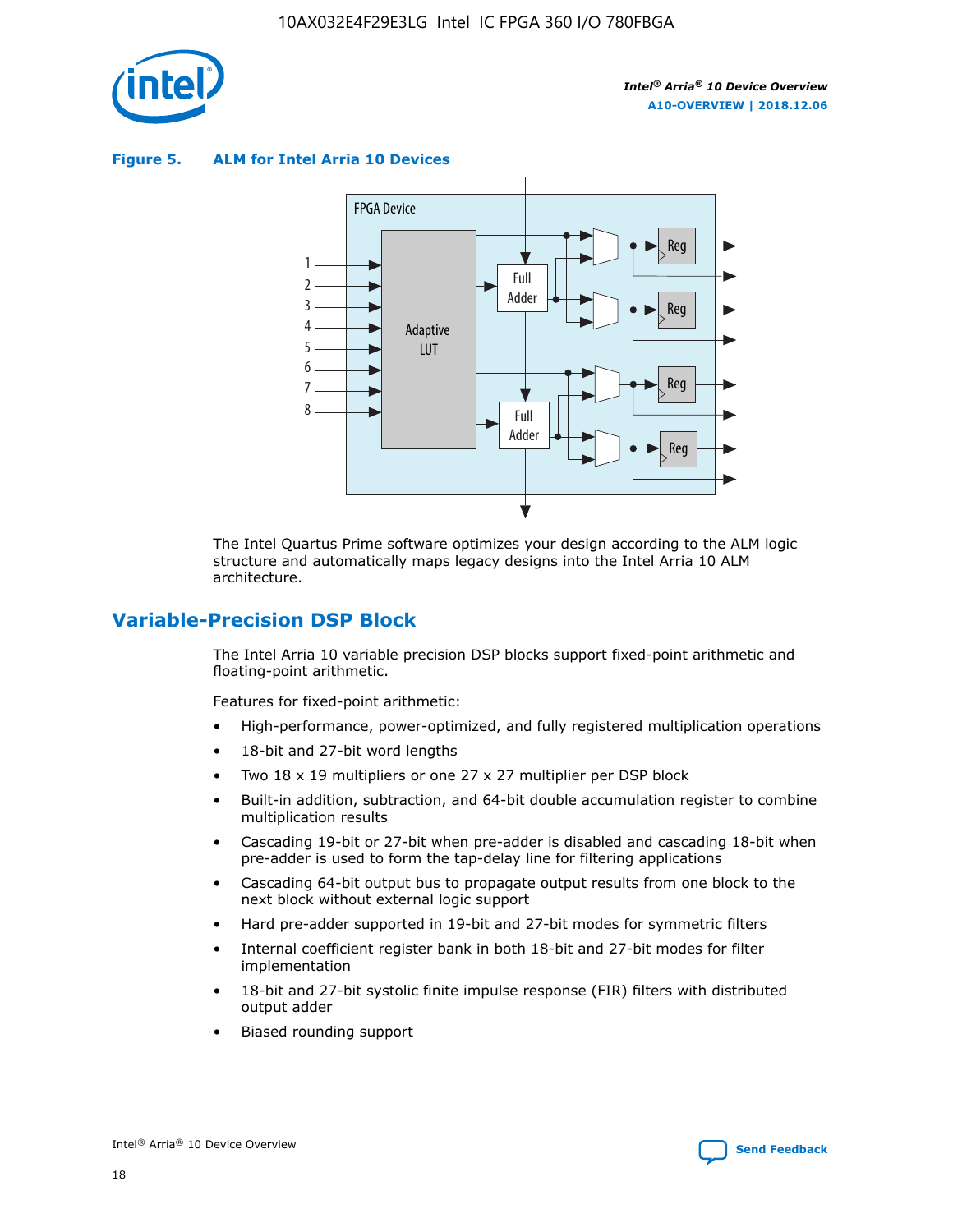

Features for floating-point arithmetic:

- A completely hardened architecture that supports multiplication, addition, subtraction, multiply-add, and multiply-subtract
- Multiplication with accumulation capability and a dynamic accumulator reset control
- Multiplication with cascade summation capability
- Multiplication with cascade subtraction capability
- Complex multiplication
- Direct vector dot product
- Systolic FIR filter

## **Table 15. Variable-Precision DSP Block Configurations for Intel Arria 10 Devices**

| <b>Usage Example</b>                                       | <b>Multiplier Size (Bit)</b>    | <b>DSP Block Resources</b> |
|------------------------------------------------------------|---------------------------------|----------------------------|
| Medium precision fixed point                               | Two 18 x 19                     |                            |
| High precision fixed or Single precision<br>floating point | One 27 x 27                     |                            |
| Fixed point FFTs                                           | One 19 x 36 with external adder |                            |
| Very high precision fixed point                            | One 36 x 36 with external adder |                            |
| Double precision floating point                            | One 54 x 54 with external adder | 4                          |

#### **Table 16. Resources for Fixed-Point Arithmetic in Intel Arria 10 Devices**

The table lists the variable-precision DSP resources by bit precision for each Intel Arria 10 device.

| <b>Variant</b>  | <b>Product Line</b> | <b>Variable-</b><br>precision<br><b>DSP Block</b> | <b>Independent Input and Output</b><br><b>Multiplications Operator</b> |                                     | 18 x 19<br><b>Multiplier</b><br><b>Adder Sum</b> | $18 \times 18$<br><b>Multiplier</b><br><b>Adder</b> |
|-----------------|---------------------|---------------------------------------------------|------------------------------------------------------------------------|-------------------------------------|--------------------------------------------------|-----------------------------------------------------|
|                 |                     |                                                   | 18 x 19<br><b>Multiplier</b>                                           | $27 \times 27$<br><b>Multiplier</b> | <b>Mode</b>                                      | <b>Summed with</b><br>36 bit Input                  |
| AIntel Arria 10 | GX 160              | 156                                               | 312                                                                    | 156                                 | 156                                              | 156                                                 |
| GX              | GX 220              | 192                                               | 384                                                                    | 192                                 | 192                                              | 192                                                 |
|                 | GX 270              | 830                                               | 1,660                                                                  | 830                                 | 830                                              | 830                                                 |
|                 | GX 320              | 984                                               | 1,968                                                                  | 984                                 | 984                                              | 984                                                 |
|                 | GX 480              | 1,368                                             | 2,736                                                                  | 1,368                               | 1,368                                            | 1,368                                               |
|                 | GX 570              | 1,523                                             | 3,046                                                                  | 1,523                               | 1,523                                            | 1,523                                               |
|                 | GX 660              | 1,687                                             | 3,374                                                                  | 1,687                               | 1,687                                            | 1,687                                               |
|                 | GX 900              | 1,518                                             | 3,036                                                                  | 1,518                               | 1,518                                            | 1,518                                               |
|                 | GX 1150             | 1,518                                             | 3,036                                                                  | 1,518                               | 1,518                                            | 1,518                                               |
| Intel Arria 10  | GT 900              | 1,518                                             | 3,036                                                                  | 1,518                               | 1,518                                            | 1,518                                               |
| GT              | GT 1150             | 1,518                                             | 3,036                                                                  | 1,518                               | 1,518                                            | 1,518                                               |
| Intel Arria 10  | SX 160              | 156                                               | 312                                                                    | 156                                 | 156                                              | 156                                                 |
| <b>SX</b>       | SX 220<br>192       |                                                   | 384                                                                    | 192                                 | 192                                              | 192                                                 |
|                 | SX 270              | 830                                               | 830<br>1,660                                                           |                                     | 830                                              | 830                                                 |
|                 |                     |                                                   |                                                                        |                                     |                                                  | continued                                           |

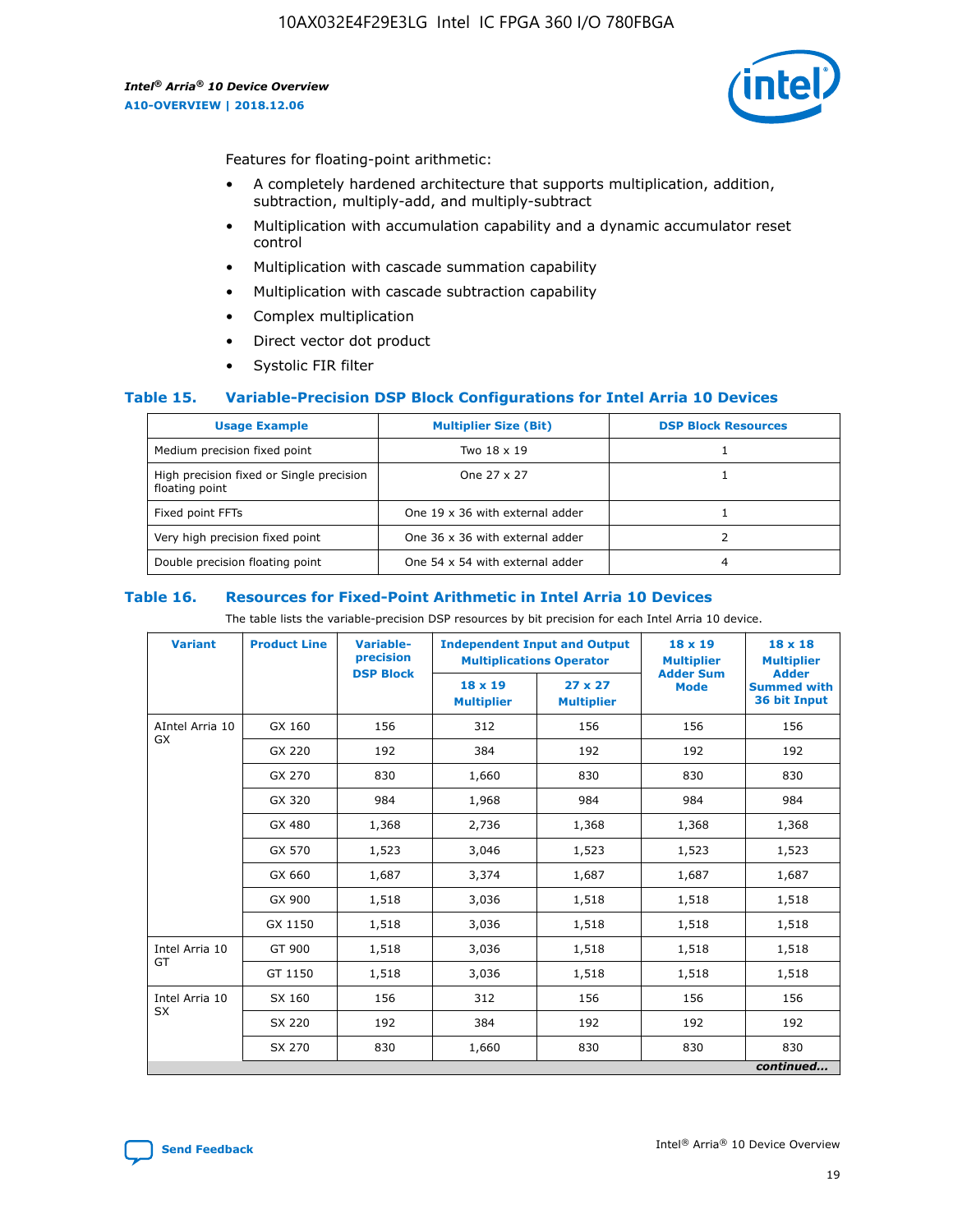

| <b>Variant</b> | <b>Product Line</b> | Variable-<br>precision | <b>Independent Input and Output</b><br><b>Multiplications Operator</b> |                                     | $18 \times 19$<br><b>Multiplier</b> | $18 \times 18$<br><b>Multiplier</b><br><b>Adder</b> |  |
|----------------|---------------------|------------------------|------------------------------------------------------------------------|-------------------------------------|-------------------------------------|-----------------------------------------------------|--|
|                |                     | <b>DSP Block</b>       | $18 \times 19$<br><b>Multiplier</b>                                    | $27 \times 27$<br><b>Multiplier</b> | <b>Adder Sum</b><br><b>Mode</b>     | <b>Summed with</b><br>36 bit Input                  |  |
|                | SX 320              | 984                    | 1,968                                                                  | 984                                 | 984                                 | 984                                                 |  |
|                | SX 480              | 1,368                  | 2,736                                                                  | 1,368                               | 1,368                               | 1,368                                               |  |
|                | SX 570              | 1,523                  | 3,046                                                                  | 1,523                               | 1,523                               | 1,523                                               |  |
|                | SX 660              | 1,687                  | 3,374                                                                  | 1,687                               | 1,687                               | 1,687                                               |  |

# **Table 17. Resources for Floating-Point Arithmetic in Intel Arria 10 Devices**

The table lists the variable-precision DSP resources by bit precision for each Intel Arria 10 device.

| <b>Variant</b>              | <b>Product Line</b> | <b>Variable-</b><br>precision<br><b>DSP Block</b> | <b>Single</b><br><b>Precision</b><br><b>Floating-Point</b><br><b>Multiplication</b><br><b>Mode</b> | <b>Single-Precision</b><br><b>Floating-Point</b><br><b>Adder Mode</b> | Single-<br><b>Precision</b><br><b>Floating-Point</b><br><b>Multiply</b><br><b>Accumulate</b><br><b>Mode</b> | <b>Peak</b><br><b>Giga Floating-</b><br><b>Point</b><br><b>Operations</b><br>per Second<br>(GFLOPs) |
|-----------------------------|---------------------|---------------------------------------------------|----------------------------------------------------------------------------------------------------|-----------------------------------------------------------------------|-------------------------------------------------------------------------------------------------------------|-----------------------------------------------------------------------------------------------------|
| Intel Arria 10<br>GX        | GX 160              | 156                                               | 156                                                                                                | 156                                                                   | 156                                                                                                         | 140                                                                                                 |
|                             | GX 220              | 192                                               | 192                                                                                                | 192                                                                   | 192                                                                                                         | 173                                                                                                 |
|                             | GX 270              | 830                                               | 830                                                                                                | 830                                                                   | 830                                                                                                         | 747                                                                                                 |
|                             | GX 320              | 984                                               | 984                                                                                                | 984                                                                   | 984                                                                                                         | 886                                                                                                 |
|                             | GX 480              | 1,369                                             | 1,368                                                                                              | 1,368                                                                 | 1,368                                                                                                       | 1,231                                                                                               |
|                             | GX 570              | 1,523                                             | 1,523                                                                                              | 1,523                                                                 | 1,523                                                                                                       | 1,371                                                                                               |
|                             | GX 660              | 1,687                                             | 1,687                                                                                              | 1,687                                                                 | 1,687                                                                                                       | 1,518                                                                                               |
|                             | GX 900              | 1,518                                             | 1,518                                                                                              | 1,518                                                                 | 1,518                                                                                                       | 1,366                                                                                               |
|                             | GX 1150             | 1,518                                             | 1,518                                                                                              | 1,518                                                                 | 1,518                                                                                                       | 1,366                                                                                               |
| Intel Arria 10              | GT 900              | 1,518                                             | 1,518                                                                                              | 1,518                                                                 | 1,518                                                                                                       | 1,366                                                                                               |
| GT                          | GT 1150             | 1,518                                             | 1,518                                                                                              | 1,518                                                                 | 1,518                                                                                                       | 1,366                                                                                               |
| Intel Arria 10<br><b>SX</b> | SX 160              | 156                                               | 156                                                                                                | 156                                                                   | 156                                                                                                         | 140                                                                                                 |
|                             | SX 220              | 192                                               | 192                                                                                                | 192                                                                   | 192                                                                                                         | 173                                                                                                 |
|                             | SX 270              | 830                                               | 830                                                                                                | 830                                                                   | 830                                                                                                         | 747                                                                                                 |
|                             | SX 320              | 984                                               | 984                                                                                                | 984                                                                   | 984                                                                                                         | 886                                                                                                 |
|                             | SX 480              | 1,369                                             | 1,368                                                                                              | 1,368                                                                 | 1,368                                                                                                       | 1,231                                                                                               |
|                             | SX 570              | 1,523                                             | 1,523                                                                                              | 1,523                                                                 | 1,523                                                                                                       | 1,371                                                                                               |
|                             | SX 660              | 1,687                                             | 1,687                                                                                              | 1,687                                                                 | 1,687                                                                                                       | 1,518                                                                                               |

# **Embedded Memory Blocks**

The embedded memory blocks in the devices are flexible and designed to provide an optimal amount of small- and large-sized memory arrays to fit your design requirements.

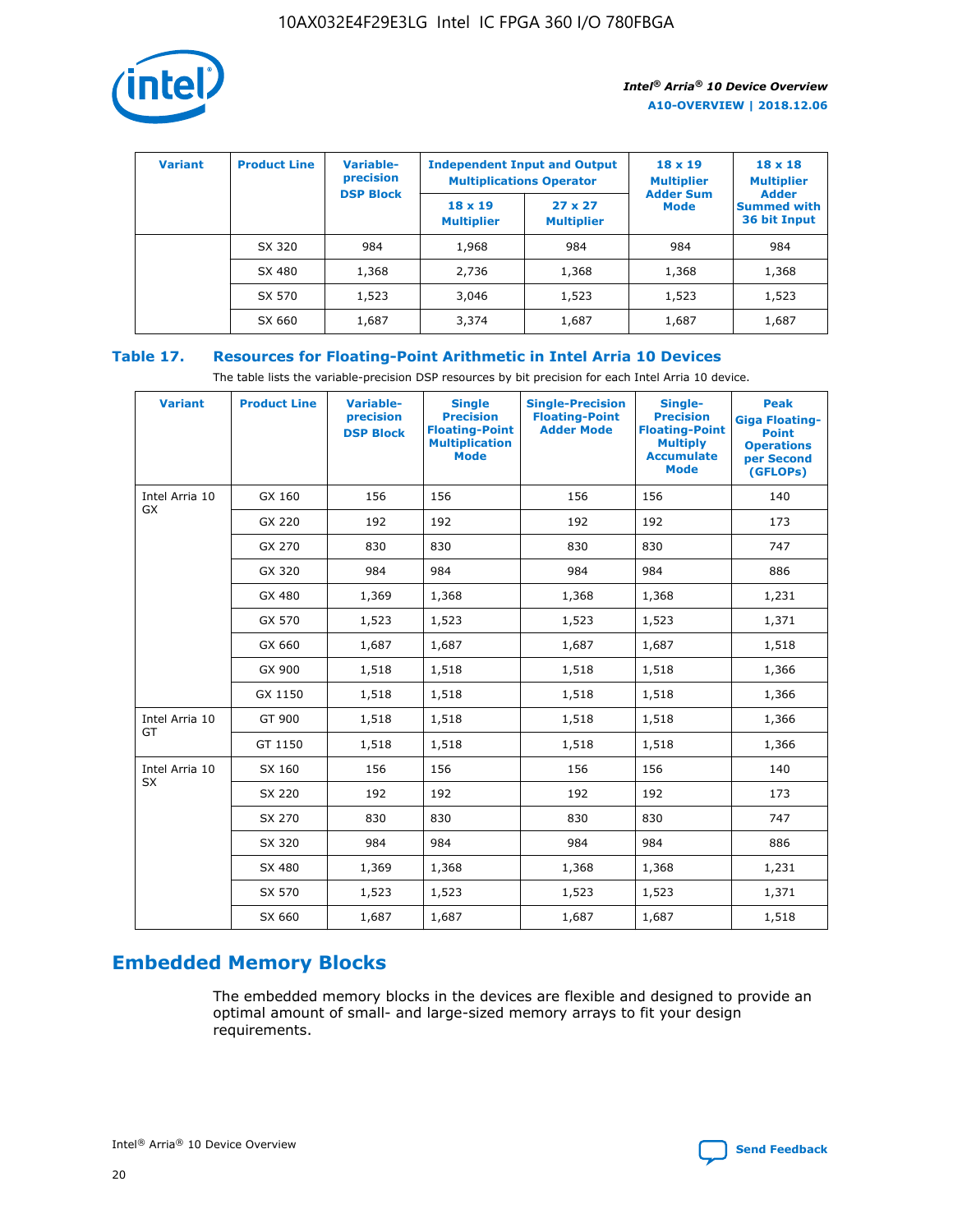

# **Types of Embedded Memory**

The Intel Arria 10 devices contain two types of memory blocks:

- 20 Kb M20K blocks—blocks of dedicated memory resources. The M20K blocks are ideal for larger memory arrays while still providing a large number of independent ports.
- 640 bit memory logic array blocks (MLABs)—enhanced memory blocks that are configured from dual-purpose logic array blocks (LABs). The MLABs are ideal for wide and shallow memory arrays. The MLABs are optimized for implementation of shift registers for digital signal processing (DSP) applications, wide and shallow FIFO buffers, and filter delay lines. Each MLAB is made up of ten adaptive logic modules (ALMs). In the Intel Arria 10 devices, you can configure these ALMs as ten 32 x 2 blocks, giving you one 32 x 20 simple dual-port SRAM block per MLAB.

# **Embedded Memory Capacity in Intel Arria 10 Devices**

|                   | <b>Product</b> |              | <b>M20K</b>         | <b>MLAB</b>  |                     | <b>Total RAM Bit</b> |
|-------------------|----------------|--------------|---------------------|--------------|---------------------|----------------------|
| <b>Variant</b>    | <b>Line</b>    | <b>Block</b> | <b>RAM Bit (Kb)</b> | <b>Block</b> | <b>RAM Bit (Kb)</b> | (Kb)                 |
| Intel Arria 10 GX | GX 160         | 440          | 8,800               | 1,680        | 1,050               | 9,850                |
|                   | GX 220         | 587          | 11,740              | 2,703        | 1,690               | 13,430               |
|                   | GX 270         | 750          | 15,000              | 3,922        | 2,452               | 17,452               |
|                   | GX 320         | 891          | 17,820              | 4,363        | 2,727               | 20,547               |
|                   | GX 480         | 1,431        | 28,620              | 6,662        | 4,164               | 32,784               |
|                   | GX 570         | 1,800        | 36,000              | 8,153        | 5,096               | 41,096               |
|                   | GX 660         | 2,131        | 42,620              | 9,260        | 5,788               | 48,408               |
|                   | GX 900         | 2,423        | 48,460              | 15,017       | 9,386               | 57,846               |
|                   | GX 1150        | 2,713        | 54,260              | 20,774       | 12,984              | 67,244               |
| Intel Arria 10 GT | GT 900         | 2,423        | 48,460              | 15,017       | 9,386               | 57,846               |
|                   | GT 1150        | 2,713        | 54,260              | 20,774       | 12,984              | 67,244               |
| Intel Arria 10 SX | SX 160         | 440          | 8,800               | 1,680        | 1,050               | 9,850                |
|                   | SX 220         | 587          | 11,740              | 2,703        | 1,690               | 13,430               |
|                   | SX 270         | 750          | 15,000              | 3,922        | 2,452               | 17,452               |
|                   | SX 320         | 891          | 17,820              | 4,363        | 2,727               | 20,547               |
|                   | SX 480         | 1,431        | 28,620              | 6,662        | 4,164               | 32,784               |
|                   | SX 570         | 1,800        | 36,000              | 8,153        | 5,096               | 41,096               |
|                   | SX 660         | 2,131        | 42,620              | 9,260        | 5,788               | 48,408               |

#### **Table 18. Embedded Memory Capacity and Distribution in Intel Arria 10 Devices**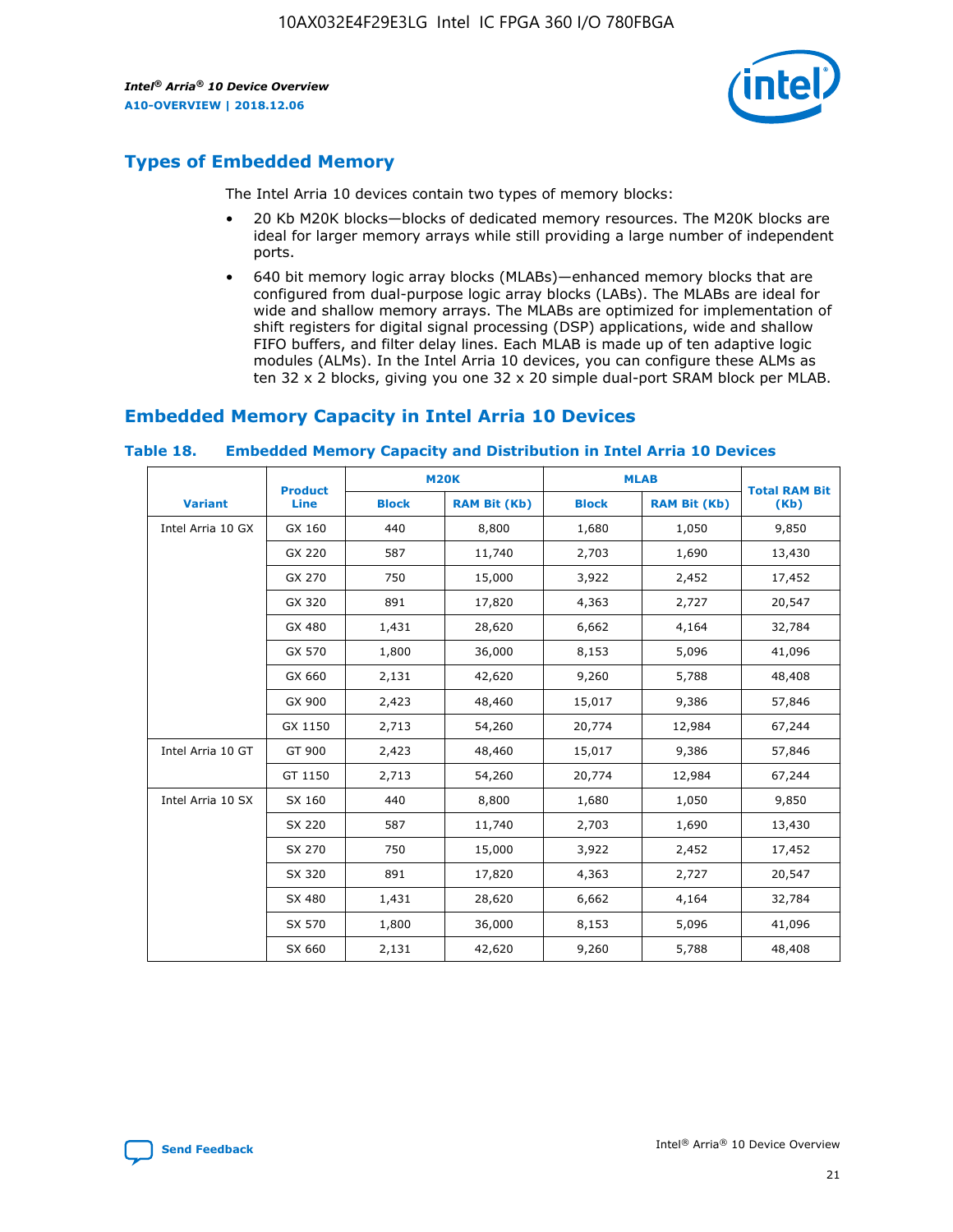

# **Embedded Memory Configurations for Single-port Mode**

## **Table 19. Single-port Embedded Memory Configurations for Intel Arria 10 Devices**

This table lists the maximum configurations supported for single-port RAM and ROM modes.

| <b>Memory Block</b> | Depth (bits) | <b>Programmable Width</b> |
|---------------------|--------------|---------------------------|
| MLAB                | 32           | x16, x18, or x20          |
|                     | 64(10)       | x8, x9, x10               |
| M20K                | 512          | x40, x32                  |
|                     | 1K           | x20, x16                  |
|                     | 2K           | x10, x8                   |
|                     | 4K           | x5, x4                    |
|                     | 8K           | x2                        |
|                     | 16K          | x1                        |

# **Clock Networks and PLL Clock Sources**

The clock network architecture is based on Intel's global, regional, and peripheral clock structure. This clock structure is supported by dedicated clock input pins, fractional clock synthesis PLLs, and integer I/O PLLs.

# **Clock Networks**

The Intel Arria 10 core clock networks are capable of up to 800 MHz fabric operation across the full industrial temperature range. For the external memory interface, the clock network supports the hard memory controller with speeds up to 2,400 Mbps in a quarter-rate transfer.

To reduce power consumption, the Intel Quartus Prime software identifies all unused sections of the clock network and powers them down.

# **Fractional Synthesis and I/O PLLs**

Intel Arria 10 devices contain up to 32 fractional synthesis PLLs and up to 16 I/O PLLs that are available for both specific and general purpose uses in the core:

- Fractional synthesis PLLs—located in the column adjacent to the transceiver blocks
- I/O PLLs—located in each bank of the 48 I/Os

## **Fractional Synthesis PLLs**

You can use the fractional synthesis PLLs to:

- Reduce the number of oscillators that are required on your board
- Reduce the number of clock pins that are used in the device by synthesizing multiple clock frequencies from a single reference clock source

<sup>(10)</sup> Supported through software emulation and consumes additional MLAB blocks.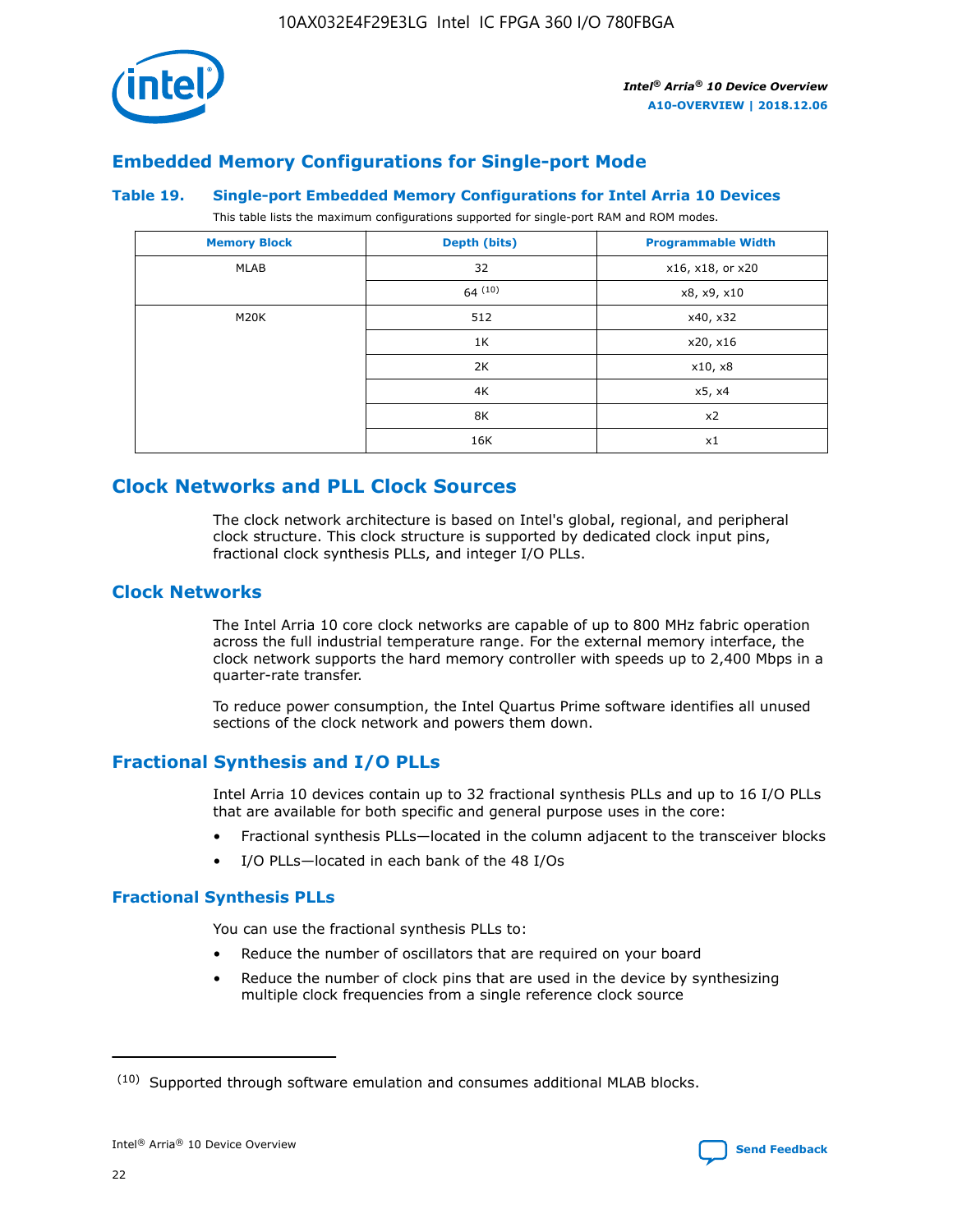

The fractional synthesis PLLs support the following features:

- Reference clock frequency synthesis for transceiver CMU and Advanced Transmit (ATX) PLLs
- Clock network delay compensation
- Zero-delay buffering
- Direct transmit clocking for transceivers
- Independently configurable into two modes:
	- Conventional integer mode equivalent to the general purpose PLL
	- Enhanced fractional mode with third order delta-sigma modulation
- PLL cascading

## **I/O PLLs**

The integer mode I/O PLLs are located in each bank of 48 I/Os. You can use the I/O PLLs to simplify the design of external memory and high-speed LVDS interfaces.

In each I/O bank, the I/O PLLs are adjacent to the hard memory controllers and LVDS SERDES. Because these PLLs are tightly coupled with the I/Os that need to use them, it makes it easier to close timing.

You can use the I/O PLLs for general purpose applications in the core such as clock network delay compensation and zero-delay buffering.

Intel Arria 10 devices support PLL-to-PLL cascading.

# **FPGA General Purpose I/O**

Intel Arria 10 devices offer highly configurable GPIOs. Each I/O bank contains 48 general purpose I/Os and a high-efficiency hard memory controller.

The following list describes the features of the GPIOs:

- Consist of 3 V I/Os for high-voltage application and LVDS I/Os for differential signaling
	- Up to two 3 V I/O banks, available in some devices, that support up to 3 V I/O standards
	- LVDS I/O banks that support up to 1.8 V I/O standards
- Support a wide range of single-ended and differential I/O interfaces
- LVDS speeds up to 1.6 Gbps
- Each LVDS pair of pins has differential input and output buffers, allowing you to configure the LVDS direction for each pair.
- Programmable bus hold and weak pull-up
- Programmable differential output voltage  $(V_{OD})$  and programmable pre-emphasis

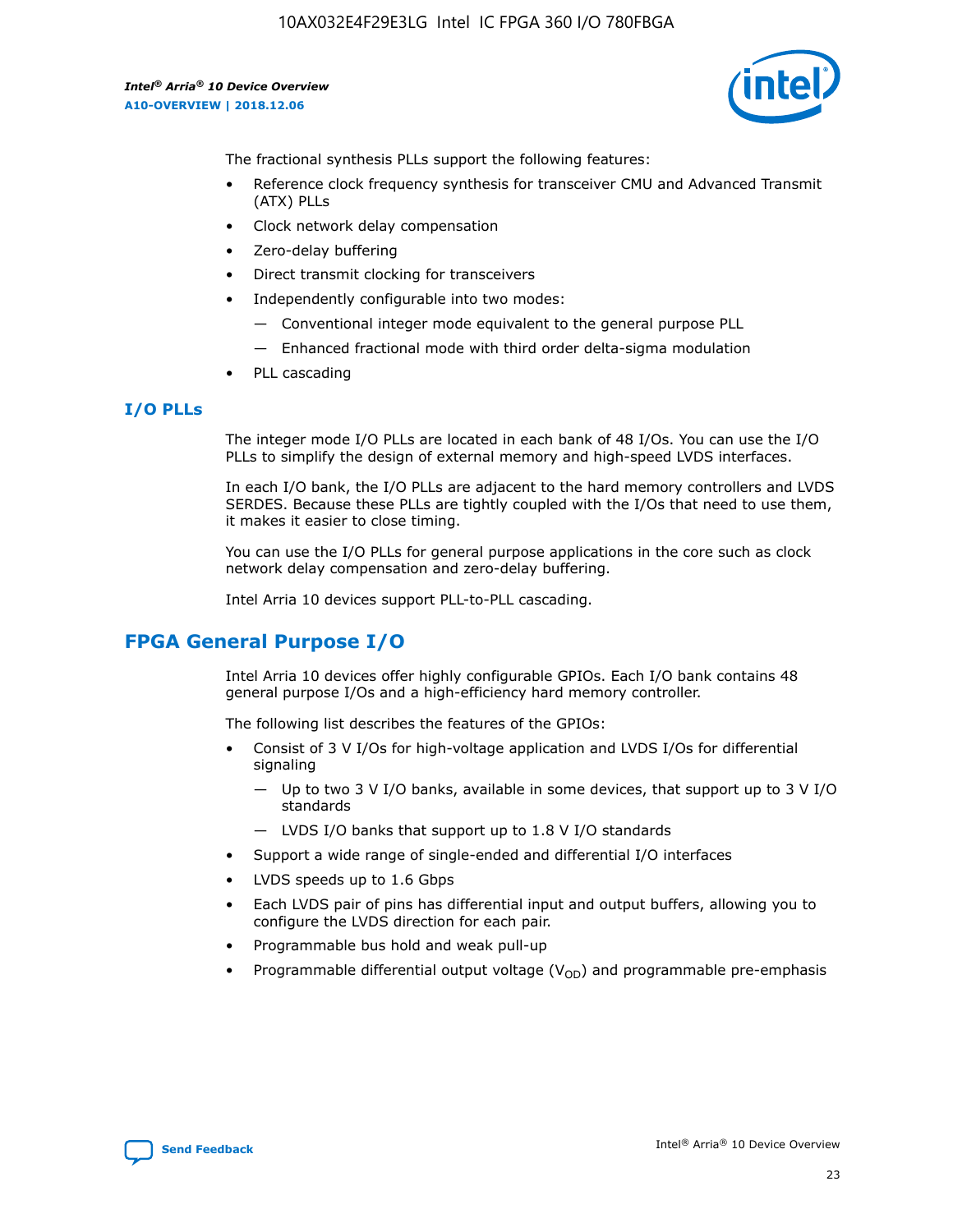

- Series (R<sub>S</sub>) and parallel (R<sub>T</sub>) on-chip termination (OCT) for all I/O banks with OCT calibration to limit the termination impedance variation
- On-chip dynamic termination that has the ability to swap between series and parallel termination, depending on whether there is read or write on a common bus for signal integrity
- Easy timing closure support using the hard read FIFO in the input register path, and delay-locked loop (DLL) delay chain with fine and coarse architecture

# **External Memory Interface**

Intel Arria 10 devices offer massive external memory bandwidth, with up to seven 32 bit DDR4 memory interfaces running at up to 2,400 Mbps. This bandwidth provides additional ease of design, lower power, and resource efficiencies of hardened highperformance memory controllers.

The memory interface within Intel Arria 10 FPGAs and SoCs delivers the highest performance and ease of use. You can configure up to a maximum width of 144 bits when using the hard or soft memory controllers. If required, you can bypass the hard memory controller and use a soft controller implemented in the user logic.

Each I/O contains a hardened DDR read/write path (PHY) capable of performing key memory interface functionality such as read/write leveling, FIFO buffering to lower latency and improve margin, timing calibration, and on-chip termination.

The timing calibration is aided by the inclusion of hard microcontrollers based on Intel's Nios® II technology, specifically tailored to control the calibration of multiple memory interfaces. This calibration allows the Intel Arria 10 device to compensate for any changes in process, voltage, or temperature either within the Intel Arria 10 device itself, or within the external memory device. The advanced calibration algorithms ensure maximum bandwidth and robust timing margin across all operating conditions.

In addition to parallel memory interfaces, Intel Arria 10 devices support serial memory technologies such as the Hybrid Memory Cube (HMC). The HMC is supported by the Intel Arria 10 high-speed serial transceivers which connect up to four HMC links, with each link running at data rates up to 15 Gbps.

## **Related Information**

#### [External Memory Interface Spec Estimator](http://www.altera.com/technology/memory/estimator/mem-emif-index.html)

Provides a parametric tool that allows you to find and compare the performance of the supported external memory interfaces in IntelFPGAs.

# **Memory Standards Supported by Intel Arria 10 Devices**

The I/Os are designed to provide high performance support for existing and emerging external memory standards.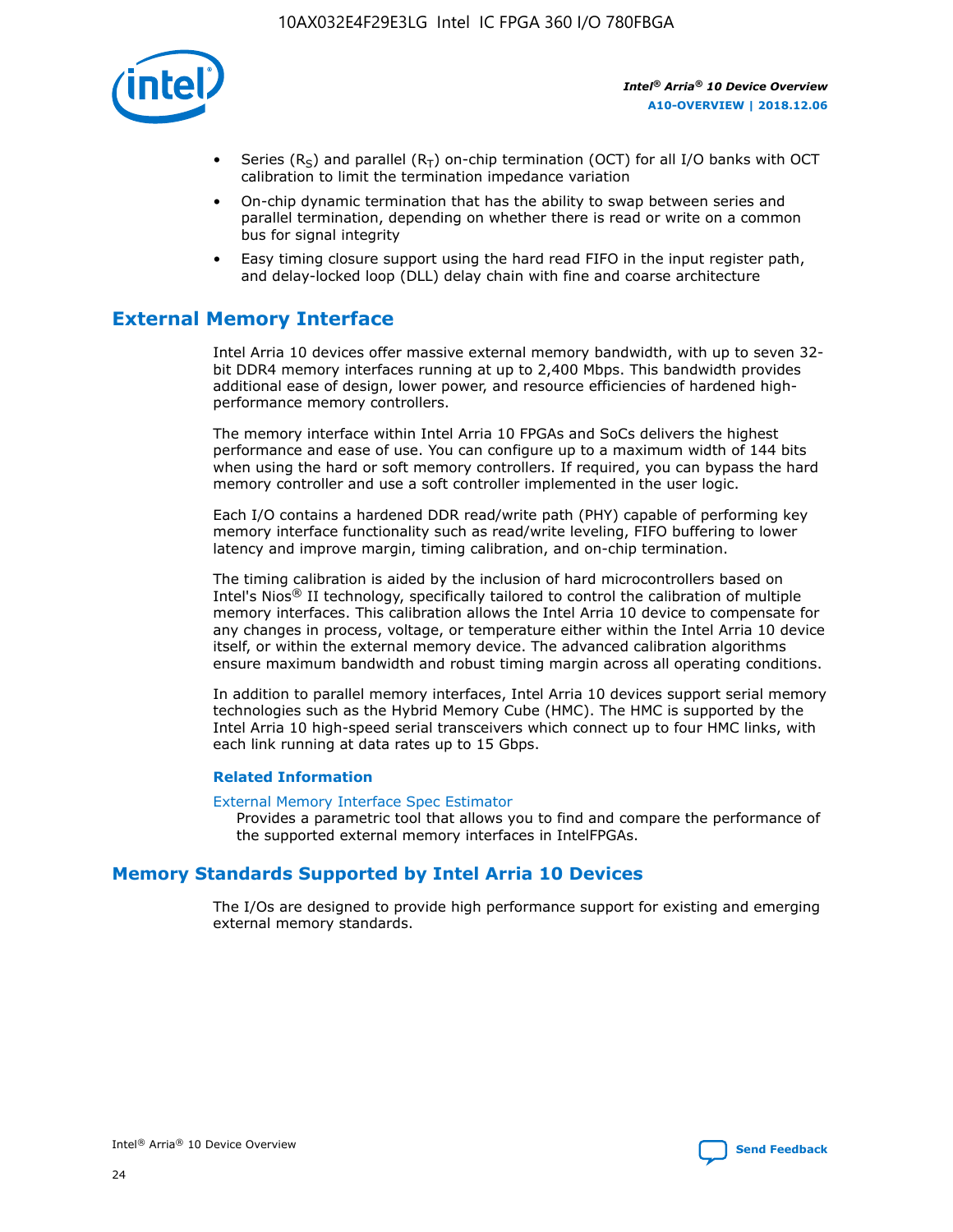

#### **Table 20. Memory Standards Supported by the Hard Memory Controller**

This table lists the overall capability of the hard memory controller. For specific details, refer to the External Memory Interface Spec Estimator and Intel Arria 10 Device Datasheet.

| <b>Memory Standard</b> | <b>Rate Support</b> | <b>Ping Pong PHY Support</b> | <b>Maximum Frequency</b><br>(MHz) |
|------------------------|---------------------|------------------------------|-----------------------------------|
| <b>DDR4 SDRAM</b>      | Quarter rate        | Yes                          | 1,067                             |
|                        |                     |                              | 1,200                             |
| <b>DDR3 SDRAM</b>      | Half rate           | Yes                          | 533                               |
|                        |                     |                              | 667                               |
|                        | Quarter rate        | Yes                          | 1,067                             |
|                        |                     |                              | 1,067                             |
| <b>DDR3L SDRAM</b>     | Half rate           | Yes                          | 533                               |
|                        |                     |                              | 667                               |
|                        | Quarter rate        | Yes                          | 933                               |
|                        |                     |                              | 933                               |
| LPDDR3 SDRAM           | Half rate           |                              | 533                               |
|                        | Quarter rate        |                              | 800                               |

#### **Table 21. Memory Standards Supported by the Soft Memory Controller**

| <b>Memory Standard</b>      | <b>Rate Support</b> | <b>Maximum Frequency</b><br>(MHz) |
|-----------------------------|---------------------|-----------------------------------|
| <b>RLDRAM 3 (11)</b>        | Quarter rate        | 1,200                             |
| ODR IV SRAM <sup>(11)</sup> | Quarter rate        | 1,067                             |
| <b>ODR II SRAM</b>          | Full rate           | 333                               |
|                             | Half rate           | 633                               |
| <b>ODR II+ SRAM</b>         | Full rate           | 333                               |
|                             | Half rate           | 633                               |
| <b>ODR II+ Xtreme SRAM</b>  | Full rate           | 333                               |
|                             | Half rate           | 633                               |

#### **Table 22. Memory Standards Supported by the HPS Hard Memory Controller**

The hard processor system (HPS) is available in Intel Arria 10 SoC devices only.

| <b>Memory Standard</b> | <b>Rate Support</b> | <b>Maximum Frequency</b><br>(MHz) |
|------------------------|---------------------|-----------------------------------|
| <b>DDR4 SDRAM</b>      | Half rate           | 1,200                             |
| <b>DDR3 SDRAM</b>      | Half rate           | 1,067                             |
| <b>DDR3L SDRAM</b>     | Half rate           | 933                               |

<sup>(11)</sup> Intel Arria 10 devices support this external memory interface using hard PHY with soft memory controller.

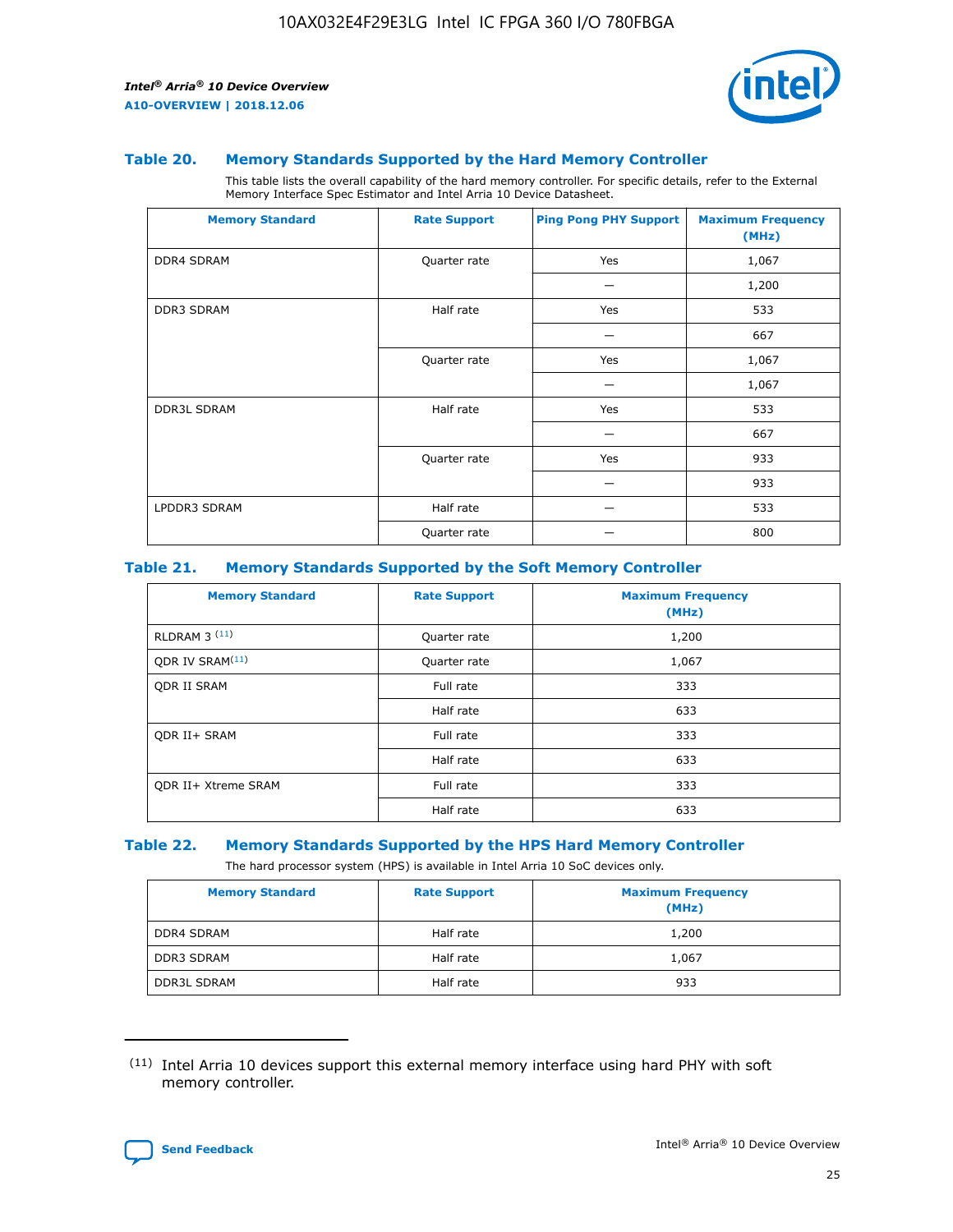

## **Related Information**

#### [Intel Arria 10 Device Datasheet](https://www.intel.com/content/www/us/en/programmable/documentation/mcn1413182292568.html#mcn1413182153340)

Lists the memory interface performance according to memory interface standards, rank or chip select configurations, and Intel Arria 10 device speed grades.

# **PCIe Gen1, Gen2, and Gen3 Hard IP**

Intel Arria 10 devices contain PCIe hard IP that is designed for performance and ease-of-use:

- Includes all layers of the PCIe stack—transaction, data link and physical layers.
- Supports PCIe Gen3, Gen2, and Gen1 Endpoint and Root Port in x1, x2, x4, or x8 lane configuration.
- Operates independently from the core logic—optional configuration via protocol (CvP) allows the PCIe link to power up and complete link training in less than 100 ms while the Intel Arria 10 device completes loading the programming file for the rest of the FPGA.
- Provides added functionality that makes it easier to support emerging features such as Single Root I/O Virtualization (SR-IOV) and optional protocol extensions.
- Provides improved end-to-end datapath protection using ECC.
- Supports FPGA configuration via protocol (CvP) using PCIe at Gen3, Gen2, or Gen1 speed.

#### **Related Information**

PCS Features on page 30

# **Enhanced PCS Hard IP for Interlaken and 10 Gbps Ethernet**

# **Interlaken Support**

The Intel Arria 10 enhanced PCS hard IP provides integrated Interlaken PCS supporting rates up to 25.8 Gbps per lane.

The Interlaken PCS is based on the proven functionality of the PCS developed for Intel's previous generation FPGAs, which demonstrated interoperability with Interlaken ASSP vendors and third-party IP suppliers. The Interlaken PCS is present in every transceiver channel in Intel Arria 10 devices.

## **Related Information**

PCS Features on page 30

# **10 Gbps Ethernet Support**

The Intel Arria 10 enhanced PCS hard IP supports 10GBASE-R PCS compliant with IEEE 802.3 10 Gbps Ethernet (10GbE). The integrated hard IP support for 10GbE and the 10 Gbps transceivers save external PHY cost, board space, and system power.

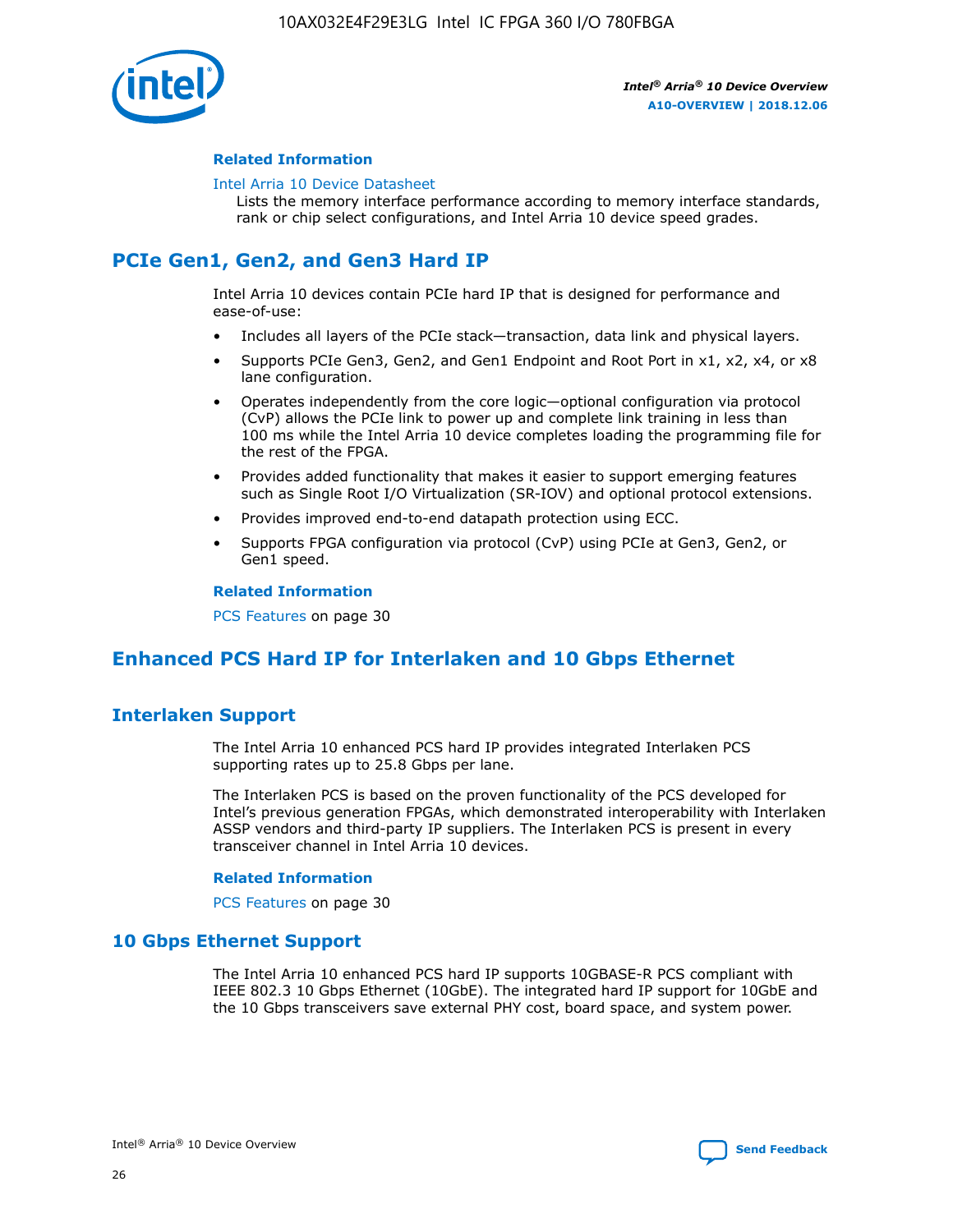

The scalable hard IP supports multiple independent 10GbE ports while using a single PLL for all the 10GBASE-R PCS instantiations, which saves on core logic resources and clock networks:

- Simplifies multiport 10GbE systems compared to XAUI interfaces that require an external XAUI-to-10G PHY.
- Incorporates Electronic Dispersion Compensation (EDC), which enables direct connection to standard 10 Gbps XFP and SFP+ pluggable optical modules.
- Supports backplane Ethernet applications and includes a hard 10GBASE-KR Forward Error Correction (FEC) circuit that you can use for 10 Gbps and 40 Gbps applications.

The 10 Gbps Ethernet PCS hard IP and 10GBASE-KR FEC are present in every transceiver channel.

#### **Related Information**

PCS Features on page 30

# **Low Power Serial Transceivers**

Intel Arria 10 FPGAs and SoCs include lowest power transceivers that deliver high bandwidth, throughput and low latency.

Intel Arria 10 devices deliver the industry's lowest power consumption per transceiver channel:

- 12.5 Gbps transceivers at as low as 242 mW
- 10 Gbps transceivers at as low as 168 mW
- 6 Gbps transceivers at as low as 117 mW

Intel Arria 10 transceivers support various data rates according to application:

- Chip-to-chip and chip-to-module applications—from 1 Gbps up to 25.8 Gbps
- Long reach and backplane applications—from 1 Gbps up to 12.5 with advanced adaptive equalization
- Critical power sensitive applications—from 1 Gbps up to 11.3 Gbps using lower power modes

The combination of 20 nm process technology and architectural advances provide the following benefits:

- Significant reduction in die area and power consumption
- Increase of up to two times in transceiver I/O density compared to previous generation devices while maintaining optimal signal integrity
- Up to 72 total transceiver channels—you can configure up to 6 of these channels to run as fast as 25.8 Gbps
- All channels feature continuous data rate support up to the maximum rated speed

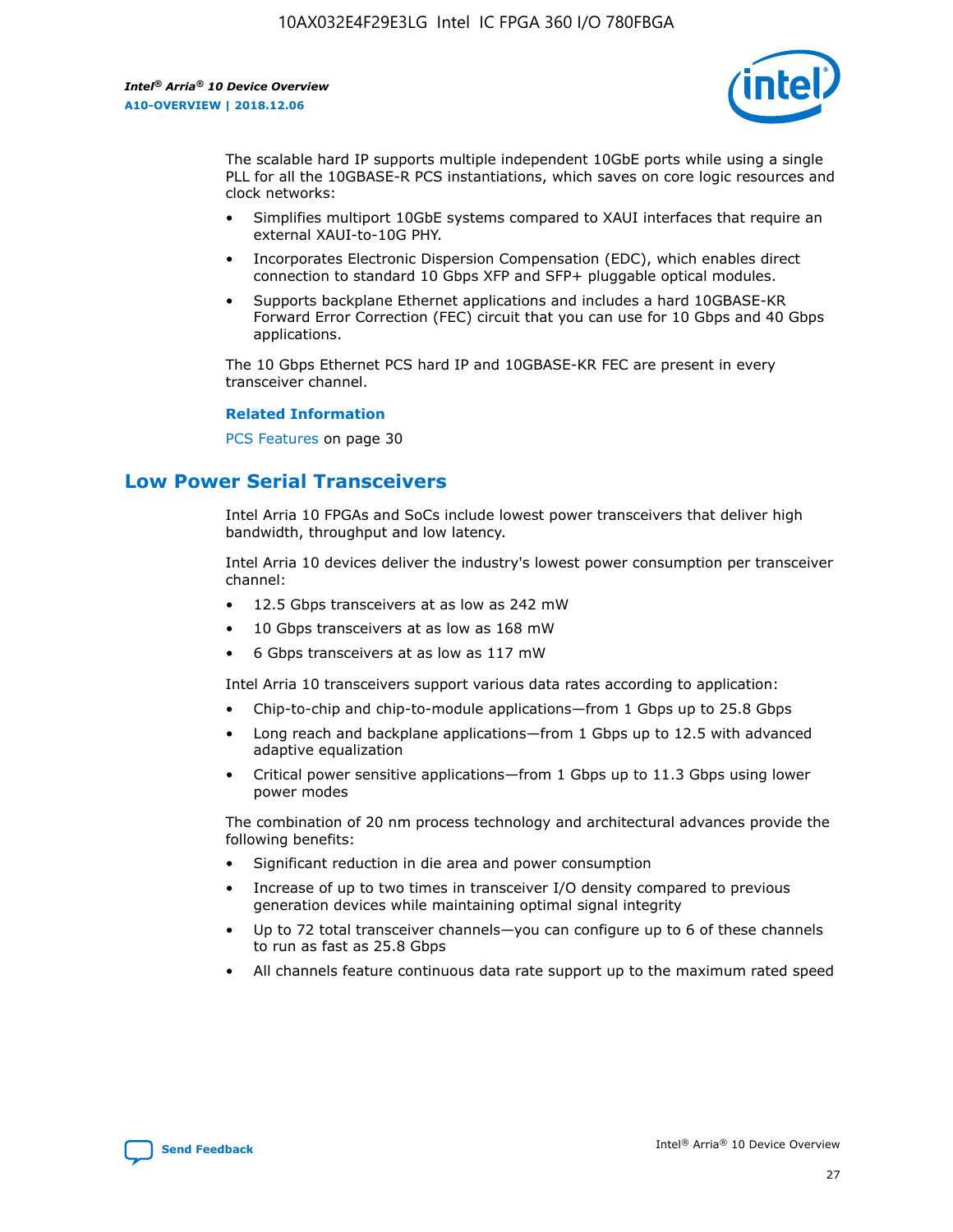



## **Figure 6. Intel Arria 10 Transceiver Block Architecture**

# **Transceiver Channels**

All transceiver channels feature a dedicated Physical Medium Attachment (PMA) and a hardened Physical Coding Sublayer (PCS).

- The PMA provides primary interfacing capabilities to physical channels.
- The PCS typically handles encoding/decoding, word alignment, and other preprocessing functions before transferring data to the FPGA core fabric.

A transceiver channel consists of a PMA and a PCS block. Most transceiver banks have 6 channels. There are some transceiver banks that contain only 3 channels.

A wide variety of bonded and non-bonded data rate configurations is possible using a highly configurable clock distribution network. Up to 80 independent transceiver data rates can be configured.

The following figures are graphical representations of top views of the silicon die, which correspond to reverse views for flip chip packages. Different Intel Arria 10 devices may have different floorplans than the ones shown in the figures.

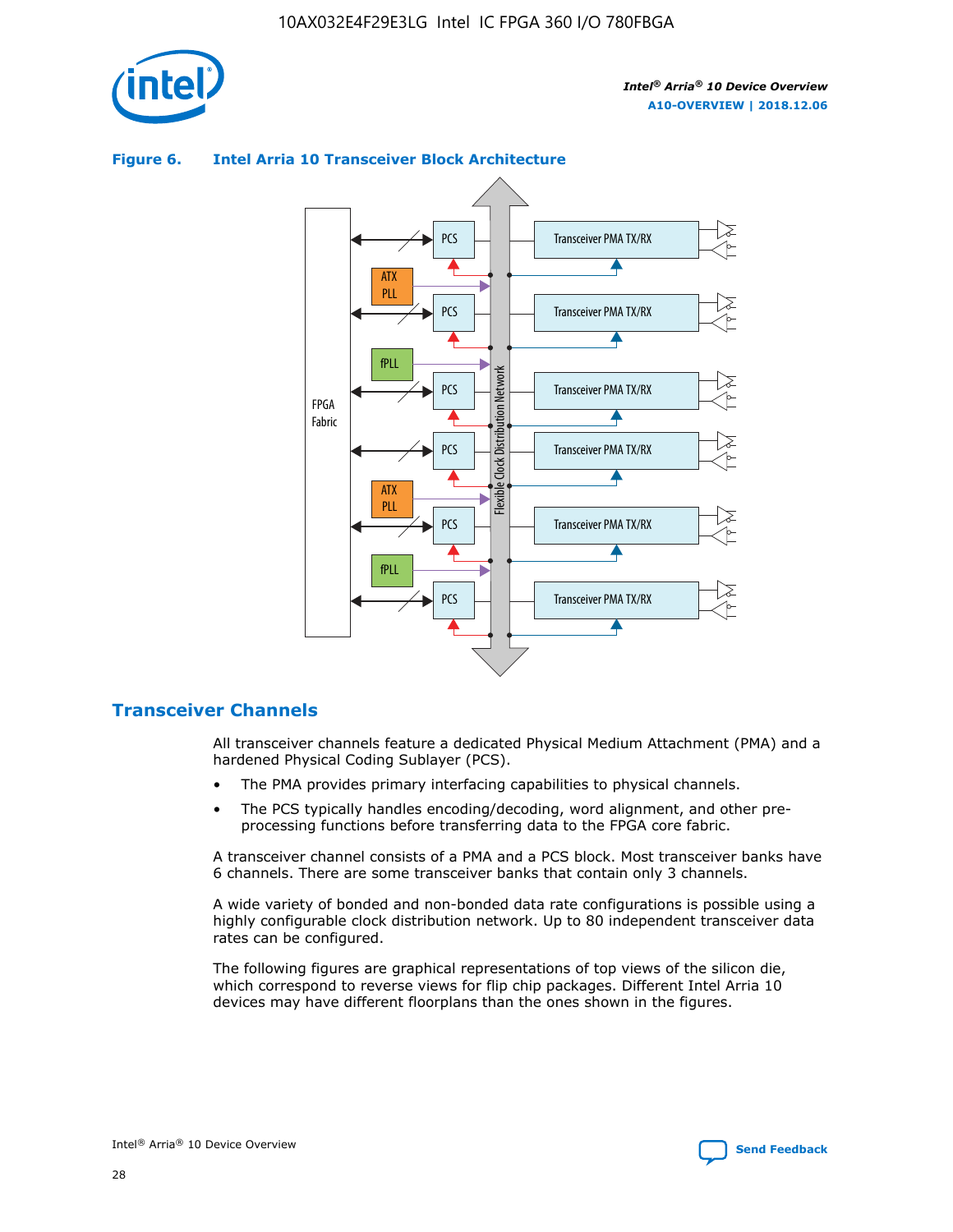

## **Figure 7. Device Chip Overview for Intel Arria 10 GX and GT Devices**



## **PMA Features**

Intel Arria 10 transceivers provide exceptional signal integrity at data rates up to 25.8 Gbps. Clocking options include ultra-low jitter ATX PLLs (LC tank based), clock multiplier unit (CMU) PLLs, and fractional PLLs.



Hard PCS Hard PCS Hard PCS Hard PCS Hard PCS

ATX (LC) Transmi PLL fPLL ATX (LC) **Transmit** PLL

Transceiver PMA Transceiver PMA Transceiver PMA

Transceiver PMA Transceiver PMA

Unused transceiver chann can be used as additional transceiver transmit PLLs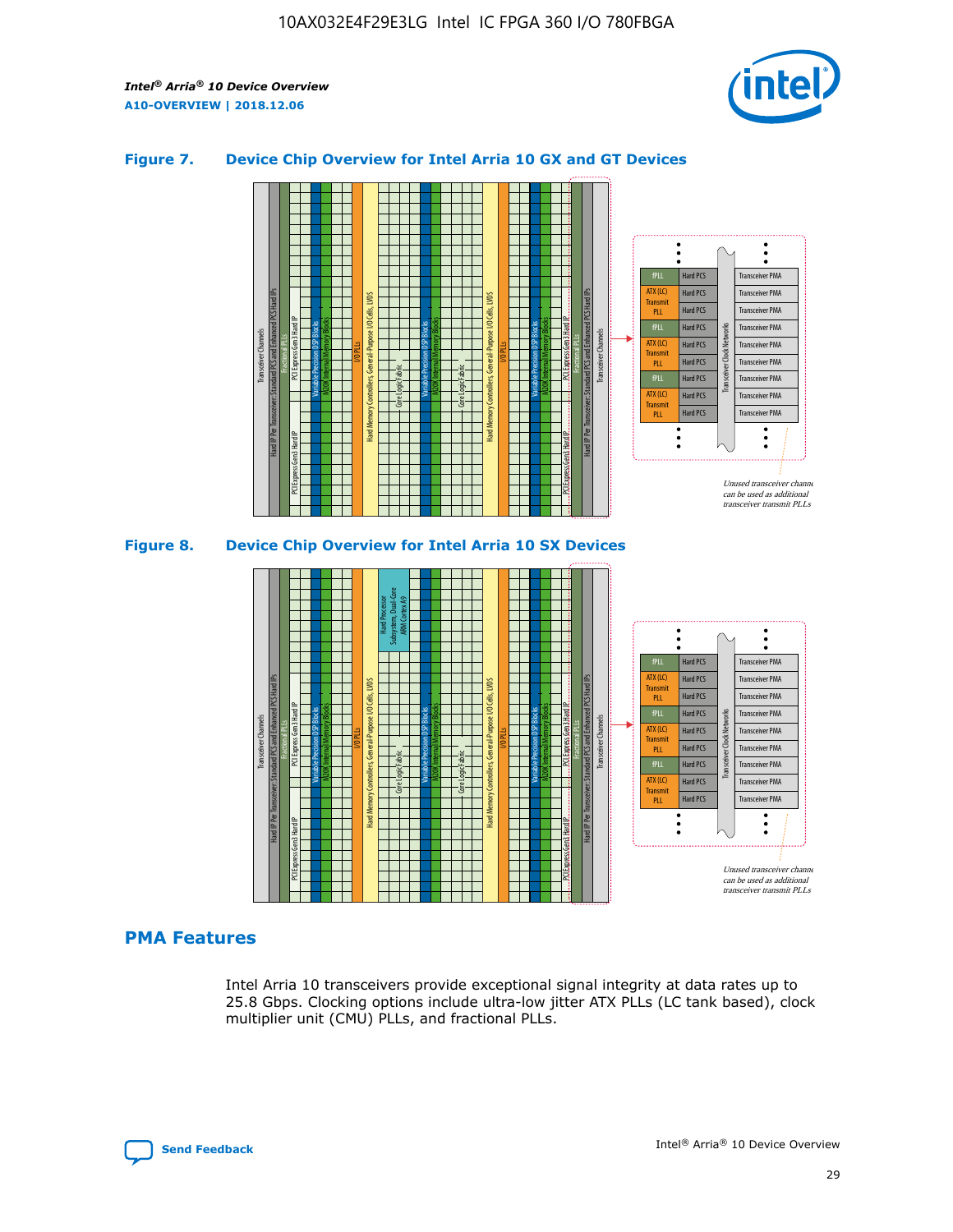

Each transceiver channel contains a channel PLL that can be used as the CMU PLL or clock data recovery (CDR) PLL. In CDR mode, the channel PLL recovers the receiver clock and data in the transceiver channel. Up to 80 independent data rates can be configured on a single Intel Arria 10 device.

## **Table 23. PMA Features of the Transceivers in Intel Arria 10 Devices**

| <b>Feature</b>                                             | <b>Capability</b>                                                                                                                                                                                                             |
|------------------------------------------------------------|-------------------------------------------------------------------------------------------------------------------------------------------------------------------------------------------------------------------------------|
| Chip-to-Chip Data Rates                                    | 1 Gbps to 17.4 Gbps (Intel Arria 10 GX devices)<br>1 Gbps to 25.8 Gbps (Intel Arria 10 GT devices)                                                                                                                            |
| Backplane Support                                          | Drive backplanes at data rates up to 12.5 Gbps                                                                                                                                                                                |
| <b>Optical Module Support</b>                              | SFP+/SFP, XFP, CXP, QSFP/QSFP28, CFP/CFP2/CFP4                                                                                                                                                                                |
| Cable Driving Support                                      | SFP+ Direct Attach, PCI Express over cable, eSATA                                                                                                                                                                             |
| Transmit Pre-Emphasis                                      | 4-tap transmit pre-emphasis and de-emphasis to compensate for system channel loss                                                                                                                                             |
| Continuous Time Linear<br>Equalizer (CTLE)                 | Dual mode, high-gain, and high-data rate, linear receive equalization to compensate for<br>system channel loss                                                                                                                |
| Decision Feedback Equalizer<br>(DFE)                       | 7-fixed and 4-floating tap DFE to equalize backplane channel loss in the presence of<br>crosstalk and noisy environments                                                                                                      |
| Variable Gain Amplifier                                    | Optimizes the signal amplitude prior to the CDR sampling and operates in fixed and<br>adaptive modes                                                                                                                          |
| Altera Digital Adaptive<br>Parametric Tuning (ADAPT)       | Fully digital adaptation engine to automatically adjust all link equalization parameters-<br>including CTLE, DFE, and variable gain amplifier blocks—that provide optimal link margin<br>without intervention from user logic |
| Precision Signal Integrity<br>Calibration Engine (PreSICE) | Hardened calibration controller to quickly calibrate all transceiver control parameters on<br>power-up, which provides the optimal signal integrity and jitter performance                                                    |
| Advanced Transmit (ATX)<br>PLL                             | Low jitter ATX (LC tank based) PLLs with continuous tuning range to cover a wide range of<br>standard and proprietary protocols                                                                                               |
| <b>Fractional PLLs</b>                                     | On-chip fractional frequency synthesizers to replace on-board crystal oscillators and reduce<br>system cost                                                                                                                   |
| Digitally Assisted Analog<br><b>CDR</b>                    | Superior jitter tolerance with fast lock time                                                                                                                                                                                 |
| Dynamic Partial<br>Reconfiguration                         | Allows independent control of the Avalon memory-mapped interface of each transceiver<br>channel for the highest transceiver flexibility                                                                                       |
| Multiple PCS-PMA and PCS-<br>PLD interface widths          | 8-, 10-, 16-, 20-, 32-, 40-, or 64-bit interface widths for flexibility of deserialization width,<br>encoding, and reduced latency                                                                                            |

# **PCS Features**

This table summarizes the Intel Arria 10 transceiver PCS features. You can use the transceiver PCS to support a wide range of protocols ranging from 1 Gbps to 25.8 Gbps.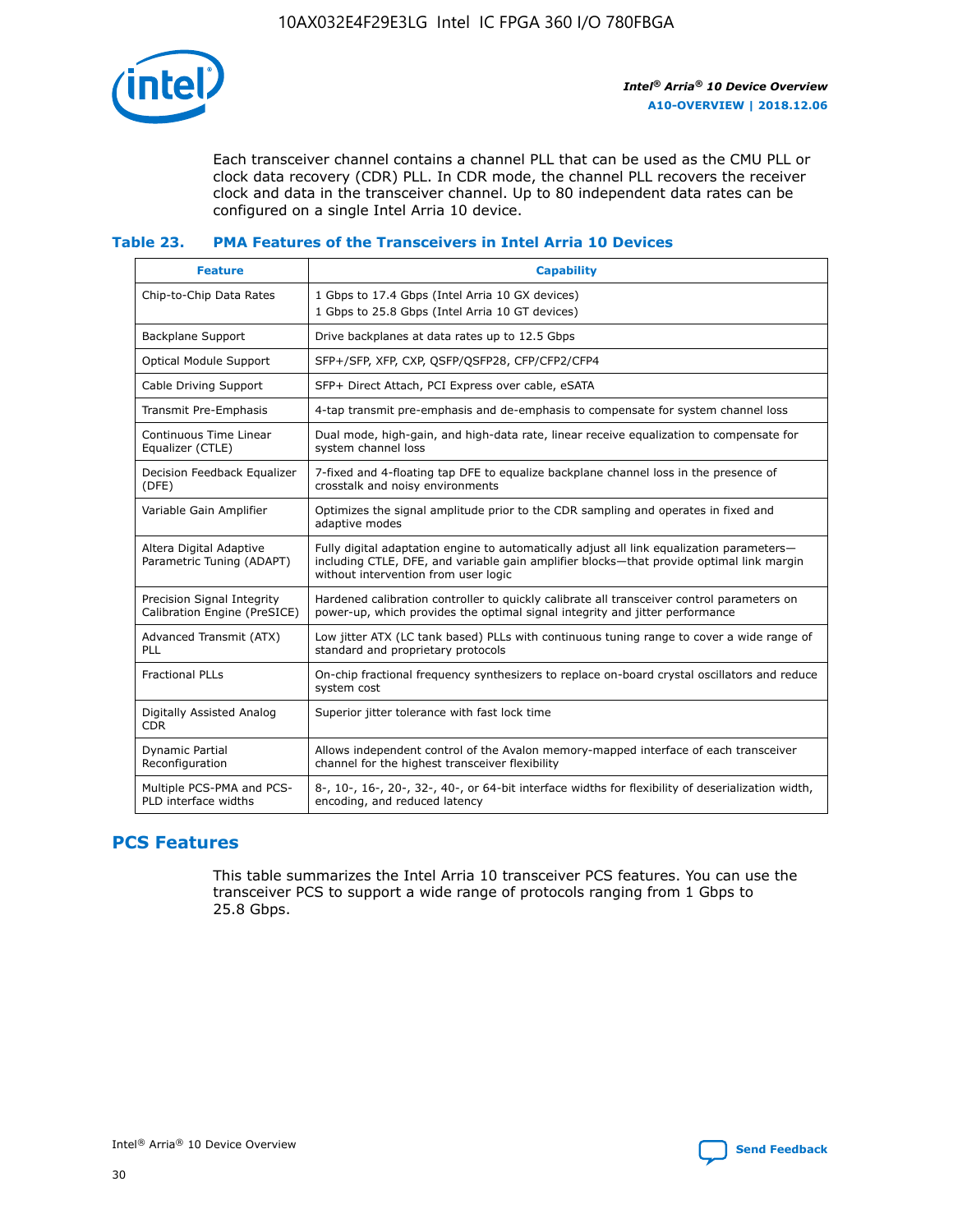

| <b>PCS</b>          | <b>Description</b>                                                                                                                                                                                                                                                                                                                                                                                             |
|---------------------|----------------------------------------------------------------------------------------------------------------------------------------------------------------------------------------------------------------------------------------------------------------------------------------------------------------------------------------------------------------------------------------------------------------|
| Standard PCS        | Operates at a data rate up to 12 Gbps<br>Supports protocols such as PCI-Express, CPRI 4.2+, GigE, IEEE 1588 in Hard PCS<br>Implements other protocols using Basic/Custom (Standard PCS) transceiver<br>configuration rules.                                                                                                                                                                                    |
| <b>Enhanced PCS</b> | Performs functions common to most serial data industry standards, such as word<br>alignment, encoding/decoding, and framing, before data is sent or received off-chip<br>through the PMA<br>• Handles data transfer to and from the FPGA fabric<br>Handles data transfer internally to and from the PMA<br>Provides frequency compensation<br>Performs channel bonding for multi-channel low skew applications |
| PCIe Gen3 PCS       | Supports the seamless switching of Data and Clock between the Gen1, Gen2, and Gen3<br>data rates<br>Provides support for PIPE 3.0 features<br>Supports the PIPE interface with the Hard IP enabled, as well as with the Hard IP<br>bypassed                                                                                                                                                                    |

#### **Related Information**

- PCIe Gen1, Gen2, and Gen3 Hard IP on page 26
- Interlaken Support on page 26
- 10 Gbps Ethernet Support on page 26

# **PCS Protocol Support**

This table lists some of the protocols supported by the Intel Arria 10 transceiver PCS. For more information about the blocks in the transmitter and receiver data paths, refer to the related information.

| <b>Protocol</b>                                 | <b>Data Rate</b><br>(Gbps) | <b>Transceiver IP</b>       | <b>PCS Support</b>                      |
|-------------------------------------------------|----------------------------|-----------------------------|-----------------------------------------|
| PCIe Gen3 x1, x2, x4, x8                        | 8.0                        | Native PHY (PIPE)           | Standard PCS and PCIe<br>Gen3 PCS       |
| PCIe Gen2 x1, x2, x4, x8                        | 5.0                        | Native PHY (PIPE)           | <b>Standard PCS</b>                     |
| PCIe Gen1 x1, x2, x4, x8                        | 2.5                        | Native PHY (PIPE)           | Standard PCS                            |
| 1000BASE-X Gigabit Ethernet                     | 1.25                       | Native PHY                  | <b>Standard PCS</b>                     |
| 1000BASE-X Gigabit Ethernet with<br>IEEE 1588v2 | 1.25                       | Native PHY                  | Standard PCS                            |
| 10GBASE-R                                       | 10.3125                    | Native PHY                  | <b>Enhanced PCS</b>                     |
| 10GBASE-R with IEEE 1588v2                      | 10.3125                    | Native PHY                  | <b>Enhanced PCS</b>                     |
| 10GBASE-R with KR FEC                           | 10.3125                    | Native PHY                  | <b>Enhanced PCS</b>                     |
| 10GBASE-KR and 1000BASE-X                       | 10.3125                    | 1G/10GbE and 10GBASE-KR PHY | Standard PCS and<br><b>Enhanced PCS</b> |
| Interlaken (CEI-6G/11G)                         | 3.125 to 17.4              | Native PHY                  | <b>Enhanced PCS</b>                     |
| SFI-S/SFI-5.2                                   | 11.2                       | Native PHY                  | <b>Enhanced PCS</b>                     |
| $10G$ SDI                                       | 10.692                     | Native PHY                  | <b>Enhanced PCS</b>                     |
|                                                 |                            |                             | continued                               |

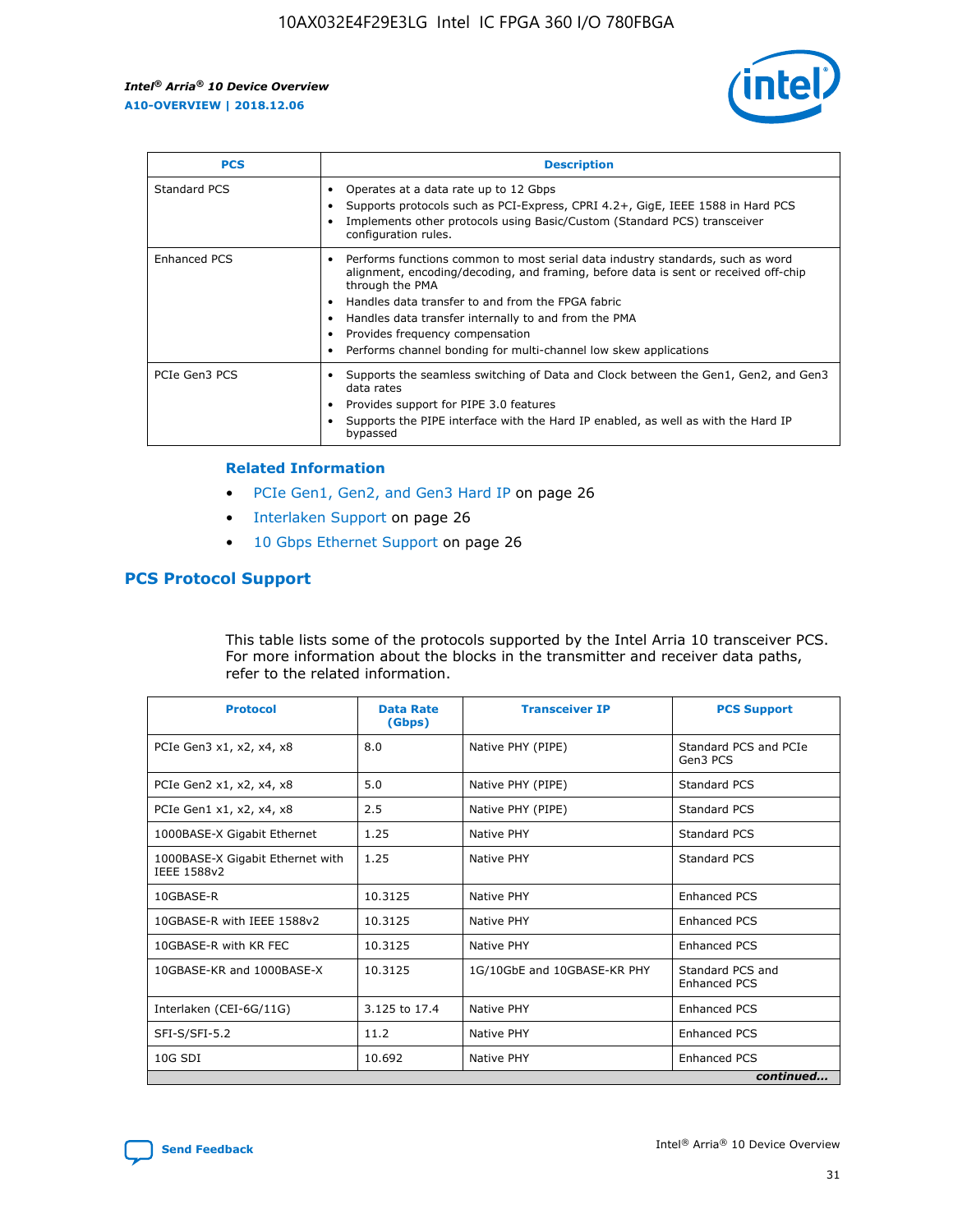

| <b>Protocol</b>      | <b>Data Rate</b><br>(Gbps) | <b>Transceiver IP</b> | <b>PCS Support</b> |
|----------------------|----------------------------|-----------------------|--------------------|
| CPRI 6.0 (64B/66B)   | 0.6144 to<br>10.1376       | Native PHY            | Enhanced PCS       |
| CPRI 4.2 (8B/10B)    | 0.6144 to<br>9.8304        | Native PHY            | Standard PCS       |
| OBSAI RP3 v4.2       | 0.6144 to 6.144            | Native PHY            | Standard PCS       |
| SD-SDI/HD-SDI/3G-SDI | $0.143(12)$ to<br>2.97     | Native PHY            | Standard PCS       |

## **Related Information**

#### [Intel Arria 10 Transceiver PHY User Guide](https://www.intel.com/content/www/us/en/programmable/documentation/nik1398707230472.html#nik1398707091164)

Provides more information about the supported transceiver protocols and PHY IP, the PMA architecture, and the standard, enhanced, and PCIe Gen3 PCS architecture.

# **SoC with Hard Processor System**

Each SoC device combines an FPGA fabric and a hard processor system (HPS) in a single device. This combination delivers the flexibility of programmable logic with the power and cost savings of hard IP in these ways:

- Reduces board space, system power, and bill of materials cost by eliminating a discrete embedded processor
- Allows you to differentiate the end product in both hardware and software, and to support virtually any interface standard
- Extends the product life and revenue through in-field hardware and software updates

 $(12)$  The 0.143 Gbps data rate is supported using oversampling of user logic that you must implement in the FPGA fabric.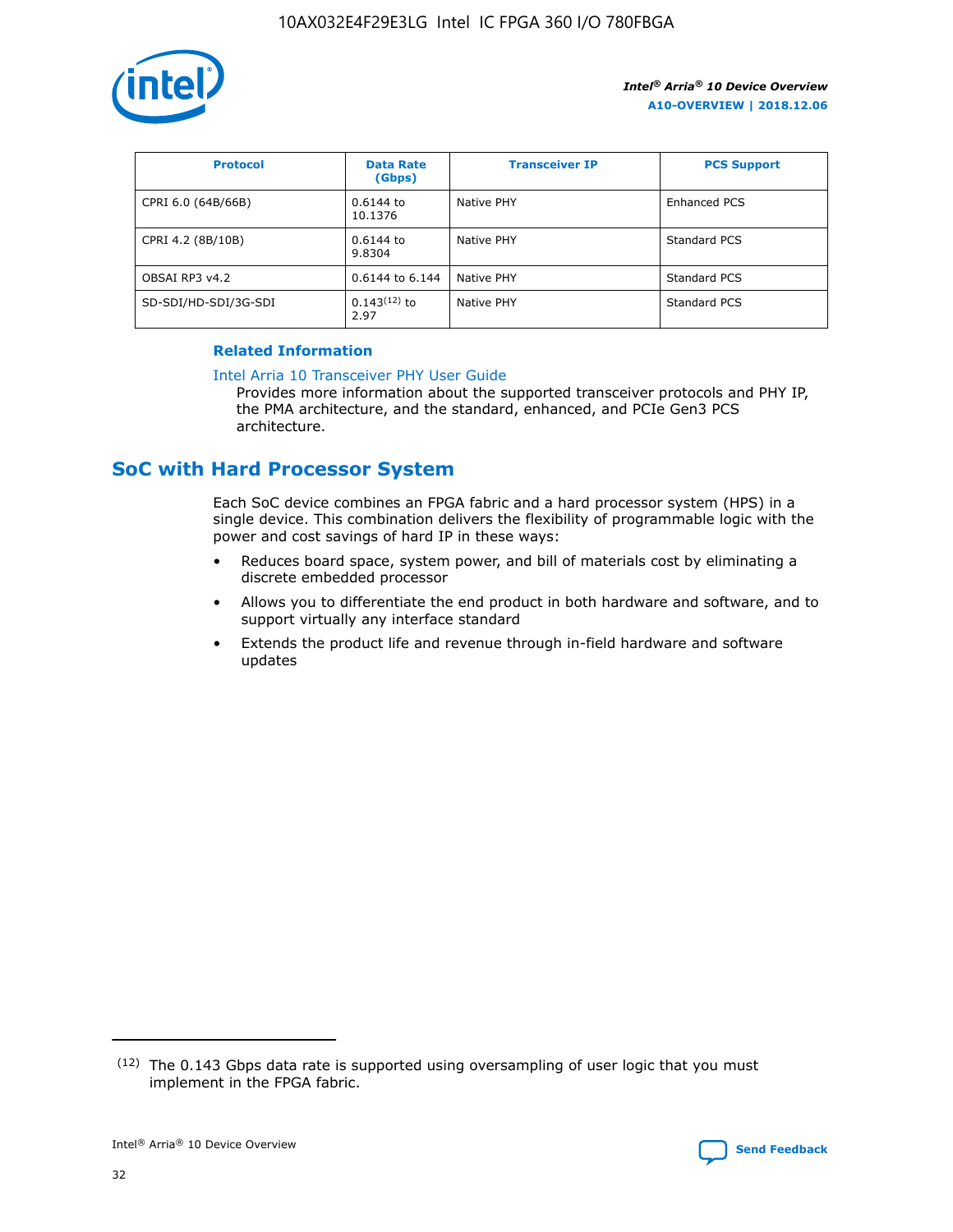

#### **Figure 9. HPS Block Diagram**

This figure shows a block diagram of the HPS with the dual ARM Cortex-A9 MPCore processor.



# **Key Advantages of 20-nm HPS**

The 20-nm HPS strikes a balance between enabling maximum software compatibility with 28-nm SoCs while still improving upon the 28-nm HPS architecture. These improvements address the requirements of the next generation target markets such as wireless and wireline communications, compute and storage equipment, broadcast and military in terms of performance, memory bandwidth, connectivity via backplane and security.

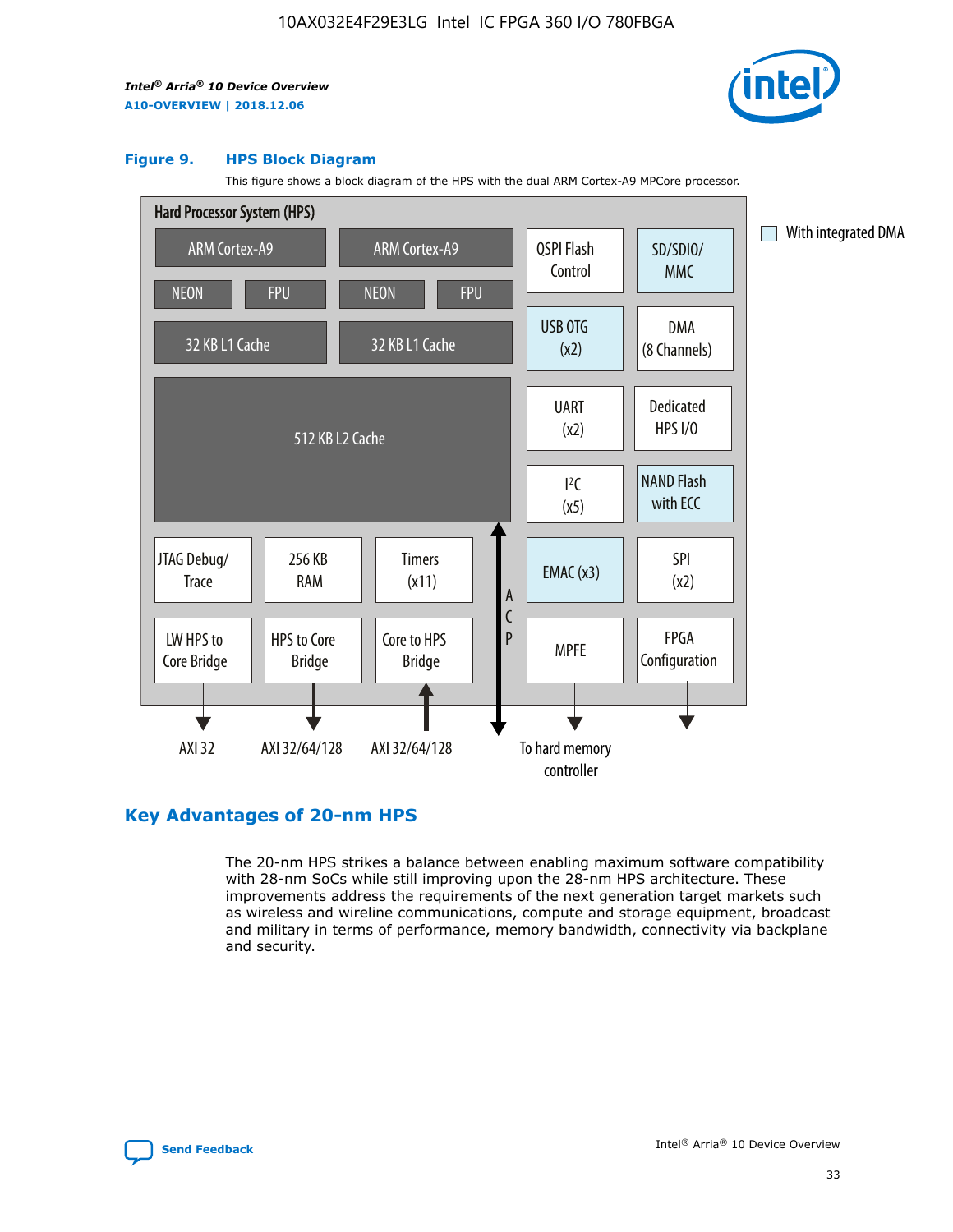

## **Table 24. Improvements in 20 nm HPS**

This table lists the key improvements of the 20 nm HPS compared to the 28 nm HPS.

| Advantages/<br><b>Improvements</b>                          | <b>Description</b>                                                                                                                                                                                                                                                                                                                                                                                                                                                                                                                                                                                                                                                                                                                                                                                                                                                                                                      |
|-------------------------------------------------------------|-------------------------------------------------------------------------------------------------------------------------------------------------------------------------------------------------------------------------------------------------------------------------------------------------------------------------------------------------------------------------------------------------------------------------------------------------------------------------------------------------------------------------------------------------------------------------------------------------------------------------------------------------------------------------------------------------------------------------------------------------------------------------------------------------------------------------------------------------------------------------------------------------------------------------|
| Increased performance and<br>overdrive capability           | While the nominal processor frequency is 1.2 GHz, the 20 nm HPS offers an "overdrive"<br>feature which enables a higher processor operating frequency. This requires a higher supply<br>voltage value that is unique to the HPS and may require a separate regulator.                                                                                                                                                                                                                                                                                                                                                                                                                                                                                                                                                                                                                                                   |
| Increased processor memory<br>bandwidth and DDR4<br>support | Up to 64-bit DDR4 memory at 2,400 Mbps support is available for the processor. The hard<br>memory controller for the HPS comprises a multi-port front end that manages connections<br>to a single port memory controller. The multi-port front end allows logic core and the HPS<br>to share ports and thereby the available bandwidth of the memory controller.                                                                                                                                                                                                                                                                                                                                                                                                                                                                                                                                                        |
| Flexible I/O sharing                                        | An advanced I/O pin muxing scheme allows improved sharing of I/O between the HPS and<br>the core logic. The following types of I/O are available for SoC:<br>17 dedicated I/Os-physically located inside the HPS block and are not accessible to<br>logic within the core. The 17 dedicated I/Os are used for HPS clock, resets, and<br>interfacing with boot devices, QSPI, and SD/MMC.<br>48 direct shared I/O-located closest to the HPS block and are ideal for high speed HPS<br>peripherals such as EMAC, USB, and others. There is one bank of 48 I/Os that supports<br>direct sharing where the 48 I/Os can be shared 12 I/Os at a time.<br>Standard (shared) I/O—all standard I/Os can be shared by the HPS peripherals and any<br>logic within the core. For designs where more than 48 I/Os are required to fully use all<br>the peripherals in the HPS, these I/Os can be connected through the core logic. |
| <b>EMAC</b> core                                            | Three EMAC cores are available in the HPS. The EMAC cores enable an application to<br>support two redundant Ethernet connections; for example, backplane, or two EMAC cores<br>for managing IEEE 1588 time stamp information while allowing a third EMAC core for debug<br>and configuration. All three EMACs can potentially share the same time stamps, simplifying<br>the 1588 time stamping implementation. A new serial time stamp interface allows core<br>logic to access and read the time stamp values. The integrated EMAC controllers can be<br>connected to external Ethernet PHY through the provided MDIO or I <sup>2</sup> C interface.                                                                                                                                                                                                                                                                  |
| On-chip memory                                              | The on-chip memory is updated to 256 KB support and can support larger data sets and<br>real time algorithms.                                                                                                                                                                                                                                                                                                                                                                                                                                                                                                                                                                                                                                                                                                                                                                                                           |
| <b>ECC</b> enhancements                                     | Improvements in L2 Cache ECC management allow identification of errors down to the<br>address level. ECC enhancements also enable improved error injection and status reporting<br>via the introduction of new memory mapped access to syndrome and data signals.                                                                                                                                                                                                                                                                                                                                                                                                                                                                                                                                                                                                                                                       |
| HPS to FPGA Interconnect<br>Backbone                        | Although the HPS and the Logic Core can operate independently, they are tightly coupled<br>via a high-bandwidth system interconnect built from high-performance ARM AMBA AXI bus<br>bridges. IP bus masters in the FPGA fabric have access to HPS bus slaves via the FPGA-to-<br>HPS interconnect. Similarly, HPS bus masters have access to bus slaves in the core fabric<br>via the HPS-to-FPGA bridge. Both bridges are AMBA AXI-3 compliant and support<br>simultaneous read and write transactions. Up to three masters within the core fabric can<br>share the HPS SDRAM controller with the processor. Additionally, the processor can be used<br>to configure the core fabric under program control via a dedicated 32-bit configuration port.                                                                                                                                                                  |
| FPGA configuration and HPS<br>booting                       | The FPGA fabric and HPS in the SoCs are powered independently. You can reduce the clock<br>frequencies or gate the clocks to reduce dynamic power.<br>You can configure the FPGA fabric and boot the HPS independently, in any order, providing<br>you with more design flexibility.                                                                                                                                                                                                                                                                                                                                                                                                                                                                                                                                                                                                                                    |
| Security                                                    | New security features have been introduced for anti-tamper management, secure boot,<br>encryption (AES), and authentication (SHA).                                                                                                                                                                                                                                                                                                                                                                                                                                                                                                                                                                                                                                                                                                                                                                                      |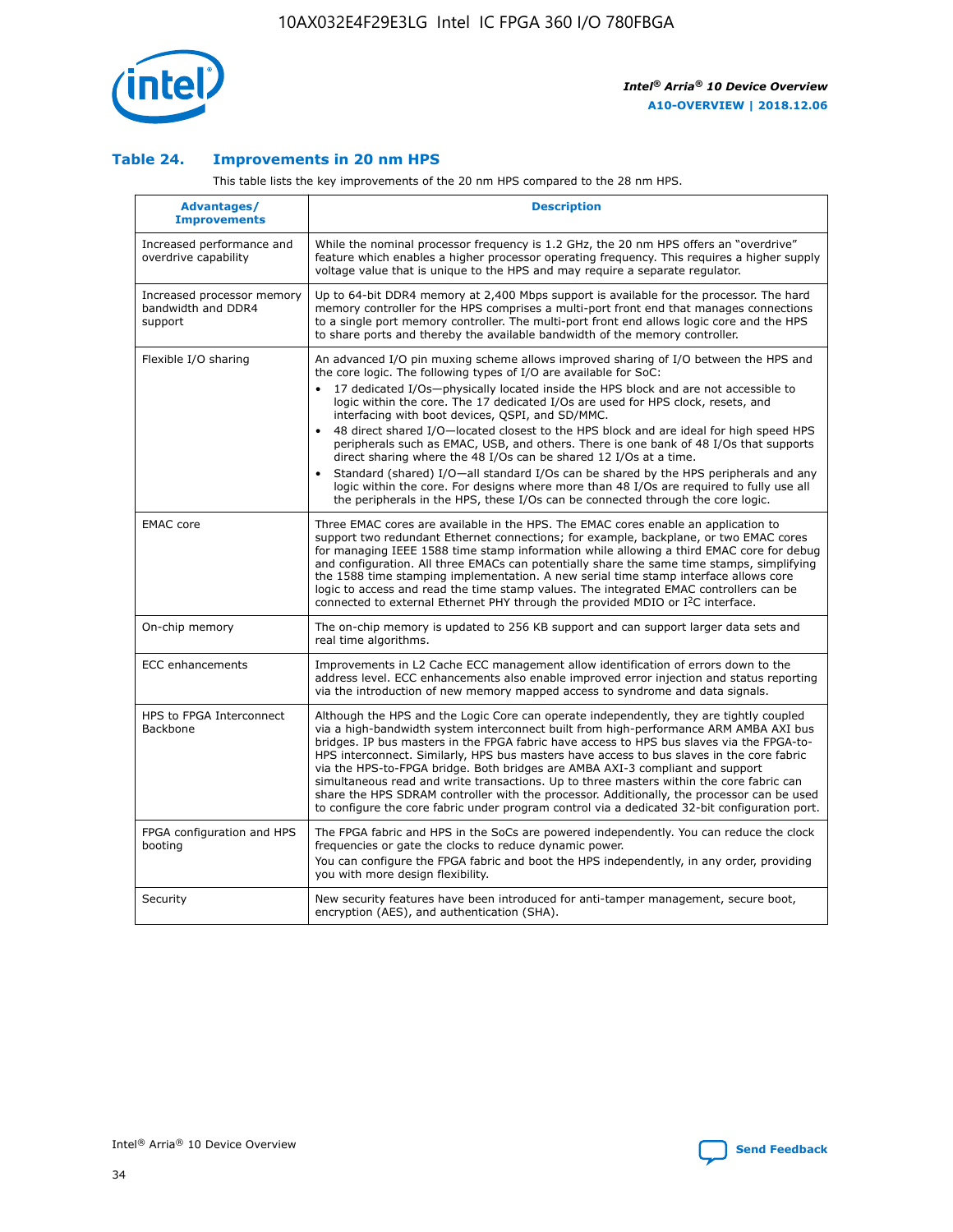

# **Features of the HPS**

The HPS has the following features:

- 1.2-GHz, dual-core ARM Cortex-A9 MPCore processor with up to 1.5-GHz via overdrive
	- ARMv7-A architecture that runs 32-bit ARM instructions, 16-bit and 32-bit Thumb instructions, and 8-bit Java byte codes in Jazelle style
	- Superscalar, variable length, out-of-order pipeline with dynamic branch prediction
	- Instruction Efficiency 2.5 MIPS/MHz, which provides total performance of 7500 MIPS at 1.5 GHz
- Each processor core includes:
	- 32 KB of L1 instruction cache, 32 KB of L1 data cache
	- Single- and double-precision floating-point unit and NEON media engine
	- CoreSight debug and trace technology
	- Snoop Control Unit (SCU) and Acceleration Coherency Port (ACP)
- 512 KB of shared L2 cache
- 256 KB of scratch RAM
- Hard memory controller with support for DDR3, DDR4 and optional error correction code (ECC) support
- Multiport Front End (MPFE) Scheduler interface to the hard memory controller
- 8-channel direct memory access (DMA) controller
- QSPI flash controller with SIO, DIO, QIO SPI Flash support
- NAND flash controller (ONFI 1.0 or later) with DMA and ECC support, updated to support 8 and 16-bit Flash devices and new command DMA to offload CPU for fast power down recovery
- Updated SD/SDIO/MMC controller to eMMC 4.5 with DMA with CE-ATA digital command support
- 3 10/100/1000 Ethernet media access control (MAC) with DMA
- 2 USB On-the-Go (OTG) controllers with DMA
- $\bullet$  5 I<sup>2</sup>C controllers (3 can be used by EMAC for MIO to external PHY)
- 2 UART 16550 Compatible controllers
- 4 serial peripheral interfaces (SPI) (2 Master, 2 Slaves)
- 62 programmable general-purpose I/Os, which includes 48 direct share I/Os that allows the HPS peripherals to connect directly to the FPGA I/Os
- 7 general-purpose timers
- 4 watchdog timers
- Anti-tamper, Secure Boot, Encryption (AES) and Authentication (SHA)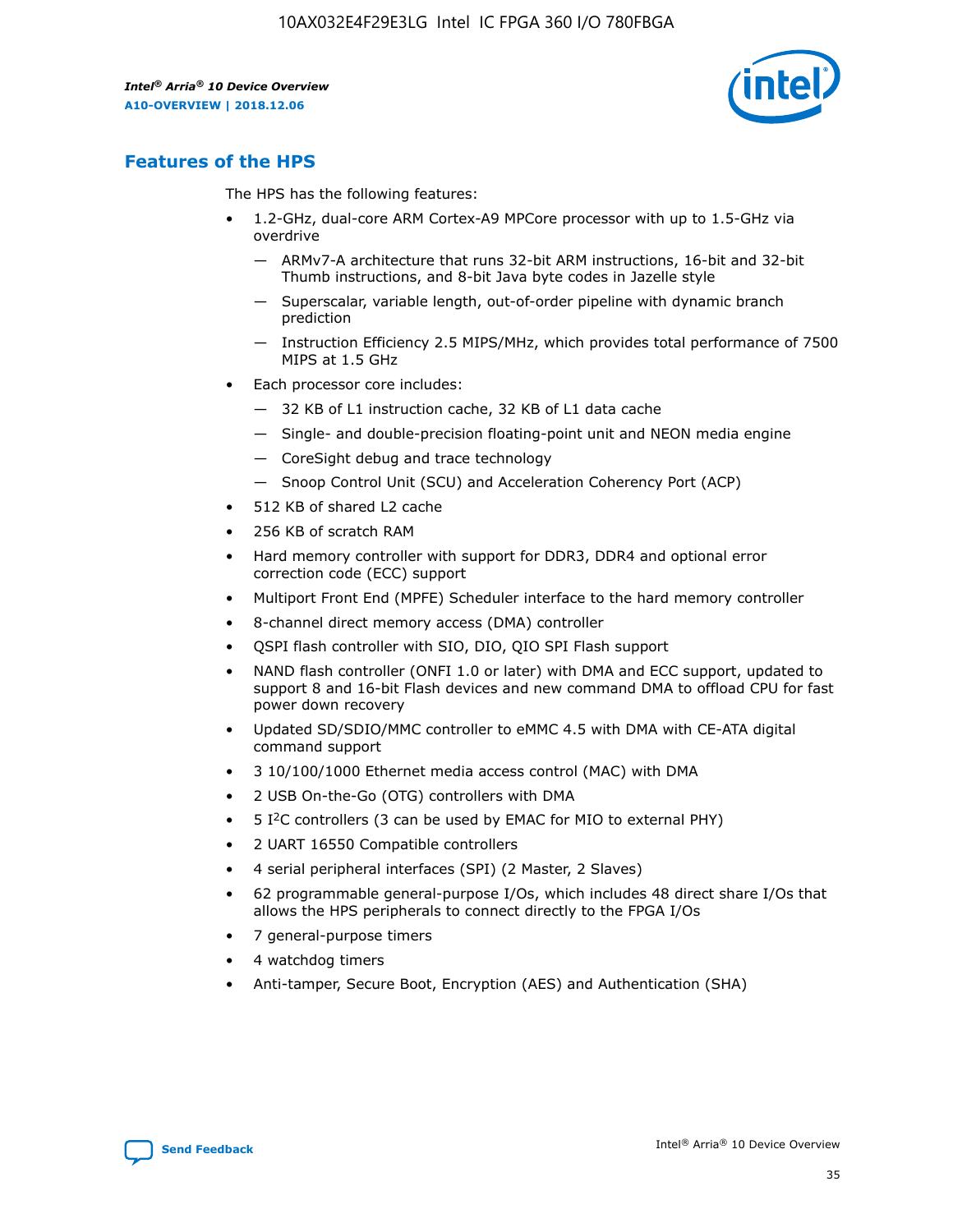

# **System Peripherals and Debug Access Port**

Each Ethernet MAC, USB OTG, NAND flash controller, and SD/MMC controller module has an integrated DMA controller. For modules without an integrated DMA controller, an additional DMA controller module provides up to eight channels of high-bandwidth data transfers. Peripherals that communicate off-chip are multiplexed with other peripherals at the HPS pin level. This allows you to choose which peripherals interface with other devices on your PCB.

The debug access port provides interfaces to industry standard JTAG debug probes and supports ARM CoreSight debug and core traces to facilitate software development.

## **HPS–FPGA AXI Bridges**

The HPS–FPGA bridges, which support the Advanced Microcontroller Bus Architecture (AMBA) Advanced eXtensible Interface (AXI™) specifications, consist of the following bridges:

- FPGA-to-HPS AMBA AXI bridge—a high-performance bus supporting 32, 64, and 128 bit data widths that allows the FPGA fabric to issue transactions to slaves in the HPS.
- HPS-to-FPGA Avalon/AMBA AXI bridge—a high-performance bus supporting 32, 64, and 128 bit data widths that allows the HPS to issue transactions to slaves in the FPGA fabric.
- Lightweight HPS-to-FPGA AXI bridge—a lower latency 32 bit width bus that allows the HPS to issue transactions to soft peripherals in the FPGA fabric. This bridge is primarily used for control and status register (CSR) accesses to peripherals in the FPGA fabric.

The HPS–FPGA AXI bridges allow masters in the FPGA fabric to communicate with slaves in the HPS logic, and vice versa. For example, the HPS-to-FPGA AXI bridge allows you to share memories instantiated in the FPGA fabric with one or both microprocessors in the HPS, while the FPGA-to-HPS AXI bridge allows logic in the FPGA fabric to access the memory and peripherals in the HPS.

Each HPS–FPGA bridge also provides asynchronous clock crossing for data transferred between the FPGA fabric and the HPS.

## **HPS SDRAM Controller Subsystem**

The HPS SDRAM controller subsystem contains a multiport SDRAM controller and DDR PHY that are shared between the FPGA fabric (through the FPGA-to-HPS SDRAM interface), the level 2 (L2) cache, and the level 3 (L3) system interconnect. The FPGA-to-HPS SDRAM interface supports AMBA AXI and Avalon® Memory-Mapped (Avalon-MM) interface standards, and provides up to six individual ports for access by masters implemented in the FPGA fabric.

The HPS SDRAM controller supports up to 3 masters (command ports), 3x 64-bit read data ports and 3x 64-bit write data ports.

To maximize memory performance, the SDRAM controller subsystem supports command and data reordering, deficit round-robin arbitration with aging, and high-priority bypass features.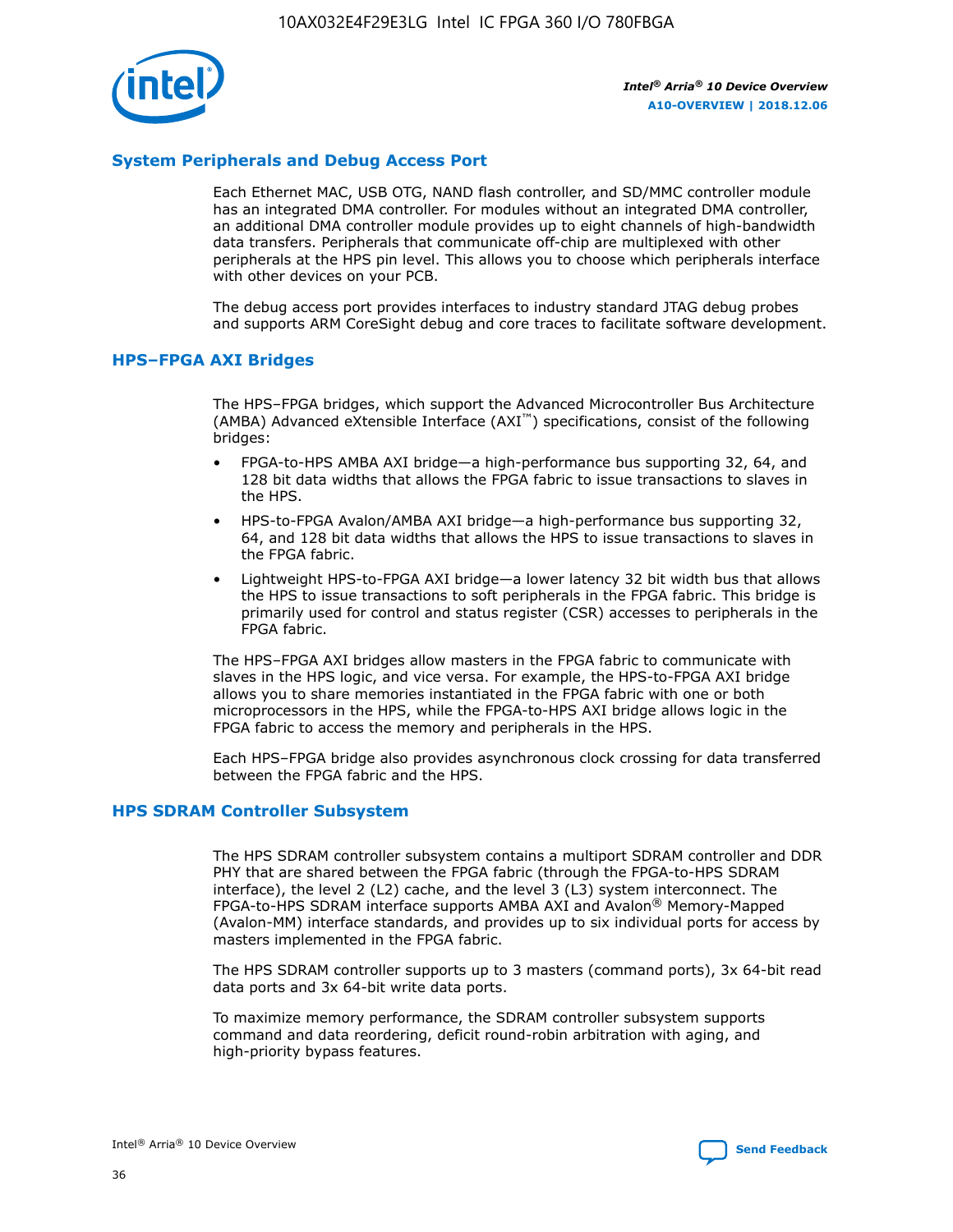

# **FPGA Configuration and HPS Booting**

The FPGA fabric and HPS in the SoC FPGA must be powered at the same time. You can reduce the clock frequencies or gate the clocks to reduce dynamic power.

Once powered, the FPGA fabric and HPS can be configured independently thus providing you with more design flexibility:

- You can boot the HPS independently. After the HPS is running, the HPS can fully or partially reconfigure the FPGA fabric at any time under software control. The HPS can also configure other FPGAs on the board through the FPGA configuration controller.
- Configure the FPGA fabric first, and then boot the HPS from memory accessible to the FPGA fabric.

## **Hardware and Software Development**

For hardware development, you can configure the HPS and connect your soft logic in the FPGA fabric to the HPS interfaces using the Platform Designer system integration tool in the Intel Quartus Prime software.

For software development, the ARM-based SoC FPGA devices inherit the rich software development ecosystem available for the ARM Cortex-A9 MPCore processor. The software development process for Intel SoC FPGAs follows the same steps as those for other SoC devices from other manufacturers. Support for Linux\*, VxWorks\*, and other operating systems are available for the SoC FPGAs. For more information on the operating systems support availability, contact the Intel FPGA sales team.

You can begin device-specific firmware and software development on the Intel SoC FPGA Virtual Target. The Virtual Target is a fast PC-based functional simulation of a target development system—a model of a complete development board. The Virtual Target enables the development of device-specific production software that can run unmodified on actual hardware.

# **Dynamic and Partial Reconfiguration**

The Intel Arria 10 devices support dynamic and partial reconfiguration. You can use dynamic and partial reconfiguration simultaneously to enable seamless reconfiguration of both the device core and transceivers.

# **Dynamic Reconfiguration**

You can reconfigure the PMA and PCS blocks while the device continues to operate. This feature allows you to change the data rates, protocol, and analog settings of a channel in a transceiver bank without affecting on-going data transfer in other transceiver banks. This feature is ideal for applications that require dynamic multiprotocol or multirate support.

# **Partial Reconfiguration**

Using partial reconfiguration, you can reconfigure some parts of the device while keeping the device in operation.

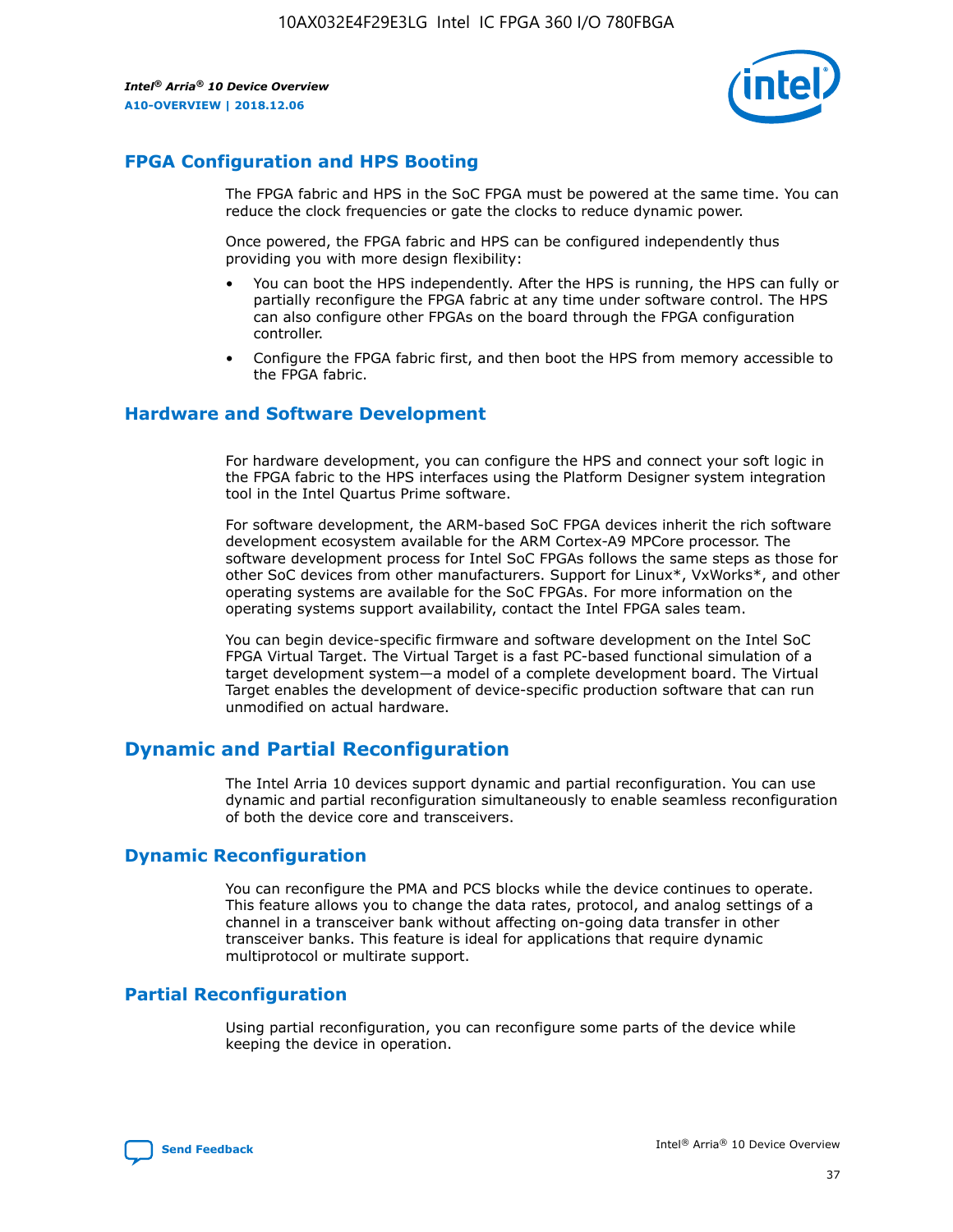

Instead of placing all device functions in the FPGA fabric, you can store some functions that do not run simultaneously in external memory and load them only when required. This capability increases the effective logic density of the device, and lowers cost and power consumption.

In the Intel solution, you do not have to worry about intricate device architecture to perform a partial reconfiguration. The partial reconfiguration capability is built into the Intel Quartus Prime design software, making such time-intensive task simple.

Intel Arria 10 devices support partial reconfiguration in the following configuration options:

- Using an internal host:
	- All supported configuration modes where the FPGA has access to external memory devices such as serial and parallel flash memory.
	- Configuration via Protocol [CvP (PCIe)]
- Using an external host—passive serial (PS), fast passive parallel (FPP) x8, FPP x16, and FPP x32 I/O interface.

# **Enhanced Configuration and Configuration via Protocol**

## **Table 25. Configuration Schemes and Features of Intel Arria 10 Devices**

Intel Arria 10 devices support 1.8 V programming voltage and several configuration schemes.

| <b>Scheme</b>                                                          | <b>Data</b><br><b>Width</b> | <b>Max Clock</b><br>Rate<br>(MHz) | <b>Max Data</b><br>Rate<br>(Mbps)<br>(13) | <b>Decompression</b> | <b>Design</b><br>Security <sup>(1</sup><br>4) | <b>Partial</b><br><b>Reconfiguration</b><br>(15) | <b>Remote</b><br><b>System</b><br><b>Update</b> |
|------------------------------------------------------------------------|-----------------------------|-----------------------------------|-------------------------------------------|----------------------|-----------------------------------------------|--------------------------------------------------|-------------------------------------------------|
| <b>JTAG</b>                                                            | 1 bit                       | 33                                | 33                                        |                      |                                               | Yes(16)                                          |                                                 |
| Active Serial (AS)<br>through the<br>EPCO-L<br>configuration<br>device | 1 bit,<br>4 bits            | 100                               | 400                                       | Yes                  | Yes                                           | $Y_{PS}(16)$                                     | Yes                                             |
| Passive serial (PS)<br>through CPLD or<br>external<br>microcontroller  | 1 bit                       | 100                               | 100                                       | Yes                  | Yes                                           | Yes(16)                                          | Parallel<br>Flash<br>Loader<br>(PFL) IP<br>core |
|                                                                        |                             |                                   |                                           |                      |                                               |                                                  | continued                                       |

<sup>(13)</sup> Enabling either compression or design security features affects the maximum data rate. Refer to the Intel Arria 10 Device Datasheet for more information.

<sup>(14)</sup> Encryption and compression cannot be used simultaneously.

 $<sup>(15)</sup>$  Partial reconfiguration is an advanced feature of the device family. If you are interested in</sup> using partial reconfiguration, contact Intel for support.

 $(16)$  Partial configuration can be performed only when it is configured as internal host.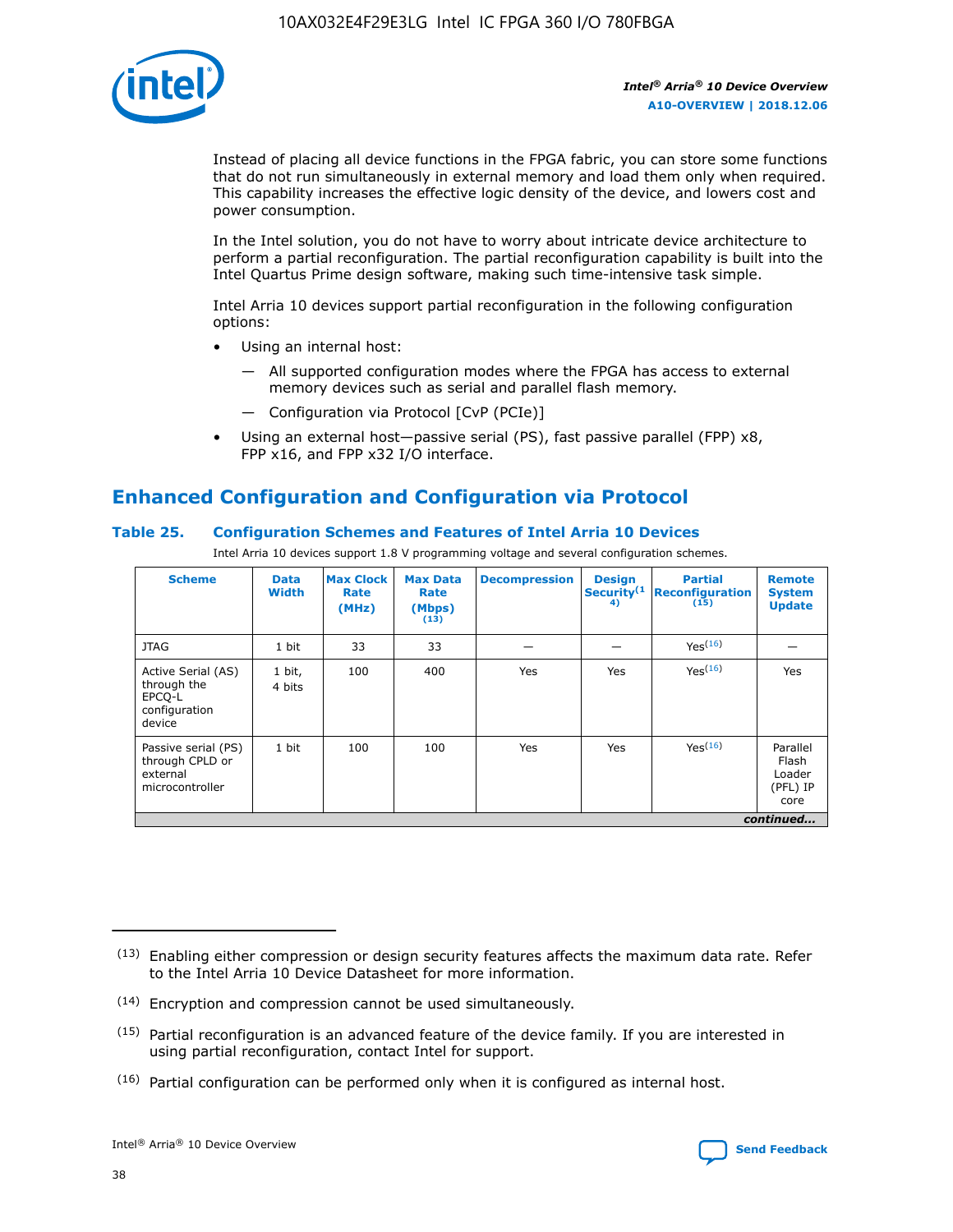

| <b>Scheme</b>                                    | <b>Data</b><br><b>Width</b> | <b>Max Clock</b><br>Rate<br>(MHz) | <b>Max Data</b><br>Rate<br>(Mbps)<br>(13) | <b>Decompression</b> | <b>Design</b><br>Security <sup>(1</sup><br>4) | <b>Partial</b><br><b>Reconfiguration</b><br>(15) | <b>Remote</b><br><b>System</b><br><b>Update</b> |
|--------------------------------------------------|-----------------------------|-----------------------------------|-------------------------------------------|----------------------|-----------------------------------------------|--------------------------------------------------|-------------------------------------------------|
| Fast passive                                     | 8 bits                      | 100                               | 3200                                      | <b>Yes</b>           | Yes                                           | Yes(17)                                          | PFL IP                                          |
| parallel (FPP)<br>through CPLD or                | 16 bits                     |                                   |                                           | Yes                  | Yes                                           |                                                  | core                                            |
| external<br>microcontroller                      | 32 bits                     |                                   |                                           | Yes                  | Yes                                           |                                                  |                                                 |
| Configuration via                                | 16 bits                     | 100                               | 3200                                      | Yes                  | Yes                                           | Yes <sup>(17)</sup>                              |                                                 |
| <b>HPS</b>                                       | 32 bits                     |                                   |                                           | Yes                  | Yes                                           |                                                  |                                                 |
| Configuration via<br>Protocol [CvP<br>$(PCIe^*)$ | x1, x2,<br>x4, x8<br>lanes  |                                   | 8000                                      | Yes                  | Yes                                           | Yes <sup>(16)</sup>                              |                                                 |

You can configure Intel Arria 10 devices through PCIe using Configuration via Protocol (CvP). The Intel Arria 10 CvP implementation conforms to the PCIe 100 ms power-up-to-active time requirement.

## **Related Information**

[Configuration via Protocol \(CvP\) Implementation in Intel FPGAs User Guide](https://www.intel.com/content/www/us/en/programmable/documentation/dsu1441819344145.html#dsu1442269728522) Provides more information about the CvP configuration scheme.

# **SEU Error Detection and Correction**

Intel Arria 10 devices offer robust and easy-to-use single-event upset (SEU) error detection and correction circuitry.

The detection and correction circuitry includes protection for Configuration RAM (CRAM) programming bits and user memories. The CRAM is protected by a continuously running CRC error detection circuit with integrated ECC that automatically corrects one or two errors and detects higher order multi-bit errors. When more than two errors occur, correction is available through reloading of the core programming file, providing a complete design refresh while the FPGA continues to operate.

The physical layout of the Intel Arria 10 CRAM array is optimized to make the majority of multi-bit upsets appear as independent single-bit or double-bit errors which are automatically corrected by the integrated CRAM ECC circuitry. In addition to the CRAM protection, the M20K memory blocks also include integrated ECC circuitry and are layout-optimized for error detection and correction. The MLAB does not have ECC.

(14) Encryption and compression cannot be used simultaneously.

<sup>(17)</sup> Supported at a maximum clock rate of 100 MHz.



 $(13)$  Enabling either compression or design security features affects the maximum data rate. Refer to the Intel Arria 10 Device Datasheet for more information.

 $(15)$  Partial reconfiguration is an advanced feature of the device family. If you are interested in using partial reconfiguration, contact Intel for support.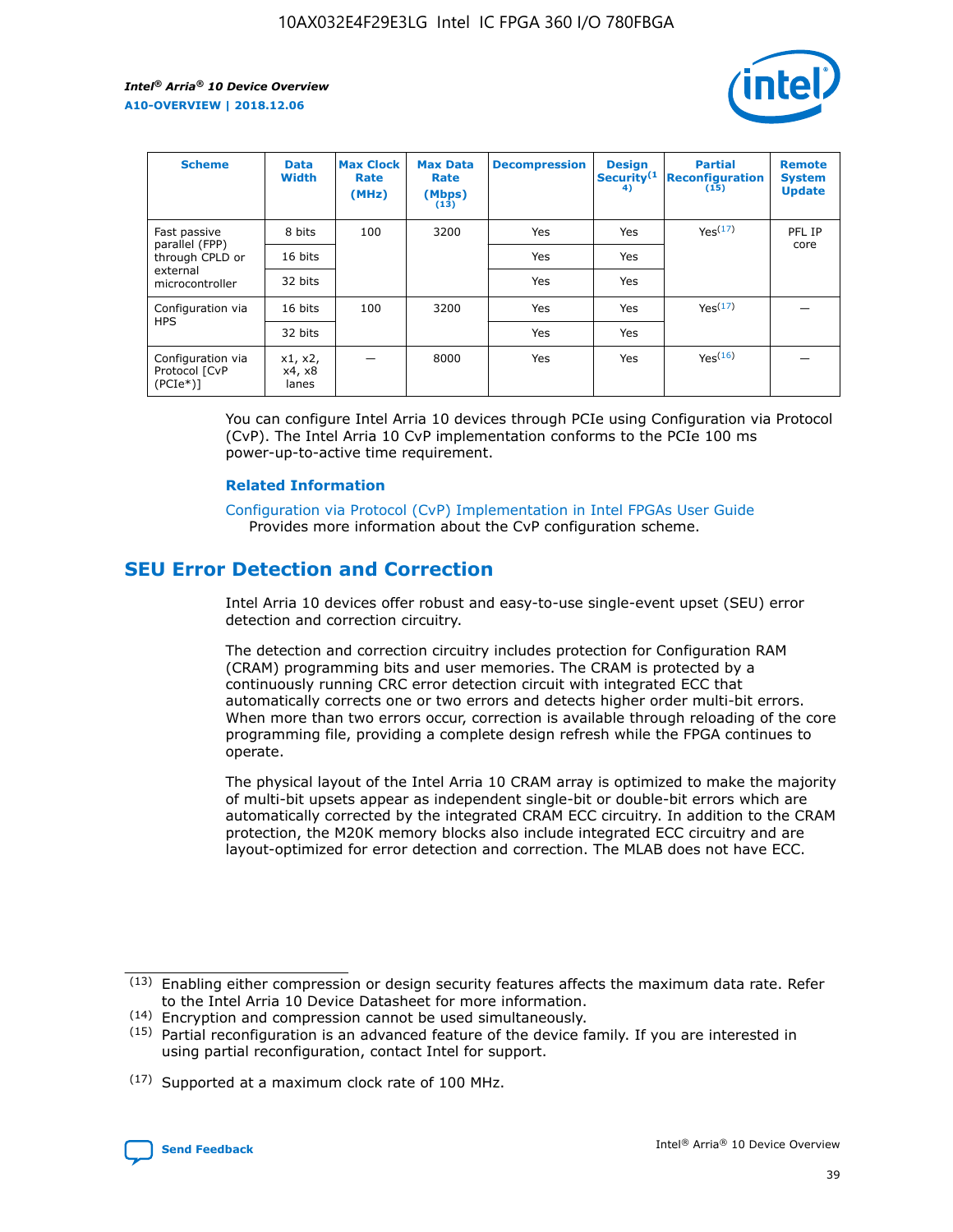

# **Power Management**

Intel Arria 10 devices leverage the advanced 20 nm process technology, a low 0.9 V core power supply, an enhanced core architecture, and several optional power reduction techniques to reduce total power consumption by as much as 40% compared to Arria V devices and as much as 60% compared to Stratix V devices.

The optional power reduction techniques in Intel Arria 10 devices include:

- **SmartVID**—a code is programmed into each device during manufacturing that allows a smart regulator to operate the device at lower core  $V_{CC}$  while maintaining performance
- **Programmable Power Technology**—non-critical timing paths are identified by the Intel Quartus Prime software and the logic in these paths is biased for low power instead of high performance
- **Low Static Power Options**—devices are available with either standard static power or low static power while maintaining performance

Furthermore, Intel Arria 10 devices feature Intel's industry-leading low power transceivers and include a number of hard IP blocks that not only reduce logic resources but also deliver substantial power savings compared to soft implementations. In general, hard IP blocks consume up to 90% less power than the equivalent soft logic implementations.

# **Incremental Compilation**

The Intel Quartus Prime software incremental compilation feature reduces compilation time and helps preserve performance to ease timing closure. The incremental compilation feature enables the partial reconfiguration flow for Intel Arria 10 devices.

Incremental compilation supports top-down, bottom-up, and team-based design flows. This feature facilitates modular, hierarchical, and team-based design flows where different designers compile their respective design sections in parallel. Furthermore, different designers or IP providers can develop and optimize different blocks of the design independently. These blocks can then be imported into the top level project.

# **Document Revision History for Intel Arria 10 Device Overview**

| <b>Document</b><br><b>Version</b> | <b>Changes</b>                                                                                                                                                                                                                                                              |
|-----------------------------------|-----------------------------------------------------------------------------------------------------------------------------------------------------------------------------------------------------------------------------------------------------------------------------|
| 2018.12.06                        | Added links to Intel Arria 10 device errata documents.<br>Removed automotive temperature option from the Intel Arria 10 GX devices.<br>Removed -3 fabric speed grade from the Intel Arria 10 GT devices.<br>Updated power options for the Intel Arria 10 GX and GT devices. |
| 2018.04.09                        | Updated the lowest $V_{CC}$ from 0.83 V to 0.82 V in the topic listing a summary of the device features.                                                                                                                                                                    |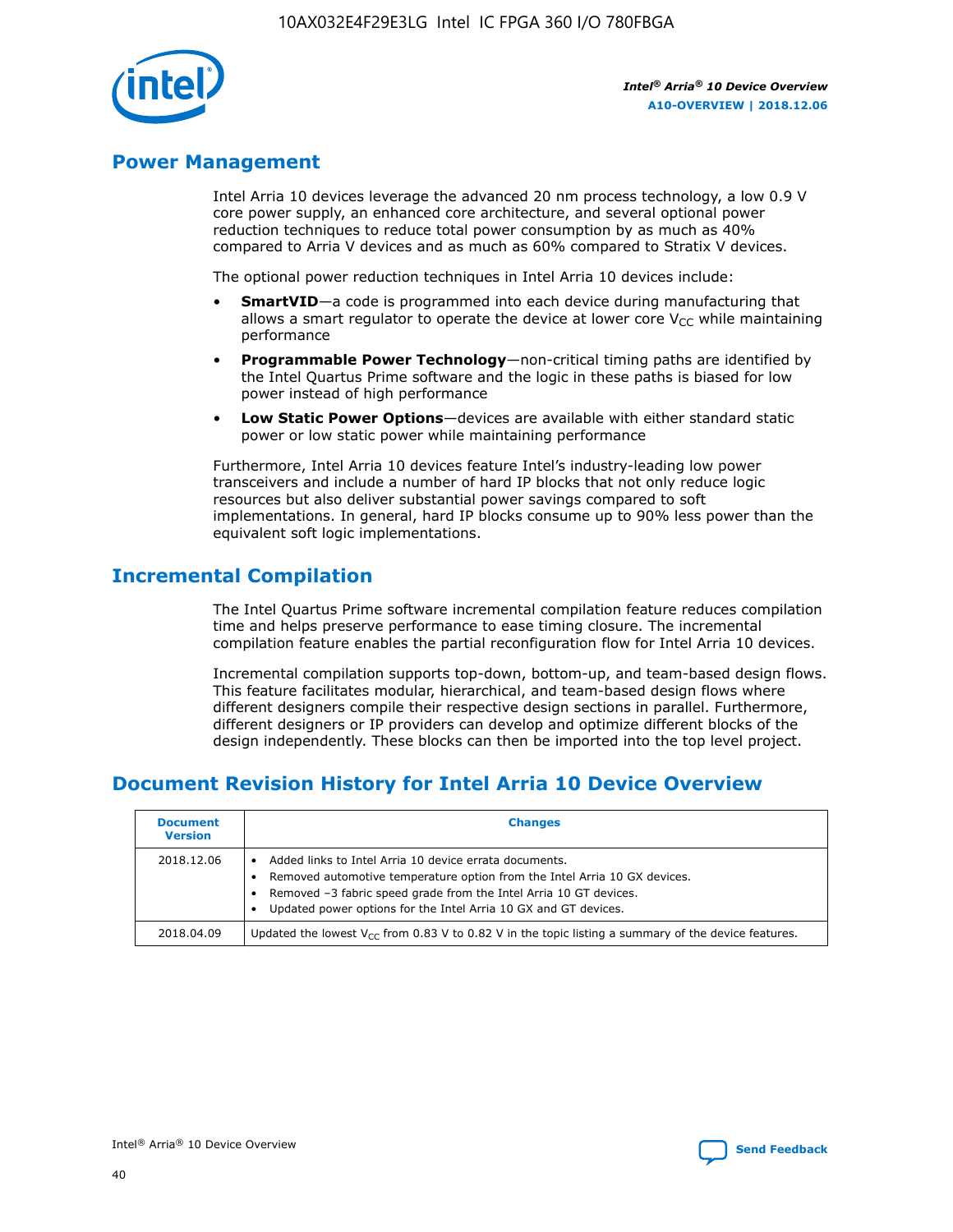$\overline{\phantom{a}}$ 

 $\mathsf{r}$ 



| January 2018<br>Updated the maximum data rate for HPS (Intel Arria 10 SX devices<br>2018.01.17<br>external memory interface DDR3 controller from 2,166 Mbps to 2,133<br>Mbps.<br>$\bullet$<br>+ SRAM to 633 MHz in Memory Standards Supported by the Soft<br>Memory Controller table.<br>Updated transceiver backplane capability to 12.5 Gbps.<br>$\bullet$<br>Removed transceiver speed grade 5 in Sample Ordering Core and<br>Available Options for Intel Arria 10 GX Devices figure.<br>Available Options for Intel Arria 10 GT Devices figure.<br>Updated short reach transceiver rate for Intel Arria 10 GT devices to<br>$\bullet$<br>25.8 Gbps.<br>Removed On-Die Instrumentation - EyeQ and Jitter Margin Tool<br>table.<br>2017.09.20<br>September 2017<br>1,333 MHz/2,666 Mbps to 1,200 MHz/2,400 Mbps.<br>July 2017<br>2017.07.13<br>Corrected the automotive temperature range in the figure showing the<br>available options for the Intel Arria 10 GX devices from "-40°C to 100°C"<br>to "-40°C to 125°C".<br>July 2017<br>2017.07.06<br>Added automotive temperature option to Intel Arria 10 GX device family.<br>2017.05.08<br>Corrected protocol names with "1588" to "IEEE 1588v2".<br>May 2017<br>$\bullet$<br>Updated the vertical migration table to remove vertical migration<br>$\bullet$<br>between Intel Arria 10 GX and Intel Arria 10 SX device variants.<br>Removed all "Preliminary" marks.<br>2017.03.15<br>March 2017<br>Removed the topic about migration from Intel Arria 10 to Intel Stratix<br>10 devices.<br>Rebranded as Intel.<br>$\bullet$<br>October 2016<br>2016.10.31<br>Removed package F36 from Intel Arria 10 GX devices.<br>$\bullet$<br>Updated Intel Arria 10 GT sample ordering code and maximum GX<br>$\bullet$<br>transceiver count. Intel Arria 10 GT devices are available only in the<br>SF45 package option with a maximum of 72 transceivers.<br>May 2016<br>2016.05.02<br>Updated the FPGA Configuration and HPS Booting topic.<br>Remove $V_{CC}$ PowerManager from the Summary of Features, Power<br>Management and Arria 10 Device Variants and packages topics. This<br>feature is no longer supported in Arria 10 devices.<br>Removed LPDDR3 from the Memory Standards Supported by the HPS<br>Hard Memory Controller table in the Memory Standards Supported by<br>Intel Arria 10 Devices topic. This standard is only supported by the<br>FPGA.<br>Removed transceiver speed grade 5 from the Device Variants and<br>Packages topic for Arria 10 GX and SX devices.<br>Changed the maximum Arria 10 GT datarate to 25.8 Gbps and the<br>February 2016<br>2016.02.11<br>minimum datarate to 1 Gbps globally.<br>Revised the state for Core clock networks in the Summary of Features<br>$\bullet$<br>topic.<br>• Changed the transceiver parameters in the "Summary of Features for<br>Arria 10 Devices" table.<br>for Arria 10 GT Devices" table.<br>• Changed the package availability for GT devices in the "Package Plan<br>for Arria 10 GT Devices" table.<br>Changed the package configurations for GT devices in the "Migration"<br>Capability Across Arria 10 Product Lines" figure. | <b>Date</b> | <b>Version</b> | <b>Changes</b>                                                                                                                                                                                                                                                                               |
|----------------------------------------------------------------------------------------------------------------------------------------------------------------------------------------------------------------------------------------------------------------------------------------------------------------------------------------------------------------------------------------------------------------------------------------------------------------------------------------------------------------------------------------------------------------------------------------------------------------------------------------------------------------------------------------------------------------------------------------------------------------------------------------------------------------------------------------------------------------------------------------------------------------------------------------------------------------------------------------------------------------------------------------------------------------------------------------------------------------------------------------------------------------------------------------------------------------------------------------------------------------------------------------------------------------------------------------------------------------------------------------------------------------------------------------------------------------------------------------------------------------------------------------------------------------------------------------------------------------------------------------------------------------------------------------------------------------------------------------------------------------------------------------------------------------------------------------------------------------------------------------------------------------------------------------------------------------------------------------------------------------------------------------------------------------------------------------------------------------------------------------------------------------------------------------------------------------------------------------------------------------------------------------------------------------------------------------------------------------------------------------------------------------------------------------------------------------------------------------------------------------------------------------------------------------------------------------------------------------------------------------------------------------------------------------------------------------------------------------------------------------------------------------------------------------------------------------------------------------------------------------------------------------------------------------------------------------------------------------------------------------------------------------------------------------------------------------------------------------------------------------------------------------|-------------|----------------|----------------------------------------------------------------------------------------------------------------------------------------------------------------------------------------------------------------------------------------------------------------------------------------------|
|                                                                                                                                                                                                                                                                                                                                                                                                                                                                                                                                                                                                                                                                                                                                                                                                                                                                                                                                                                                                                                                                                                                                                                                                                                                                                                                                                                                                                                                                                                                                                                                                                                                                                                                                                                                                                                                                                                                                                                                                                                                                                                                                                                                                                                                                                                                                                                                                                                                                                                                                                                                                                                                                                                                                                                                                                                                                                                                                                                                                                                                                                                                                                                |             |                | Updated maximum frequency supported for half rate QDRII and QDRII<br>Removed package code 40, low static power, SmartVID, industrial, and<br>military operating temperature support from Sample Ordering Core and<br>support from PMA Features of the Transceivers in Intel Arria 10 Devices |
|                                                                                                                                                                                                                                                                                                                                                                                                                                                                                                                                                                                                                                                                                                                                                                                                                                                                                                                                                                                                                                                                                                                                                                                                                                                                                                                                                                                                                                                                                                                                                                                                                                                                                                                                                                                                                                                                                                                                                                                                                                                                                                                                                                                                                                                                                                                                                                                                                                                                                                                                                                                                                                                                                                                                                                                                                                                                                                                                                                                                                                                                                                                                                                |             |                | Updated the maximum speed of the DDR4 external memory interface from                                                                                                                                                                                                                         |
|                                                                                                                                                                                                                                                                                                                                                                                                                                                                                                                                                                                                                                                                                                                                                                                                                                                                                                                                                                                                                                                                                                                                                                                                                                                                                                                                                                                                                                                                                                                                                                                                                                                                                                                                                                                                                                                                                                                                                                                                                                                                                                                                                                                                                                                                                                                                                                                                                                                                                                                                                                                                                                                                                                                                                                                                                                                                                                                                                                                                                                                                                                                                                                |             |                |                                                                                                                                                                                                                                                                                              |
|                                                                                                                                                                                                                                                                                                                                                                                                                                                                                                                                                                                                                                                                                                                                                                                                                                                                                                                                                                                                                                                                                                                                                                                                                                                                                                                                                                                                                                                                                                                                                                                                                                                                                                                                                                                                                                                                                                                                                                                                                                                                                                                                                                                                                                                                                                                                                                                                                                                                                                                                                                                                                                                                                                                                                                                                                                                                                                                                                                                                                                                                                                                                                                |             |                |                                                                                                                                                                                                                                                                                              |
|                                                                                                                                                                                                                                                                                                                                                                                                                                                                                                                                                                                                                                                                                                                                                                                                                                                                                                                                                                                                                                                                                                                                                                                                                                                                                                                                                                                                                                                                                                                                                                                                                                                                                                                                                                                                                                                                                                                                                                                                                                                                                                                                                                                                                                                                                                                                                                                                                                                                                                                                                                                                                                                                                                                                                                                                                                                                                                                                                                                                                                                                                                                                                                |             |                |                                                                                                                                                                                                                                                                                              |
|                                                                                                                                                                                                                                                                                                                                                                                                                                                                                                                                                                                                                                                                                                                                                                                                                                                                                                                                                                                                                                                                                                                                                                                                                                                                                                                                                                                                                                                                                                                                                                                                                                                                                                                                                                                                                                                                                                                                                                                                                                                                                                                                                                                                                                                                                                                                                                                                                                                                                                                                                                                                                                                                                                                                                                                                                                                                                                                                                                                                                                                                                                                                                                |             |                |                                                                                                                                                                                                                                                                                              |
|                                                                                                                                                                                                                                                                                                                                                                                                                                                                                                                                                                                                                                                                                                                                                                                                                                                                                                                                                                                                                                                                                                                                                                                                                                                                                                                                                                                                                                                                                                                                                                                                                                                                                                                                                                                                                                                                                                                                                                                                                                                                                                                                                                                                                                                                                                                                                                                                                                                                                                                                                                                                                                                                                                                                                                                                                                                                                                                                                                                                                                                                                                                                                                |             |                |                                                                                                                                                                                                                                                                                              |
|                                                                                                                                                                                                                                                                                                                                                                                                                                                                                                                                                                                                                                                                                                                                                                                                                                                                                                                                                                                                                                                                                                                                                                                                                                                                                                                                                                                                                                                                                                                                                                                                                                                                                                                                                                                                                                                                                                                                                                                                                                                                                                                                                                                                                                                                                                                                                                                                                                                                                                                                                                                                                                                                                                                                                                                                                                                                                                                                                                                                                                                                                                                                                                |             |                |                                                                                                                                                                                                                                                                                              |
|                                                                                                                                                                                                                                                                                                                                                                                                                                                                                                                                                                                                                                                                                                                                                                                                                                                                                                                                                                                                                                                                                                                                                                                                                                                                                                                                                                                                                                                                                                                                                                                                                                                                                                                                                                                                                                                                                                                                                                                                                                                                                                                                                                                                                                                                                                                                                                                                                                                                                                                                                                                                                                                                                                                                                                                                                                                                                                                                                                                                                                                                                                                                                                |             |                | Changed the transceiver parameters in the "Maximum Resource Counts"<br>continued                                                                                                                                                                                                             |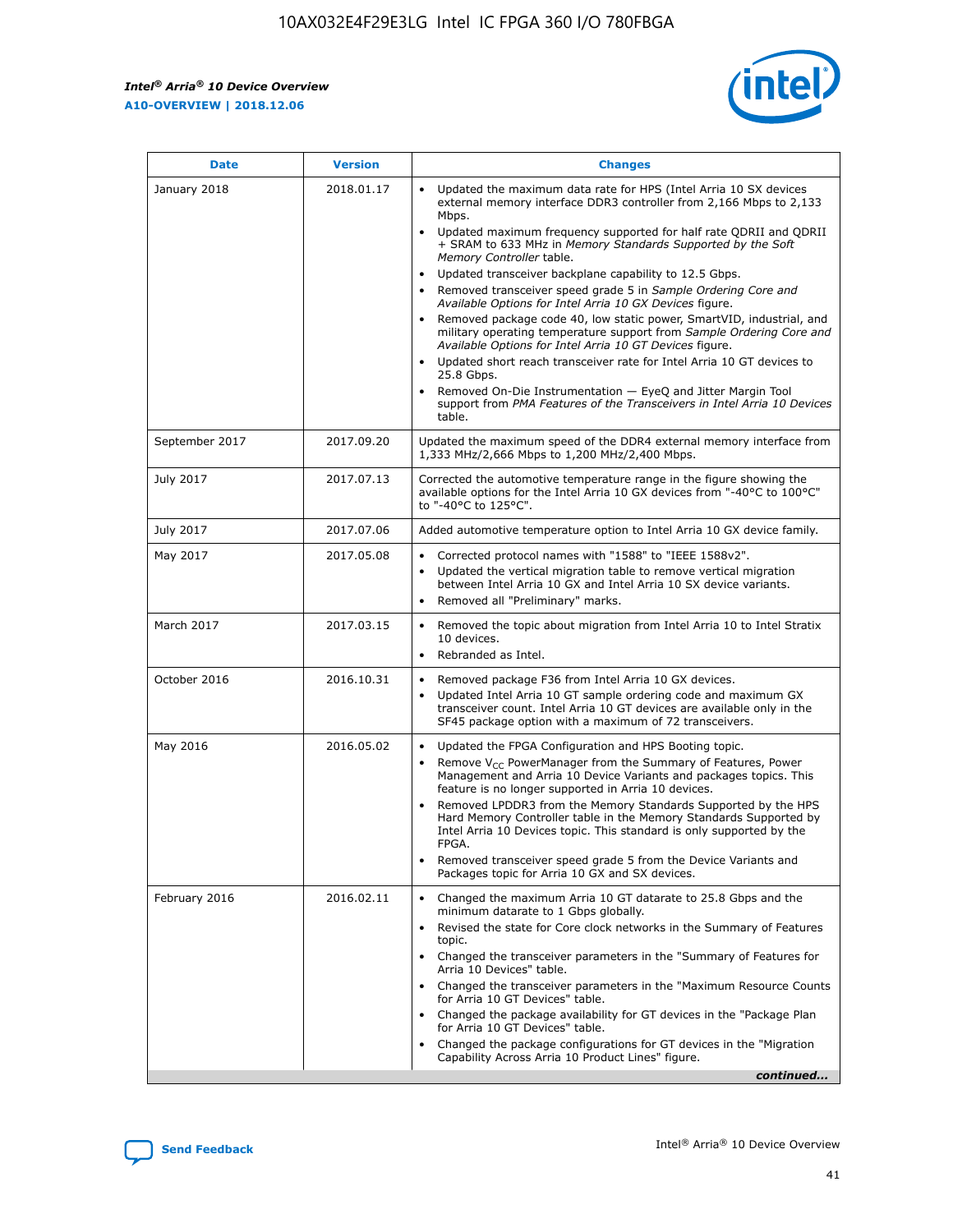

| <b>Date</b>   | <b>Version</b> | <b>Changes</b>                                                                                                                                                               |
|---------------|----------------|------------------------------------------------------------------------------------------------------------------------------------------------------------------------------|
|               |                | • Changed transceiver parameters in the "Low Power Serial Transceivers"<br>section.                                                                                          |
|               |                | Changed the transceiver descriptions in the "Device Variants for the<br>Arria 10 Device Family" table.                                                                       |
|               |                | Changed the "Sample Ordering Code and Available Options for Arria 10<br>GT Devices" figure.                                                                                  |
|               |                | Changed the datarates for GT devices in the "PMA Features" section.                                                                                                          |
|               |                | Changed the datarates for GT devices in the "PCS Features" section.                                                                                                          |
| December 2015 | 2015.12.14     | Updated the number of M20K memory blocks for Arria 10 GX 660 from<br>2133 to 2131 and corrected the total RAM bit from 48,448 Kb to<br>48,408 Kb.                            |
|               |                | Corrected the number of DSP blocks for Arria 10 GX 660 from 1688 to<br>$\bullet$<br>1687 in the table listing floating-point arithmetic resources.                           |
| November 2015 | 2015.11.02     | Updated the maximum resources for Arria 10 GX 220, GX 320, GX 480,<br>GX 660, SX 220, SX 320, SX 480, and SX 660.                                                            |
|               |                | • Updated resource count for Arria 10 GX 320, GX 480, GX 660, SX 320,<br>SX 480, a SX 660 devices in Number of Multipliers in Intel Arria 10<br><b>Devices</b> table.        |
|               |                | Updated the available options for Arria 10 GX, GT, and SX.                                                                                                                   |
|               |                | Changed instances of Quartus II to Quartus Prime.<br>$\bullet$                                                                                                               |
| June 2015     | 2015.06.15     | Corrected label for Intel Arria 10 GT product lines in the vertical migration<br>figure.                                                                                     |
| May 2015      | 2015.05.15     | Corrected the DDR3 half rate and quarter rate maximum frequencies in the<br>table that lists the memory standards supported by the Intel Arria 10 hard<br>memory controller. |
| May 2015      | 2015.05.04     | • Added support for 13.5G JESD204b in the Summary of Features table.<br>Added a link to Arria 10 GT Channel Usage in the Arria 10 GT Package<br>$\bullet$<br>Plan topic.     |
|               |                | • Added a note to the table, Maximum Resource Counts for Arria 10 GT<br>devices.                                                                                             |
|               |                | • Updated the power requirements of the transceivers in the Low Power<br>Serial Transceivers topic.                                                                          |
| January 2015  | 2015.01.23     | • Added floating point arithmetic features in the Summary of Features<br>table.                                                                                              |
|               |                | • Updated the total embedded memory from 38.38 megabits (Mb) to<br>65.6 Mb.                                                                                                  |
|               |                | • Updated the table that lists the memory standards supported by Intel<br>Arria 10 devices.                                                                                  |
|               |                | Removed support for DDR3U, LPDDR3 SDRAM, RLDRAM 2, and DDR2.                                                                                                                 |
|               |                | Moved RLDRAM 3 support from hard memory controller to soft memory<br>controller. RLDRAM 3 support uses hard PHY with soft memory<br>controller.                              |
|               |                | Added soft memory controller support for QDR IV.<br>$\bullet$                                                                                                                |
|               |                | Updated the maximum resource count table to include the number of<br>$\bullet$<br>hard memory controllers available in each device variant.                                  |
|               |                | Updated the transceiver PCS data rate from 12.5 Gbps to 12 Gbps.<br>$\bullet$                                                                                                |
|               |                | Updated the max clock rate of PS, FPP x8, FPP x16, and Configuration<br>via HPS from 125 MHz to 100 MHz.                                                                     |
|               |                | Added a feature for fractional synthesis PLLs: PLL cascading.<br>$\bullet$                                                                                                   |
|               |                | Updated the HPS programmable general-purpose I/Os from 54 to 62.                                                                                                             |
|               |                | continued                                                                                                                                                                    |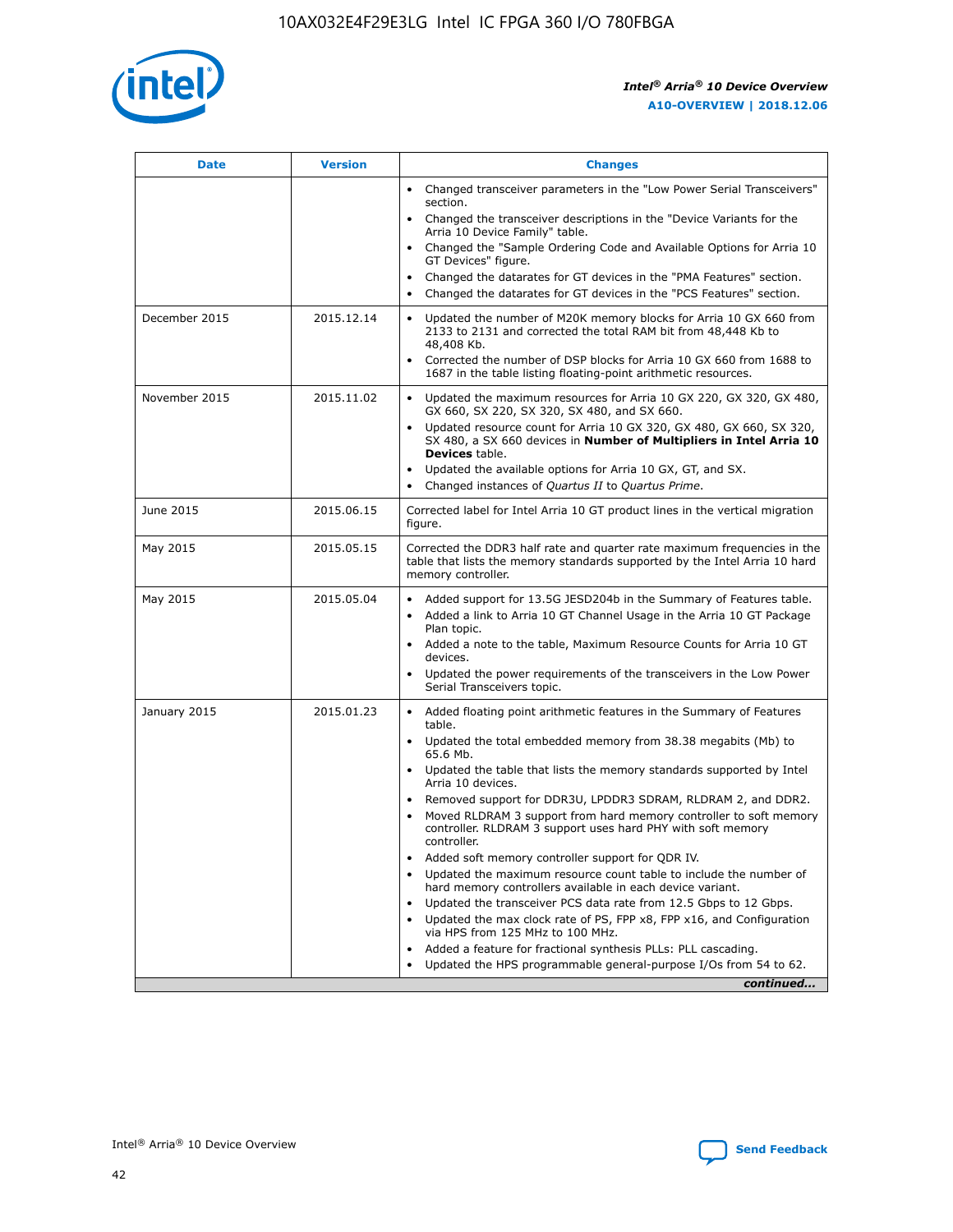r



| <b>Date</b>    | <b>Version</b> | <b>Changes</b>                                                                                                                                                                                                                                                                                                                                                                                                                                                                                                                         |
|----------------|----------------|----------------------------------------------------------------------------------------------------------------------------------------------------------------------------------------------------------------------------------------------------------------------------------------------------------------------------------------------------------------------------------------------------------------------------------------------------------------------------------------------------------------------------------------|
| September 2014 | 2014.09.30     | Corrected the 3 V I/O and LVDS I/O counts for F35 and F36 packages<br>of Arria 10 GX.<br>Corrected the 3 V I/O, LVDS I/O, and transceiver counts for the NF40<br>package of the Arria GX 570 and 660.<br>Removed 3 V I/O, LVDS I/O, and transceiver counts for the NF40<br>package of the Arria GX 900 and 1150. The NF40 package is not<br>available for Arria 10 GX 900 and 1150.                                                                                                                                                    |
| August 2014    | 2014.08.18     | Updated Memory (Kb) M20K maximum resources for Arria 10 GX 660<br>devices from 42,660 to 42,620.<br>Added GPIO columns consisting of LVDS I/O Bank and 3V I/O Bank in<br>$\bullet$<br>the Package Plan table.<br>Added how to use memory interface clock frequency higher than 533<br>$\bullet$<br>MHz in the I/O vertical migration.<br>Added information to clarify that RLDRAM3 support uses hard PHY with<br>$\bullet$<br>soft memory controller.<br>Added variable precision DSP blocks support for floating-point<br>arithmetic. |
| June 2014      | 2014.06.19     | Updated number of dedicated I/Os in the HPS block to 17.                                                                                                                                                                                                                                                                                                                                                                                                                                                                               |
| February 2014  | 2014.02.21     | Updated transceiver speed grade options for GT devices in Figure 2.                                                                                                                                                                                                                                                                                                                                                                                                                                                                    |
| February 2014  | 2014.02.06     | Updated data rate for Arria 10 GT devices from 28.1 Gbps to 28.3 Gbps.                                                                                                                                                                                                                                                                                                                                                                                                                                                                 |
| December 2013  | 2013.12.10     | Updated the HPS memory standards support from LPDDR2 to LPDDR3.<br>Updated HPS block diagram to include dedicated HPS I/O and FPGA<br>$\bullet$<br>Configuration blocks as well as repositioned SD/SDIO/MMC, DMA, SPI<br>and NAND Flash with ECC blocks.                                                                                                                                                                                                                                                                               |
| December 2013  | 2013.12.02     | Initial release.                                                                                                                                                                                                                                                                                                                                                                                                                                                                                                                       |